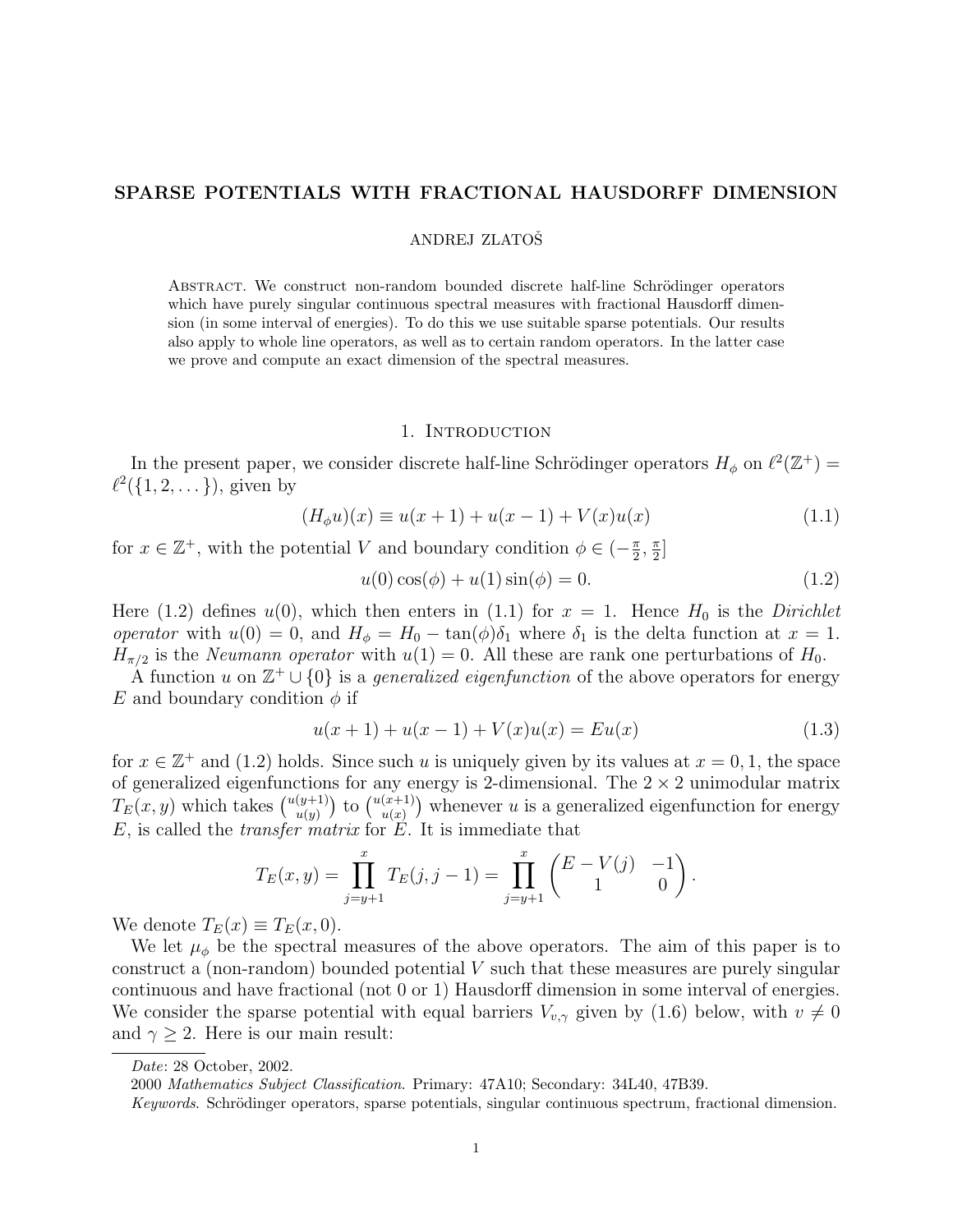**Theorem.** Let  $H_{\phi}$  be the discrete Schrödinger operator on  $\mathbb{Z}^{+}$  with potential  $V_{v,\gamma}$  given by (1.6), and boundary condition  $\phi$ . Let  $\mu_{\phi}$  be its spectral measure. For any closed interval of energies  $J \subset (-2,2)$  there is  $v_0 > 0$  and  $\gamma_0 \in \mathbb{N}$  such that if  $0 < |v| < v_0$  and  $\gamma \geq \gamma_0 v^{-2}$  is an integer, then for any  $\phi$ , the measure  $\mu_{\phi}$  has fractional Hausdorff dimension in J.

This is proved in Section 5 as Theorem 5.1. From the rest of our results we would like to single out *Theorems 1.4, 6.3* (random case) and 7.1.

Our motivation is a paper by Jitomirskaya-Last [4], which relates the power growth/decay of eigenfunctions and the Hausdorff dimension of spectral measures. We will apply ideas from [5] and use sparse potentials, which allow us to control this growth. We mention that [4] also provides an example of potentials with the above properties, but these are unbounded (and hence so are the operators).

First we recall some basic facts about dimension of sets and measures. If  $S \subseteq \mathbb{R}$  and  $\alpha \in [0, 1]$ , then the  $\alpha$ -dimensional Hausdorff measure of S is

$$
h^{\alpha}(S) \equiv \lim_{\delta \to 0} \left[ \inf_{\delta \text{- covers}} \sum_{n=1}^{\infty} |I_n|^{\alpha} \right].
$$

Here a  $\delta$ -cover is a covering of S by a countable set of intervals  $I_n$  of lengths at most  $\delta$ . Notice that  $h^0$  is the counting measure and  $h^1$  the Lebesgue measure. For any S there is a number  $\alpha_S \in [0,1]$  such that  $h^{\alpha}(S) = 0$  if  $\alpha > \alpha_S$ , and  $h^{\alpha}(S) = \infty$  if  $\alpha < \alpha_S$ . This  $\alpha_S$  is the dimension of S.

If  $\mu$  is a measure on R, we say that  $\mu$  is  $\alpha$ -continuous if it is absolutely continuous with respect to  $h^{\alpha}$ , and  $\mu$  is  $\alpha$ -singular if it is singular to  $h^{\alpha}$ . Hence  $\alpha$ -continuous measures do not give weight to sets S with  $h^{\alpha}(S) = 0$  (e.g., to sets S such that  $\dim(S) < \alpha$ ), and  $\alpha$ singular measures are supported on sets S with  $h^{\alpha}(S) = 0$  (and so dim(S)  $\leq \alpha$ ). We say that  $\mu$  has fractional Hausdorff dimension in some interval I if  $\mu(I \cap \cdot)$  is  $\alpha$ -continuous and  $(1 - \alpha)$ -singular for some  $\alpha > 0$ . Finally,  $\mu$  has exact (local) dimension in I if for any  $E \in I$ there is an  $\alpha(E)$ , and for any  $\varepsilon > 0$  there is  $\delta > 0$  such that  $\mu((E - \delta, E + \delta) \cap \cdot)$  is both  $(\alpha(E) - \varepsilon)$ -continuous and  $(\alpha(E) + \varepsilon)$ -singular. We do not prove an exact dimension for our measures  $\mu_{\phi}$  (corresponding to (1.6)), but we do it for the random potential case which we consider in Section 6.

In the present paper, we will sometimes say that  $\alpha$ -continuous measures have dimension at least  $\alpha$  and that  $\alpha$ -singular measures have dimension at most  $\alpha$ .

We will mainly use two results from [4] (*Corollaries 4.4* and 4.5) which relate eigenfunction growth and spectral dimension. Here, however, these results will be restated in terms of the EFGP transform of eigenfunctions (*Propositions 1.2* and 1.3 below), rather than in terms of the eigenfunctions themselves.

The EFGP transform  $(R, \theta)$  of an eigenfunction u with energy  $E \in (-2, 2)$  is a Prüfer-type transform which makes the growth/decay of u more transparent. It is defined as follows. We let  $k \in (0, \pi)$  be such that  $E = 2 \cos(k)$  and set

$$
u(x) - \cos(k)u(x-1) = R(x)\cos(\theta(x)),
$$
  
sin(k)u(x-1) = R(x)sin(\theta(x)). (1.4)

These equations define  $R(x) > 0$  and  $\theta(x) \pmod{2\pi}$  uniquely, and we write  $u \sim (R, \theta)$ .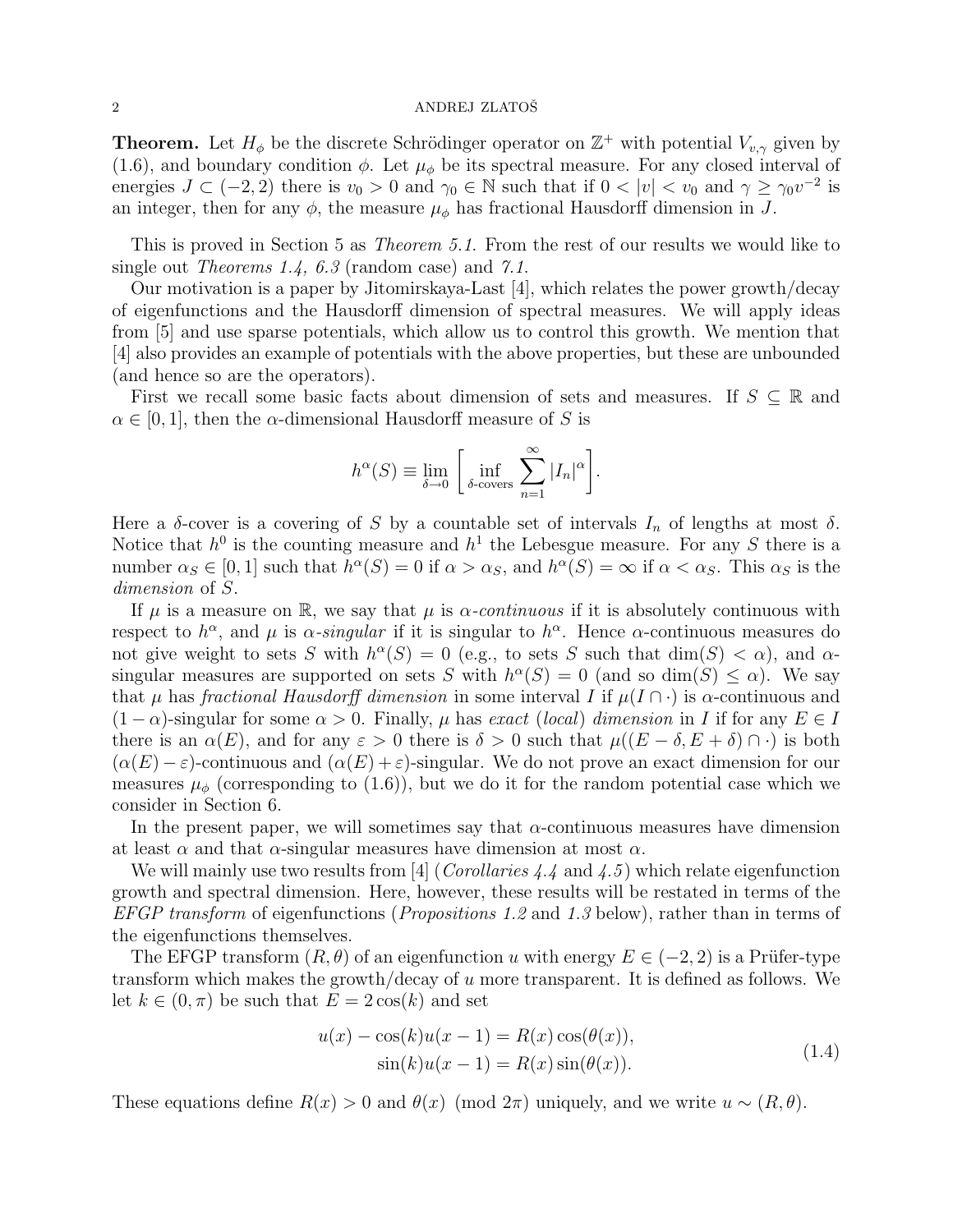If we set

$$
\overline{\theta}(x) \equiv \theta(x) + k
$$
 and  $v_k(x) \equiv -\frac{V(x)}{\sin(k)},$ 

then  $(1.3)$  becomes (see [5])

$$
\cot(\theta(x+1)) = \cot(\overline{\theta}(x)) + v_k(x),
$$
  

$$
\frac{R(x+1)^2}{R(x)^2} = 1 + v_k(x)\sin(2\overline{\theta}(x)) + v_k(x)^2\sin^2(\overline{\theta}(x)).
$$
 (1.5)

Notice that (1.5) only determines  $\theta(x+1) \pmod{\pi}$ . There are two ways to deal with this. Notice that (1.5) only determines  $\theta(x+1)$  (mod  $\pi$ ). There are two ways to deal with this.<br>The first is to examine (1.4) more closely and conclude (as in [6]) that sgn(sin( $\theta(x+1)$ )) = The first is to examine (1.4) more closely and conclude (as in [0]) that sgn(sin( $\overline{\theta}(x)$ )) = sgn( $\cos(\overline{\theta}(x))$ ), and if this is 0, then sgn( $\cos(\theta(x+1))$ ) = sgn( $\cos(\overline{\theta}(x))$ ). This fact and (1.5) determine  $\theta(x+1) \pmod{2\pi}$  uniquely, but we will not need this extra condition here.

The second way is to realize that  $sin(2\theta)$ ,  $sin^2(\theta)$  and  $cot(\theta)$  all have period  $\pi$ , and so this ambiguity in  $\theta$  does not affect the values of R, which are of main interest to us. Notice also, that once  $u(0)$  and  $u(1)$  are fixed and k is varied,  $u(x)$  is a polynomial in E of degree x. Therefore  $u(x)$ , and by (1.4) also  $R(x)$  and  $\theta(x)$  (viewed as a function on the unit circle), are well-defined  $C^{\infty}$  functions of k. Moreover, there is completely no ambiguity in  $\frac{\partial}{\partial k}\theta(x)$ , which will be of significant importance in our considerations.

The relations (1.5) are of interest to us for two reasons. The first is that they are particularly useful when dealing with sparse potentials, which we will consider here. Sparse potentials are non-zero only at sites  $x = x_n$  such that  $x_n - x_{n-1} \to \infty$ . This is because on the gaps — the intervals where the potential is zero — the propagation of R and  $\theta$  is especially transparent. Namely, R is constant and  $\theta$  increments by k when passing from x to  $x + 1$ .

The second reason is that  $(1.5)$  provides a good control of the growth of R, which is the same as the growth of  $u$  in the sense of the following lemma. Let us define

$$
||u||_L^2 \equiv \sum_{x=1}^L u(x)^2.
$$

Then we have

**Lemma 1.1.** There are constants  $c_1, c_2 > 0$  depending only on  $k \in (0, \pi)$  such that if  $u \sim (R, \theta)$  is any generalized eigenfunction for energy  $2\cos(k)$  and  $L \geq 2$ , then

$$
c_1||u||_L \leq ||R||_L \leq c_2||u||_L.
$$

Remark. The proof shows that  $c_1$  and  $c_2$  can be chosen uniformly for  $k \in I$ , with I any closed sub-interval of  $(0, \pi)$ .

Proof. From (1.4) we have

$$
R(n)^{2} = u(n)^{2} + u(n-1)^{2} - 2\cos(k)u(n)u(n-1)
$$
  
\n
$$
\in \left[d_{1}(u(n)^{2} + u(n-1)^{2}), d_{2}(u(n)^{2} + u(n-1)^{2})\right]
$$

with  $d_i = 1 + (-1)^i \cos(k)$ . Hence

$$
d_1||u||_L^2 \le ||R||_L^2 \le 2d_2(||u||_L^2 + u(0)^2).
$$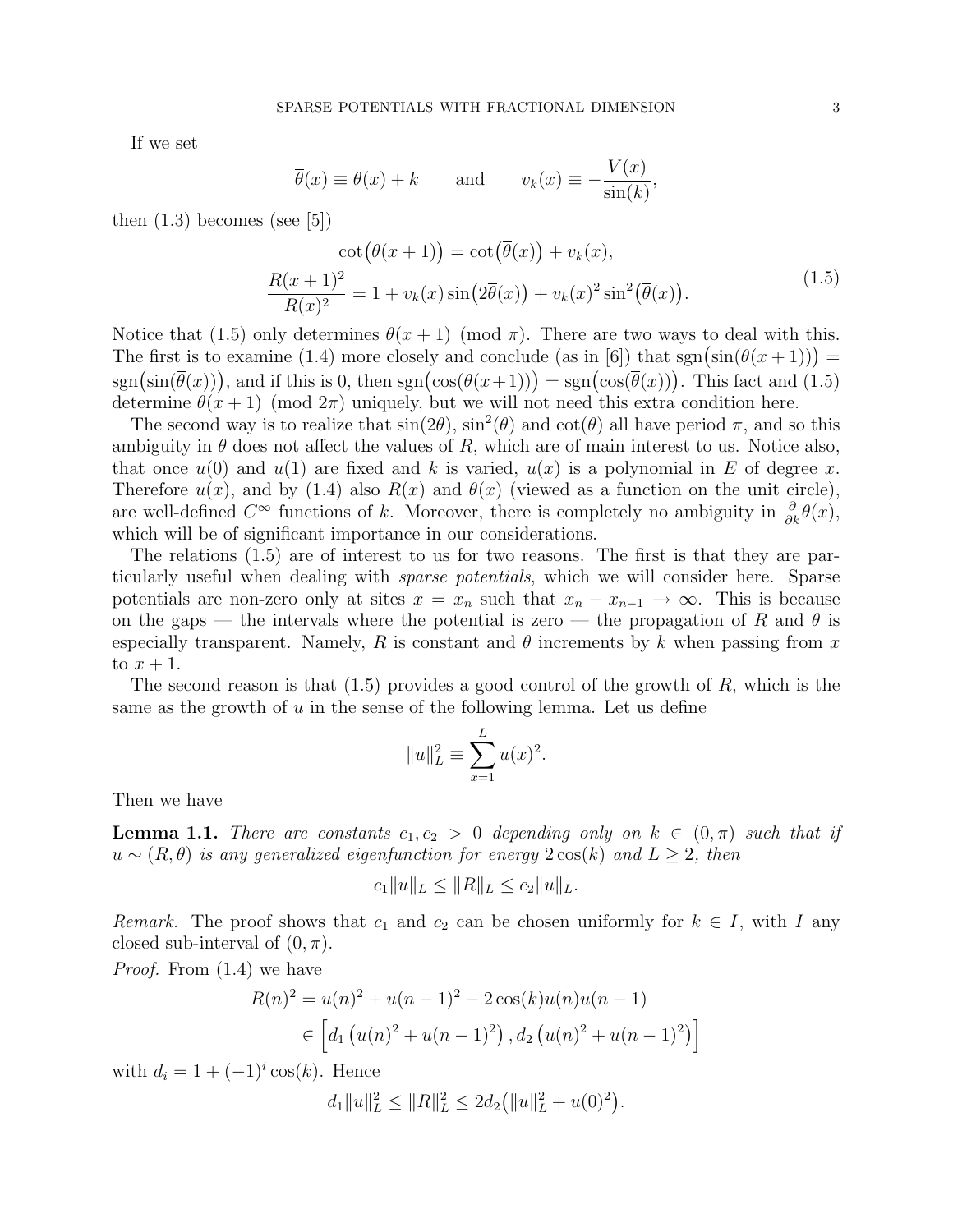The result follows from the fact that

$$
u(0)^{2} = [(2\cos(k) - V(1))u(1) - u(2)]^{2} \le [(2\cos(k) - V(1))^{2} + 1] [u(1)^{2} + u(2)^{2}]. \square
$$

Let us denote by  $u_{\phi,k} \sim (R_{\phi,k}, \theta_{\phi,k})$  the generalized eigenfunction for energy  $E = 2 \cos(k)$ satisfying the boundary condition  $\phi$ . We are now ready to state, in terms of R rather than  $u$ , the abovementioned results from [4]. These will be our main tools for proving fractional dimension of measures.

**Proposition 1.2** ([4]). Let  $0 < \alpha \leq 1$  and let A be a Borel set of energies. If for every  $E \in A$  and every generalized eigenfunction  $u \sim (R, \theta)$  for energy E

$$
\varlimsup_{L\to\infty}\frac{\|R\|_L^2}{L^{2-\alpha}}<\infty,
$$

then for any  $\phi$  the restriction  $\mu_{\phi}(A \cap \cdot)$  is  $\alpha$ -continuous.

This says that if all eigenfunctions for all energies in some support of  $\mu_{\phi}$  have a small power growth, then  $\mu_{\phi}$  cannot be very singular.

**Proposition 1.3** ([4]). Let  $0 < \alpha \leq 1$  and let A be a Borel set of energies. If for every  $E \in A$ 

$$
\lim_{L\to\infty}\frac{\|R_{\phi,k}\|_L^2}{L^\alpha}=0,
$$

where k is such that  $E = 2\cos(k)$ , then the restriction  $\mu_{\phi}(A \cap \cdot)$  is  $\alpha$ -singular.

An eigenfunction  $v$  for energy  $E$  is called a *subordinate solution* if

$$
\lim_{L \to \infty} \frac{\|v\|_L}{\|u\|_L} = 0
$$

for any other eigenfunction u with the same energy. The Gilbert-Pearson subordinacy theory [3] shows that  $\mu_{\phi}$  is supported off the set of energies for which a subordinate solution exists, but does not satisfy the boundary condition  $\phi$ . Hence *Proposition 1.3* says that the existence of a power decaying eigenfunction (which is then by standard arguments the subordinate solution) for all energies in some support of  $\mu_{\phi}$  implies certain singularity of  $\mu_{\phi}$ .

Moreover, Lemma 2.1 below shows that the existence of a power growing eigenfunction u implies (for the potential  $(1.6)$ ) the existence of a power decaying subordinate solution v, and the power of decay of v is the same as the power of growth of u. Thus we only need to estimate the power of *growth* of eigenfunctions.

We will specifically concentrate on the generalized eigenfunctions with Dirichlet boundary condition  $\phi = 0$ . Let us denote by  $u_k$  the eigenfunction for energy  $E = 2\cos(k)$  with  $k \in (0, \pi)$ , such that  $u_k(0) = 0$  and  $u_k(1) = 1$ . Let  $u_k \sim (R_k, \theta_k)$ , and let  $\overline{\theta}_k(x) = \theta_k(x) + k$ . Notice that  $R_k(1) = 1$ . Recall that  $R_k(x)$ ,  $\theta_k(x)$  and  $\overline{\theta}_k(x)$  are  $C^{\infty}$  functions of k.

As we mentioned before, we will use sparse potentials, which are non-zero only for  $x \in$  ${x_n}_{n=1}^{\infty}$ . It turns out that the set of possible candidates is quite small. Firstly, for our considerations we will need to have a good control of  $\frac{\partial}{\partial k} \overline{\theta}_k(x_n)$ , in order to estimate the longrun behavior of  $R_k$  using (1.5). This turns out to be hard if  $\{x_n\}_{n=1}^{\infty}$  grows sub-geometrically and so we will not consider this case. On the other hand we have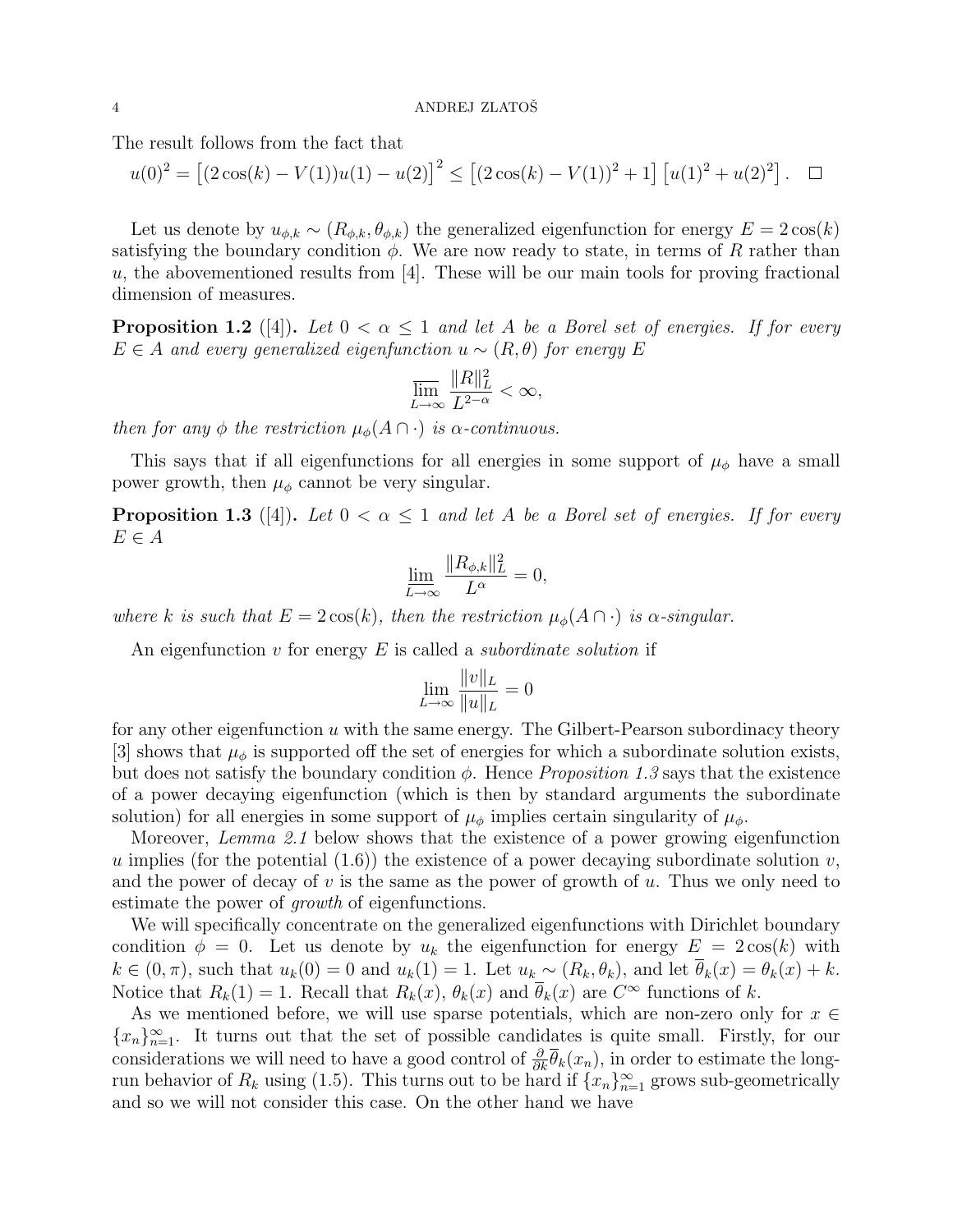**Theorem 1.4.** Let  $x_n \in \mathbb{N}$  be an increasing sequence,  $a_n \in \mathbb{R}$  and let  $\mu_{\phi}$  be the spectral measure for the discrete Schrödinger operator on  $\mathbb{Z}^+$  with boundary condition  $\phi$  and potential

$$
V(x) = \begin{cases} a_n & x = x_n \text{ for some } n, \\ 0 & otherwise. \end{cases}
$$

Then

(1) if  $\overline{\lim}_{n \to \infty} x_n/x_{n+1} < 1$  and  $a_n \to 0$ , then the dimension of  $\mu_{\phi}$  is 1 everywhere in  $(-2, 2)$ ;

(2) if  $x_n/x_{n+1} \to 0$  and sup  $|a_n| < \infty$ , then the dimension of  $\mu_{\phi}$  is 1 everywhere in (-2, 2).

Remark. It is known [5, 6] that in (2) the type of the spectrum depends on  $\sum_{n=1}^{\infty} a_n^2$ . If this is finite, then we have purely a.c. spectrum, whereas if it is infinite, we have purely s.c. spectrum.

*Proof.* (1) Let  $I \subset (0, \pi)$  be a closed interval. For  $k \in I$  let  $w_k \sim (P_k, \psi_k)$  be the generalized eigenfunction with energy  $E = 2 \cos(k)$  such that  $w_k(0) = 1$  and  $w_k(1) = 0$ .

There are  $\gamma > 1$  and  $n_0 \in \mathbb{N}$  such that  $x_n/x_{n-1} > \gamma$  and  $x_n > \gamma^n$  for all  $n > n_0$ . Since  $a_n \to 0$ , for each  $\varepsilon > 0$  there are  $c_1, c_2 > 0$  such that  $R_k^2(L) \ge c_1(1-\varepsilon)^{n+1}$  and  $P_k^2(L) \le c_2(1+\varepsilon)^n$  for  $L \in [x_n+1, x_{n+1}]$  and  $k \in I$ . This follows from (1.5). Also,  $L - x_{n-1} \geq c_0 L$  with  $c_0 = 1 - \frac{1}{\gamma}$  $\frac{1}{\gamma} > 0$  if  $n > n_0$ . Let  $\beta < 1$ . Then for  $n > n_0$ 

$$
\frac{||R_k||_L^2}{||P_k||_L^{2\beta}} \ge \frac{(L - x_{n-1})c_1(1-\varepsilon)^n}{(Lc_2(1+\varepsilon)^n)^{\beta}} \ge cL^{1-\beta}\alpha^n \ge c(\gamma^{1-\beta}\alpha)^n
$$

with  $\alpha = (1 - \varepsilon)/(1 + \varepsilon)^{\beta}$ . We can choose  $\varepsilon$  small enough so that  $\gamma^{1-\beta}\alpha > 1$  and we obtain

$$
\lim_{L\to\infty}\frac{\|R_k\|_L^2}{\|P_k\|_L^{2\beta}}=\infty.
$$

Then Theorem 1.2 from [4] implies  $\frac{2\beta}{1+\beta}$ -continuity of  $\mu_0$ . Since this is true for any  $\beta < 1$ and for any pair of generalized eigenfunctions with energy  $E = 2\cos(k)$ , as well as for any I, the result follows.

(2) We know that  $|a_n/\sin(k)| \leq M < \infty$  for any n and  $k \in I$  (I as above). It is easy to show that then there are  $0 < a < b < \infty$  such that

$$
1 - \frac{a_n}{\sin(k)}\sin(2\theta) + \frac{a_n^2}{\sin^2(k)}\sin^2(\theta) \in (a, b)
$$

for any  $n, \theta$  and  $k \in I$ . Therefore in the previous argument we have to replace  $1 - \varepsilon$  and  $1 + \varepsilon$  with a and b. On the other hand,  $x_n/x_{n+1} \to 0$  implies that for any  $\gamma$  there is  $n_0$  such that  $x_n/x_{n-1} > \gamma$  and  $x_n > \gamma^n$  for  $n > n_0$ . Thus for any  $\beta < 1$  choose  $\gamma$  large enough so that  $\gamma^{1-\beta}a/b^{\beta} > 1$ . The rest of the proof is identical with (1).  $\Box$ 

This leaves us with non-decaying potentials and  $x_n$  growing geometrically. Therefore we will consider the following natural choice of potential. We take  $v \neq 0$  and an integer  $\gamma \geq 2$ , and define  $\overline{a}$ 

$$
V_{v,\gamma}(x) \equiv \begin{cases} v & x = x_n \equiv \gamma^n \text{ for some } n \ge 1, \\ 0 & \text{otherwise.} \end{cases}
$$
 (1.6)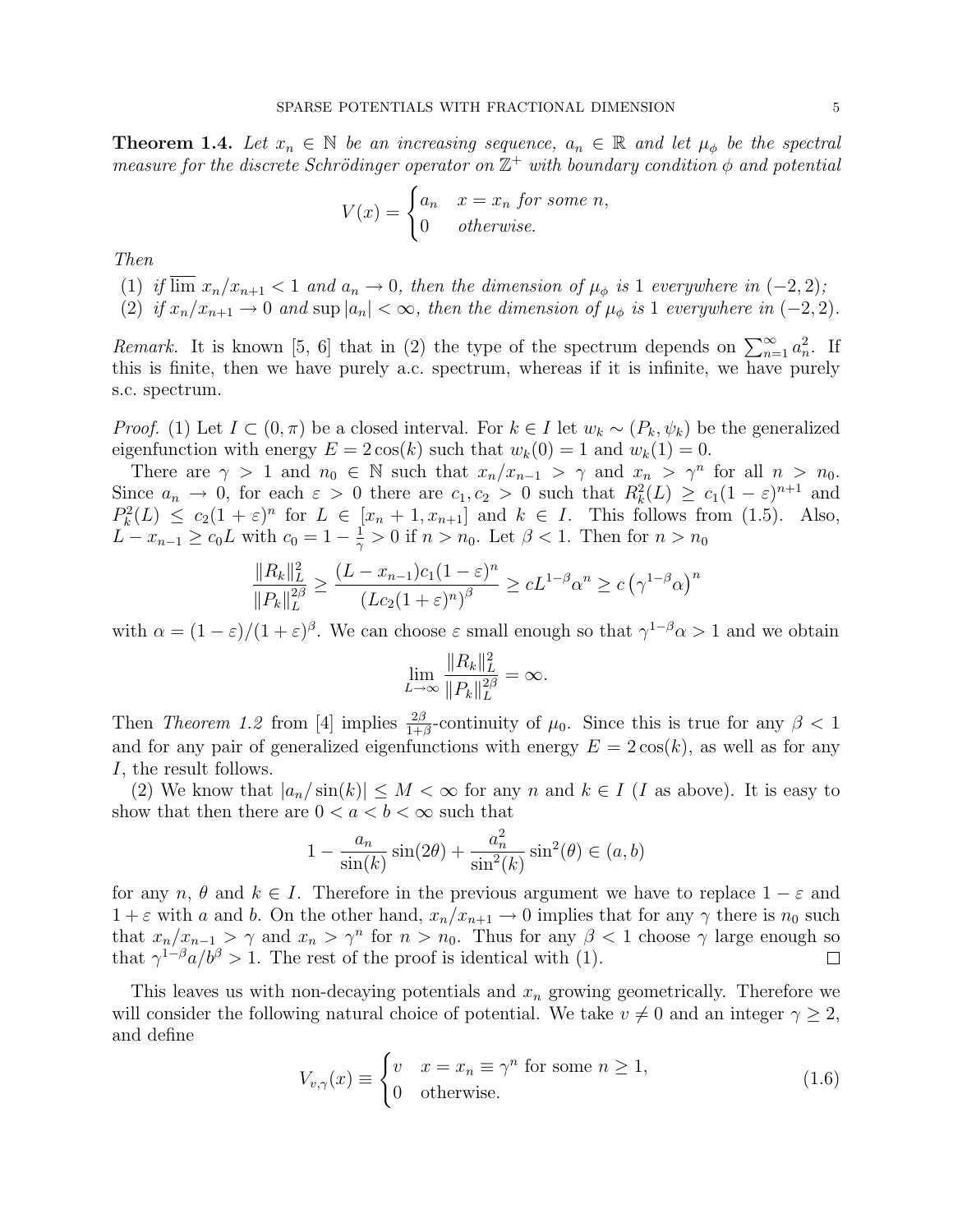Notice that the increasing gaps in  $V_{v,\gamma}$  ensure that the interval of energies [-2, 2], which is the essential spectrum of the free operator, is contained in the spectrum of each  $H_{\phi}$ . Indeed, by the discrete version of a theorem of Klaus (Theorem 3.13 in [1]), the essential spectrum of  $H_{\phi}$  is

$$
[-2,2] \cup \left\{ \operatorname{sgn}(v) \sqrt{4+v^2} \right\}.
$$

In what follows, we will show that for suitable v and  $\gamma$ , the spectral measures  $\mu_{\phi}$  are  $\alpha$ continuous and  $(1-\alpha)$ -singular (for some  $\alpha > 0$ ) in some sub-interval of  $[-2, 2]$ , and so have fractional Hausdorff dimension there. It turns out that we will need small  $|v|$  and large  $\gamma$ .

More precisely, we will show, that for certain v and  $\gamma$ , we have that for "most" k (in a sense to be specified later) within a given closed interval  $I \subset (0, \pi)$  the function  $R_k$  has a suitable power growth with some power  $\beta \in (0, \frac{1}{2})$  $\frac{1}{2}$ ). Then *Propositions 1.2, 1.3*, together with *Lemma 2.1* below, can be used to compute (bounds on) the dimension of the spectral measures. Notice that since by (1.5)  $R_k$  is constant on  $[x_{n-1}+1, x_n]$ , we only need to look at the growth of  $\{R_k(x_n+1)\}_{n=1}^{\infty}$ .

In what follows, we will not only prove fractional Hausdorff dimension, but also give bounds on it, and therefore we will need to enumerate those constants appearing in our argument, which affect the power of growth of  $R_k$ . We will denote these  $C_i$ .

In the present paper, we will consider spectral measures w.r.t. k, rather than w.r.t.  $E =$  $2\cos(k)$ . This will not affect the validity of the results because on any closed interval  $I \subset$  $(0, \pi)$  of k's (and we consider only such) the function  $2\cos(k)$  is  $C^1$  with bounded non-zero derivative. Therefore the dimensional properties of  $\mu_{\phi}$  w.r.t.  $k \in I$  and w.r.t.  $E \in J \equiv$  $2\cos(I)$  are identical. Nevertheless, our results will be stated in terms of E.

Finally, we mention that in (1.6)  $\gamma$  does not need to be integral. If one only requires  $\gamma > 1$ and sets, for instance,  $x_n = \lfloor \gamma^n \rfloor$ , all our results continue to hold.

The rest of the paper is organized as follows. In Section 2 we present the main ideas of our proofs and results. Section 3 contains the abovementioned estimates on  $\frac{\partial}{\partial k} \overline{\theta}_k(x_n)$ . In Section 4 we prove fractional Hausdorff dimension of the spectral measures for almost all boundary conditions, along with bounds on this dimension (*Theorems 4.1, 4.2*). Section 5 contains the same results for all boundary conditions (Theorems 5.1, 5.2). We distinguish these two cases because in the case of a.e.  $\phi$  the bounds we provide are considerably better than those for all  $\phi$ . In Section 6 we consider certain randomization of the potential  $V_{v,\gamma}$  given by (6.2) and prove exact fractional Hausdorff dimension for a.e. realization of the potential and a.e. boundary condition (*Theorem 6.3*). Finally, Section 7 contains the corresponding whole-line results (*Theorem 7.1*).

It is a pleasure to thank Barry Simon for many useful discussions and suggestions. My thanks also go to David Damanik, Wilhelm Schlag and Boris Solomyak.

#### 2. Growth of Eigenfunctions

In this section, we will present a short tour of the proof of our main result. Technical details are left for later.

Let  $J \subset (-2, 2)$  be a given closed interval of energies. We let  $I \subset (0, \pi)$  be such that  $2\cos(I) = J$ . We define  $v_k \equiv -\frac{v}{\sin(k)}$  for  $k \in I$ ,  $w_1 \equiv \min_{k \in I} \{|v_k|\} > 0$ ,  $w_2 \equiv \max_{k \in I} \{|v_k|\} <$  $\infty, x_n \equiv \gamma^n$  for  $n \geq 1$  and  $x_0 \equiv 0$ . Here  $v \neq 0$  and  $\gamma \geq 2$  are to be determined later.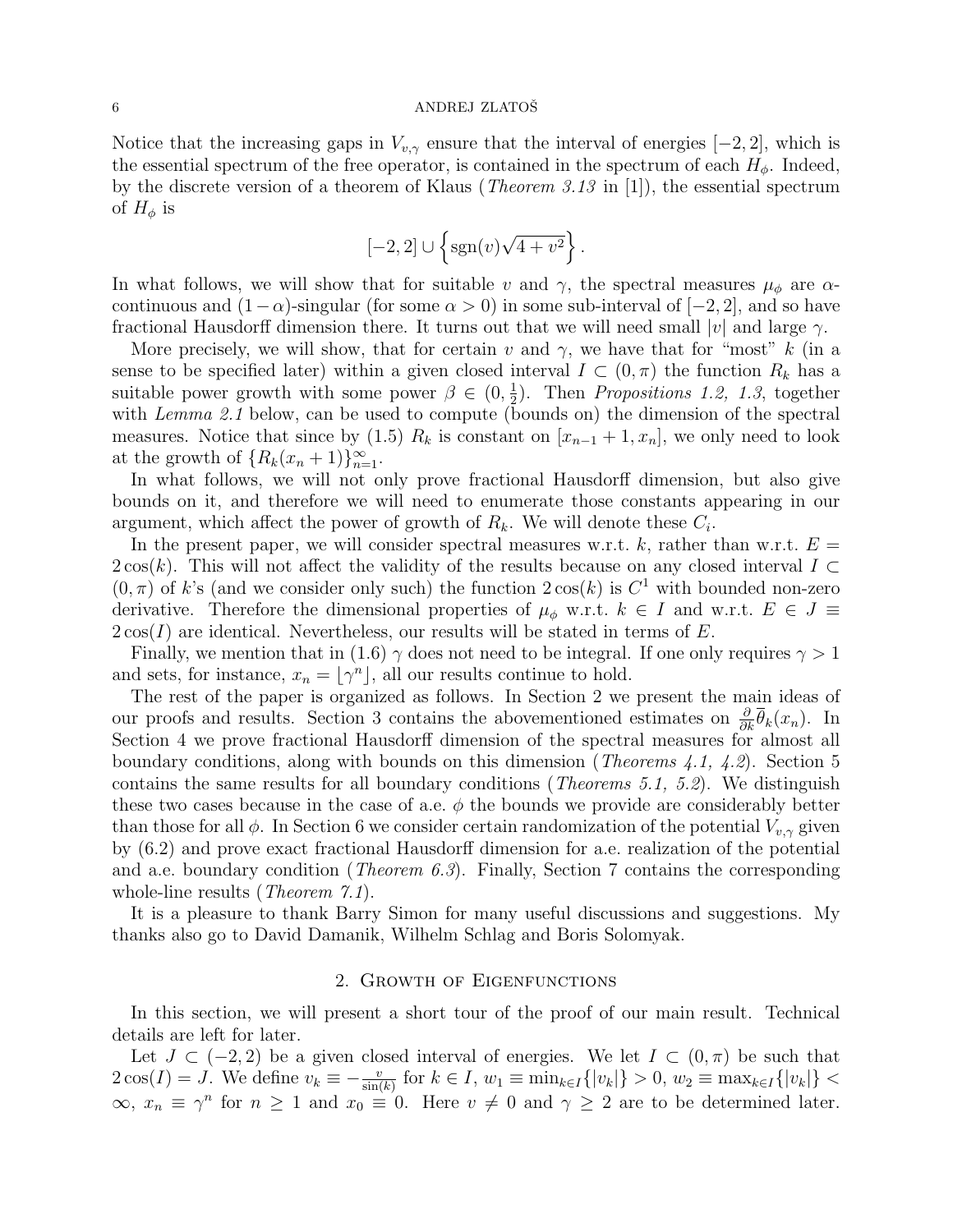We consider the half-line discrete Schrödinger operator  $H_{\phi}$  given by (1.1), (1.2) with the potential (1.6), and we denote its spectral measure  $\mu_{\phi}$ . We will prove fractional Hausdorff dimension of  $\mu_{\phi}(I \cap \cdot)$  for suitable  $v, \gamma$  and  $\phi$ .

As mentioned earlier, we need to estimate the growth of  $R_k(x_n + 1)$ . As in [5], using (1.5) and the Taylor series of  $ln(1 + x)$ , one obtains for  $n \ge 1$ 

$$
\ln(R_k(x_n+1)) - \ln(R_k(x_{n-1}+1)) = \frac{1}{2}\ln(1 + v_k \sin(2\overline{\theta}_k(x_n)) + v_k^2 \sin^2(\overline{\theta}_k(x_n)) )
$$
  

$$
= \frac{1}{2}v_k \sin(2\overline{\theta}_k(x_n)) + \frac{1}{4}v_k^2(2\sin^2(\overline{\theta}_k(x_n)) - \sin^2(2\overline{\theta}_k(x_n)) ) + g_n(k)
$$
  

$$
= \frac{v_k^2}{8} + \frac{v_k}{2}\sin(2\overline{\theta}_k(x_n)) + \frac{v_k^2}{8}(\cos(4\overline{\theta}_k(x_n)) - 2\cos(2\overline{\theta}_k(x_n)) ) + g_n(k)
$$
 (2.1)

where  $|g_n(k)| < C_0|v_k|^3$  for some  $C_0 > 0$ . Here  $g_n(k)$  is the sum of all third and higher order terms in  $v_k$ , and the last equality comes from

$$
2\sin^2(\theta) - \sin^2(2\theta) = \frac{1}{2} - \cos(2\theta) + \frac{1}{2}\cos(4\theta).
$$

Now take  $v \neq 0$  small enough so that  $w_2 + w_2^2 < 1$  and  $C_0 w_2^3 < w_1^2/8$ , and define  $d_1 \equiv$  $w_1^2/8 - C_0 w_2^3$  and  $d_2 \equiv w_2^2/8 + C_0 w_2^3$  If we let  $0 < C_1 < d_1$  and  $d_2 < C_2 < \infty$ , then we have

$$
\frac{v_k^2}{8} + g_n(k) \in [d_1, d_2] \subset (C_1, C_2)
$$
\n(2.2)

for any n and  $k \in I$ . From now on, v and  $C_0$  (and thus also  $C_1$  and  $C_2$ ) will be fixed.

Here is our main idea. It follows from (2.2) that the contribution of the terms  $v_k^2/8 + g_n(k)$ to the size of  $\ln(R_k(x_n+1))$  is within the interval  $[d_1n, d_2n]$ . If we could show that for large n the contribution of the remaining three (oscillating) terms in  $(2.1)$  is small compared to this, we would obtain estimates proving positive power of the growth of  $R_k$ . It is reasonable to hope for this because the oscillating terms change sign when  $n$  is varied, and so we can expect cancellations. This is the central idea of [5].

So let us assume for a while that for some  $A \subseteq I$  with  $|A| = 0$  ( $|A|$  being the Lebesgue measure of  $A$ )

$$
\sum_{n=1}^{N} \sin(2\overline{\theta}_k(x_n)) = o(N) \qquad \forall k \in I \backslash A
$$
\n(2.3)

and that the same holds for the other two oscillating terms. For any  $k \in I \backslash A$  we have for large  $n$  (by  $(2.2)$ )

$$
R_k(x_n + 1) \in (e^{C_1 n}, e^{C_2 n}) = (x_n^{\beta_1}, x_n^{\beta_2})
$$
\n(2.4)

where  $\beta_i \equiv C_i/\ln(\gamma)$ . If we choose  $\gamma$  to be large enough so that  $0 < \beta_1 < \beta_2 < \frac{1}{2}$  $\frac{1}{2}$ , we get

$$
c_1 L^{1+2\beta_1} \le ||R_k||_L^2 \le c_2 L^{1+2\beta_2} \tag{2.5}
$$

for large L and  $c_i = c_i(k)$ . Then Proposition 1.2, along with the theory of rank one perturbations [10], proves for a.e. boundary condition  $\phi$  that the dimension of  $\mu_{\phi}$  is at least  $1-2\beta_2$ (see the last paragraph of the proof of Theorem  $(4.1)$ .).

To obtain a good upper bound for the dimension, we need to prove an appropriate decay of the corresponding subordinate solutions. We will use the following result, the proof of which we postpone until the end of this section.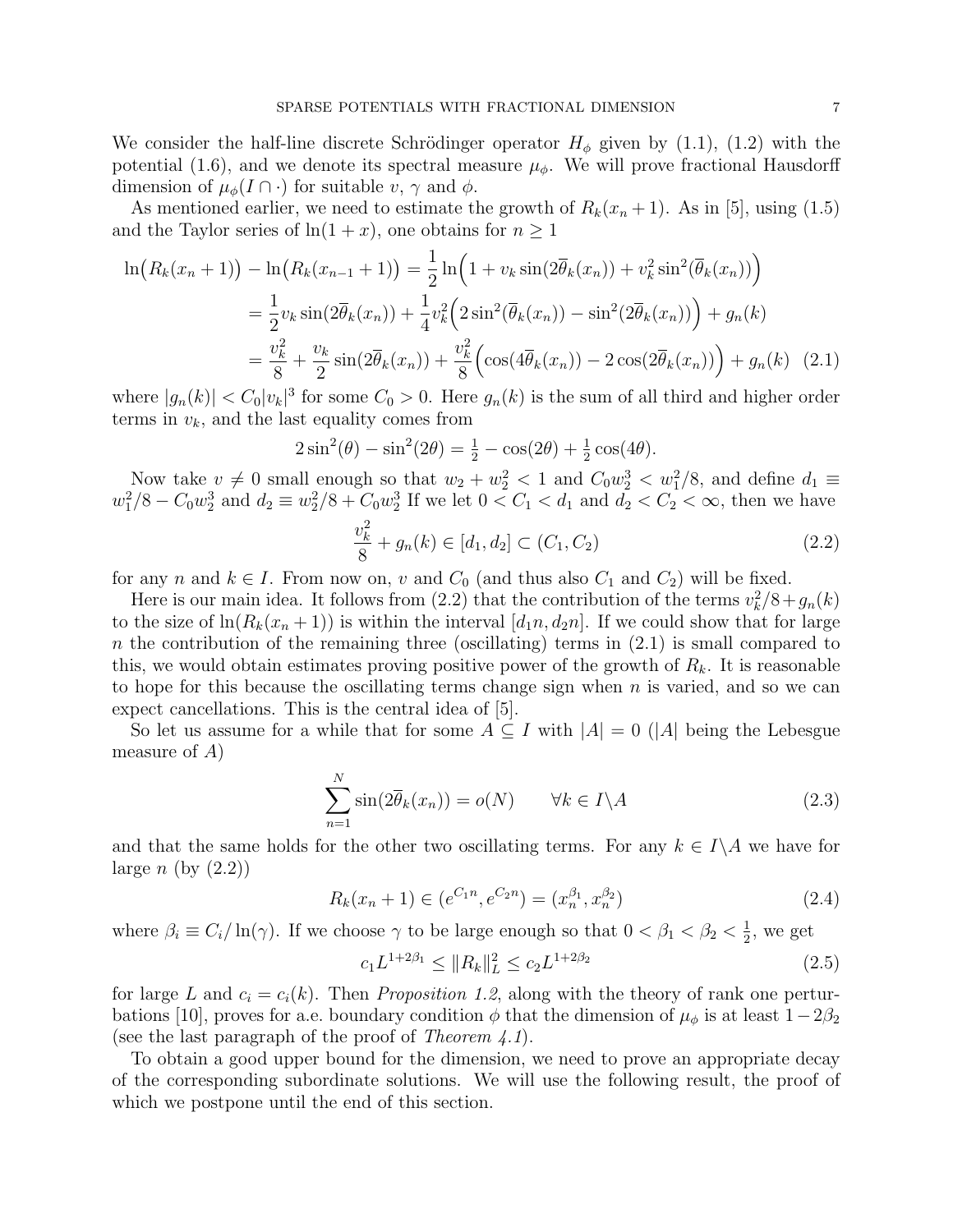**Lemma 2.1.** Let  $x_1 < x_2 < \cdots$  be such that  $||T_E(x_n, x_{n-1})|| \leq B$  for some  $E \in (-2, 2)$  and B < ∞. Let us assume that  $u \sim (R, \theta)$  is a generalized eigenfunction for energy E such that

$$
R(x_n + 1) = e^{\alpha_n}
$$

where  $\alpha_n = \sum_1^n$  $I_1^n(Z_j + X_j)$  with  $Z_j \in [d_1, d_2]$  (for some  $0 < d_1 \le d_2 < \infty$ ) and  $\sum_1^n X_j = o(n)$ . Then there exists a subordinate solution  $v \sim (P, \psi)$  for energy E such that for any  $0 < d < d_1$ and for all sufficiently large n we have

$$
P(x_n + 1) \le e^{-dn}.
$$

Remark. In principle, the lemma shows that the power of decay of the subordinate solution is the same as the power of growth of all other solutions for the same energy. Hence, in a sense, the result is optimal. Notice that information on only one growing solution is needed, but this has to satisfy a "steady growth" condition. Compare with Lemma 8.7 in [5], where two growing solutions are involved.

The lemma can be applied here because we have (2.2) and (2.3). Notice also that all the powers of the free transfer matrix

$$
\begin{pmatrix} E & -1 \\ 1 & 0 \end{pmatrix}
$$

for energy  $E \in (-2, 2)$  are uniformly norm-bounded. Hence, we also have a uniform (in n) bound on ° ° °

$$
||T_E(x_n, x_{n-1})|| \le \left\| \begin{pmatrix} E - v & -1 \\ 1 & 0 \end{pmatrix} \right\| \cdot \left\| \begin{pmatrix} E & -1 \\ 1 & 0 \end{pmatrix}^{x_n - x_{n-1} - 1} \right\|
$$

.

So for  $k \in I \backslash A$  we let

$$
Z_j = \frac{v_k^2}{8} + g_j(k)
$$

and

$$
X_j = \frac{v_k}{2}\sin(2\overline{\theta}_k(x_j)) + \frac{v_k^2}{8}\Big(\cos(4\overline{\theta}_k(x_j)) - 2\cos(2\overline{\theta}_k(x_j))\Big).
$$

If we now take d such that  $C_1 < d < d_1$  (say  $d = C_1 + \varepsilon$ ), we obtain the existence of a vector  $\overline{u}_k^{\text{sub}} \in \mathbb{R}^2$  which generates the subordinate solution  $u_k^{\text{sub}}$  with  $||u_k^{\text{sub}}||_L^2 \leq L^{1-2\beta_1-2\varepsilon/\ln(\gamma)}$ . Hence by *Proposition 1.3* and the Gilbert-Pearson subordinacy theory  $\dddot{\mathbf{3}}$ , the dimension of  $\mu_{\phi}$  is at most  $1 - 2\beta_1$  for a.e.  $\phi$  (see the proof of *Theorem 4.1*).

Moreover, by the proof of Lemma 2.1,  $||T_E(x_n)|| \to \infty$  as  $n \to \infty$  whenever  $E \in 2 \cos(I\setminus A)$ . Theorem 1.2 from [7] then implies absence of a.c. spectrum in I for all  $\phi$ . The next paragraph proves absence of p.p. spectrum if  $w_2 + w_2^2 < \ln(\gamma)$ . Thus for  $\gamma$  large enough, we obtain purely s.c. spectrum in I for all  $\phi$ .

But we can do even better. It turns out that with a slightly stronger assumption than (2.3), we can show fractional dimension for all boundary conditions! First notice that

$$
\ln(R_k(x_n+1)) - \ln(R_k(x_{n-1}+1)) < \frac{w_2 + w_2^2}{2}
$$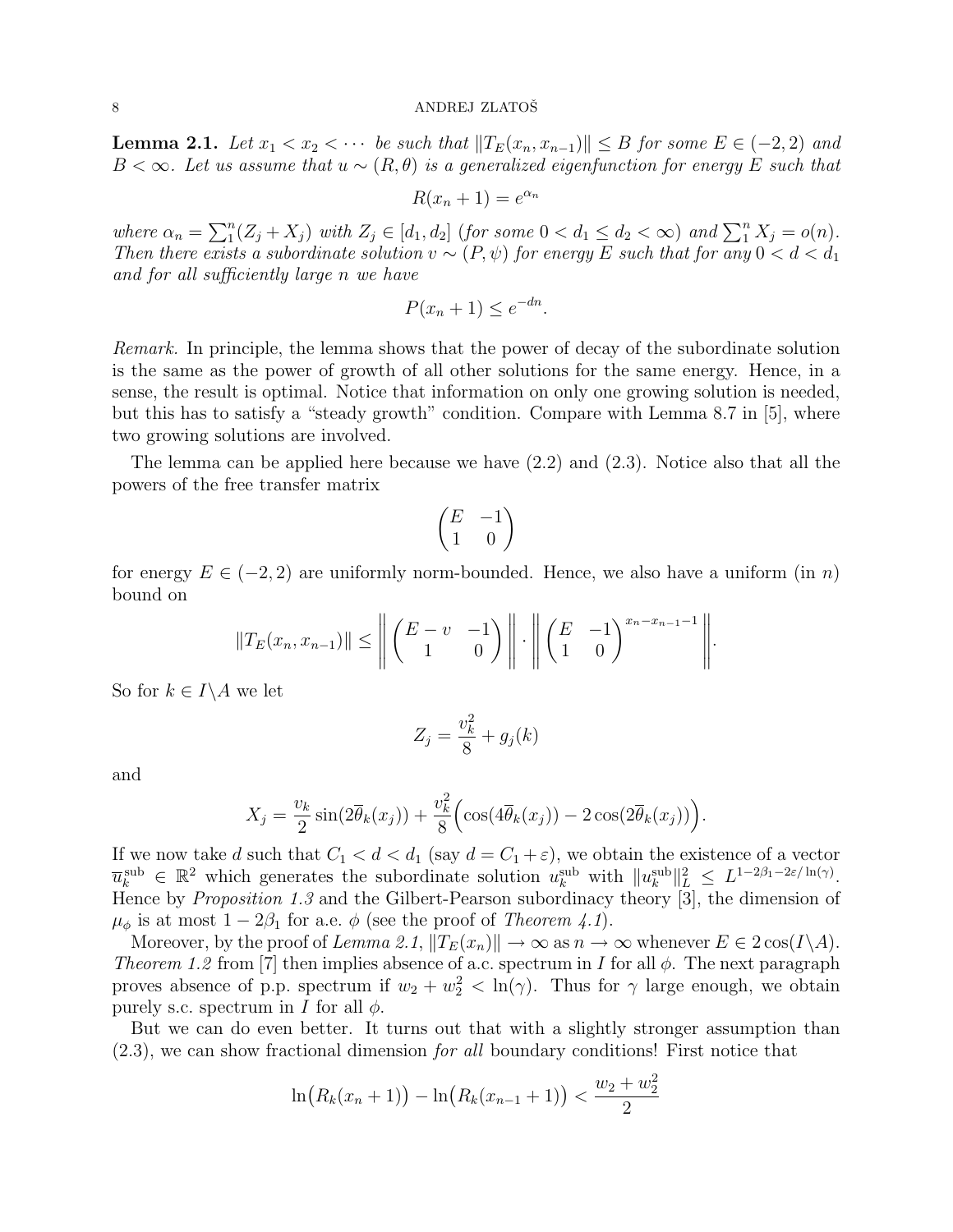and so for all  $k \in I$  we have  $R_k(x_n+1) < x_n^{(w_2+w_2^2)/2 \ln(\gamma)}$ . Since  $R_k$  is constant on  $[x_{n-1}+1, x_n]$ , *Proposition 1.2* implies that the dimension is at least  $1 - (w_2 + w_2^2)/\ln(\gamma)$  on all of *I*. Since  $w_2 + w_2^2 < 1$ , this is strictly positive if  $\gamma \geq 3$ .

Now replace (2.3) with the (stronger) assumption that for any  $\varepsilon > 0$  there exists  $A^{\varepsilon} \subseteq I$ , a set with dimension smaller than 1 such that  $\overline{a}$ 

$$
\overline{\lim}_{N \to \infty} \frac{1}{N} \left| \sum_{n=1}^{N} \sin(2\overline{\theta}_k(x_n)) \right| \le \varepsilon \qquad \forall k \in I \backslash A^{\varepsilon}, \tag{2.6}
$$

and the same is true for the other two oscillating terms. Let us consider the "Dirichlet" measure  $\mu_0$ . Since it has no a.c. part, it is supported on the set of k for which  $u_k$  is the subordinate solution. It follows that  $\mu_0(I \setminus A^\varepsilon) = 0$ . Indeed, if  $k \in I \setminus A^\varepsilon$ , then for large n we have  $\overline{a}$  $\sqrt{2}$  $\mathbf{A}$ 

$$
R_k(x_n+1) > \exp\biggl\{ \left( C_1 - \varepsilon \left( \frac{w_2}{2} + \frac{3w_2^2}{8} \right) \right) n \biggr\}.
$$

If  $\varepsilon$  is small enough so that the exponent is positive, Lemma 2.1 again shows the existence of a subordinate solution  $u_k^{\text{sub}}$ , and this must be different from  $u_k$  (by which we mean that  $u_k^{\text{sub}}$  is not a multiple of  $u_k$ ). This implies that  $\mu_0$  is supported on  $A^{\varepsilon}$ .

Hence the dimension of  $\mu_0$  on I (which we know is positive) is at most  $\dim(A^{\varepsilon}) < 1$ , and therefore fractional. Considering instead of  $u_k$  the generalized eigenfunction for energy  $2\cos(k)$  satisfying boundary condition  $\phi \neq 0$ , and assuming (2.6) for the corresponding  $\theta_{\phi,k}(x_n)$ , we can obtain the same result for any  $\phi$ . For details see the proof of Theorem 5.1.

Our considerations have, however, a pitfall. Neither (2.3) nor (2.6) need hold for such a large set of k's as we want. We cannot hope for this because we have only limited control of the argument of the sin term. Fortunately, we do not really need (2.3) and (2.6) in the presented form. This is because the non-oscillatory term  $v_k^2/8$  gives us some space. We can "sacrifice" part of it, just as we did when we joined it with the  $g_n(k)$  term, and still keep a power growth of  $R_k$ . More precisely, we will divide the sin term into two, one of which will be small with respect to the non-oscillatory term, whereas the other one will have enough "regularity" for (2.3) and (2.6) to hold. The two cos terms can be treated similarly.

*Proof of Lemma 2.1.* Let  $d_0 = \frac{1}{2}$  $\frac{1}{2}(d+d_1)$  and let  $v \sim (P,\psi)$  be any solution for energy E different from u. Let  $p_n \equiv P(x_n+1)$ ,  $r_n \equiv R(x_n+1)$  and  $t_n \equiv ||T_E(x_n)||$ . The first ingredient in the proof is *Theorem 2.3* from [5] which states that there are  $c_1, c_2 > 0$  such that

$$
c_1 \max\{p_n, r_n\} \le t_n \le c_2 \max\{p_n, r_n\}.
$$

Since by hypothesis  $r_n \geq e^{d_0 n}/c_1$  for large n, it follows that for large enough n

$$
t_n \ge e^{d_0 n}.\tag{2.7}
$$

On the other hand, if  $d_3 > \max\{d_2, \ln(B)\}\)$ , then for large n

$$
t_n \le e^{d_3 n}.
$$

Hence if

$$
\delta \equiv \lim_{n \to \infty} \frac{\ln(t_n)}{n},
$$

then  $d_0 \leq \delta \leq d_3$ .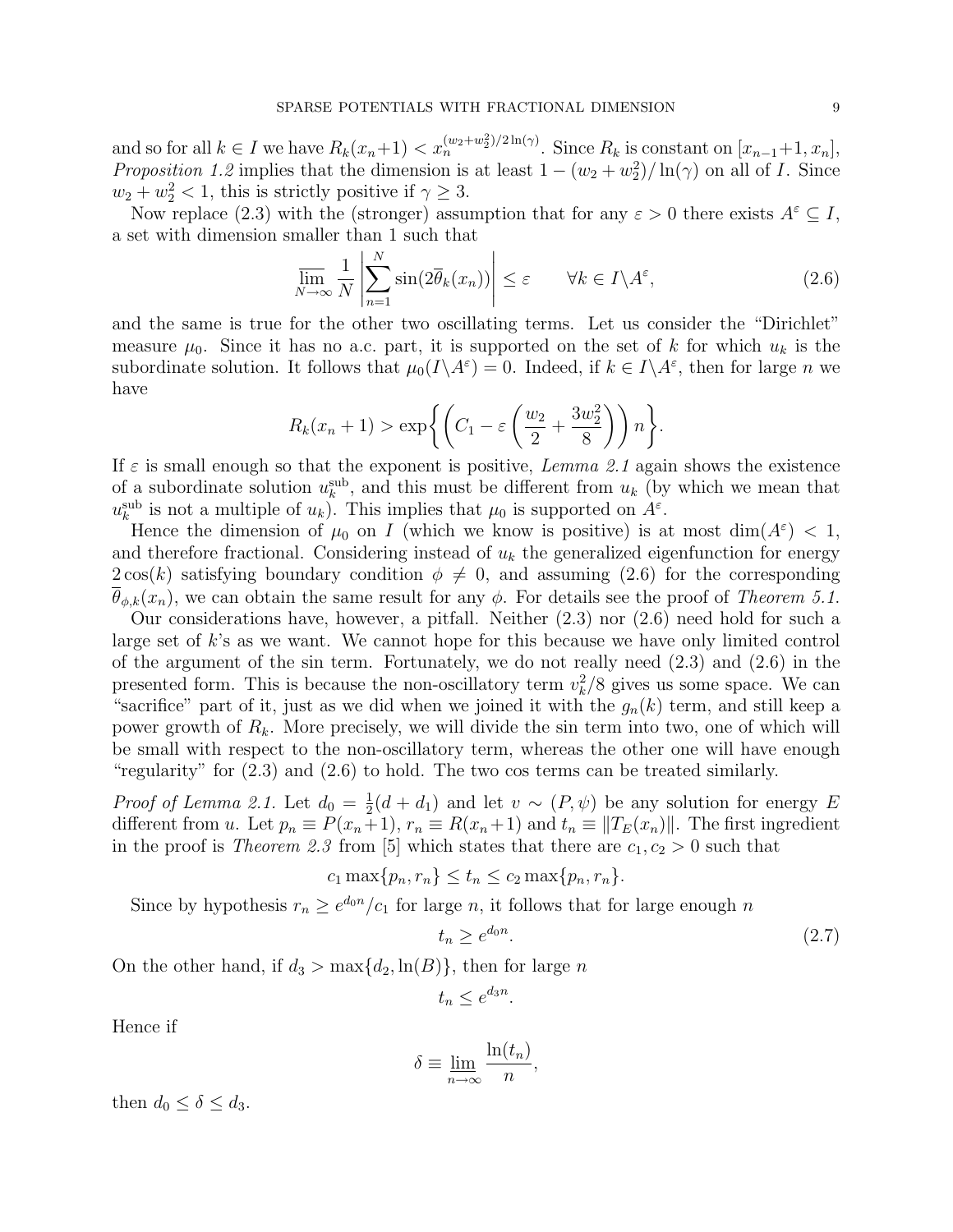From (2.7) we know that

$$
\sum_{n=1}^{\infty} \frac{||T_E(x_n, x_{n-1})||^2}{||T_E(x_n)||^2} < \infty.
$$

This is the assumption of our second ingredient, *Theorem 8.1* from [7], the proof of which (namely inequalities (8.5), (8.7)) yields the following. There is a vector  $\overline{v} \in \mathbb{R}^2$  and  $c_0 > 0$ such that

$$
||T_E(x_n)\overline{v}||^2 \le c_0 t_n^2 s_n^2 + t_n^{-2}
$$

with  $s_n = \sum_{m=1}^{\infty}$  $_{m=0}^{\infty} t_{n+m}^{-2}$ . Our aim is to show that for large enough *n* this is smaller than  $e^{-2dn}$ .

The abovementioned Theorem 8.1 also asserts that  $\overline{v}$  generates the subordinate solution for energy E. One expects that this is different from u, generated by  $\overline{u} \equiv (u(0), u(1))$ , which is a growing solution. We will now prove this claim.

Let  $\delta' < \delta < \delta''$  be such that  $\delta'' < 2\delta'$ . From the definition of  $\delta$  we know that for large enough  $n$ 

$$
s_n \le e^{-2\delta'n}.
$$

Also there are  ${n_j}_{j=1}^{\infty}$  such that  $t_{n_j} < e^{\delta^n n_j}$  and so

$$
||T_E(x_{n_j})\overline{v}||^2 \le c_0 e^{2\delta'' n_j} e^{-4\delta' n_j} + e^{-2\delta'' n_j} \to 0
$$

as  $j \to \infty$ . Since

$$
||T_E(x_{n_j})\overline{u}||^2 = u(x_{n_j} + 1)^2 + u(x_{n_j})^2 \ge \frac{R(x_{n_j} + 1)^2}{2} \to \infty,
$$

the subordinate solution is indeed different from u. Let us take it for v, and change  $P$ ,  $p_n$ ,  $c_1$  and  $c_2$  accordingly. Since *Theorem 8.1* from [7] also states that

$$
\frac{\|T_E(x_n)\overline{v}\|}{\|T_E(x_n)\overline{u}\|} \to 0,
$$

it then follows that  $p_n < r_n$  for large n. Hence  $c_1r_n < t_n < c_2r_n$  for large n.

Let  $a_n = \alpha_n/n$ . If n is large enough, then  $a_n \in (d_0, d_3)$ . Let  $b \in \mathbb{N}$  be such that  $d_0(b+1) > d_3$ . Pick  $\varepsilon > 0$  small enough so that  $\varepsilon' \equiv \varepsilon(b+2) < (d_0 - d)/2$ .<br>Since  $\varepsilon \geq \sum_{k=1}^n (Z + Y_k)$  for large n we have  $\sum_{k=1}^n Z \geq (a-2)$  and any  $\sum_{n}$ 

( $\delta(t+1) > a_3$ . Pick  $\varepsilon > 0$  small enough so that  $\varepsilon = \varepsilon(0+2) < (a_0 - a)/2$ .<br>Since  $a_n n = \sum_{i=1}^{n} (Z_i + X_j)$ , for large *n* we have  $\sum_{i=1}^{n} Z_i \ge (a_n - \varepsilon)n$  and |  $|_1^n X_j| \leq \varepsilon n.$ Since

$$
\ln(r_{n+m}) = a_{n+m}(n+m) = \sum_{1}^{n+m} (Z_j + X_j) \ge (a_n - \varepsilon)n + d_1m - \varepsilon(n+m),
$$

for  $m \leq bn$  we have

$$
r_{n+m} \ge e^{(a_n - \varepsilon')n + d_1 m}.
$$

Hence for large  $n$ 

$$
s_n \le c_1^{-2} \sum_{m=0}^{bn} e^{-2(a_n - \varepsilon')n - 2d_1m} + c_1^{-2} \sum_{m=bn}^{\infty} e^{-2d_0(n+m)} \le c \left( e^{-2(a_n - \varepsilon')n} + e^{-2d_0(b+1)n} \right)
$$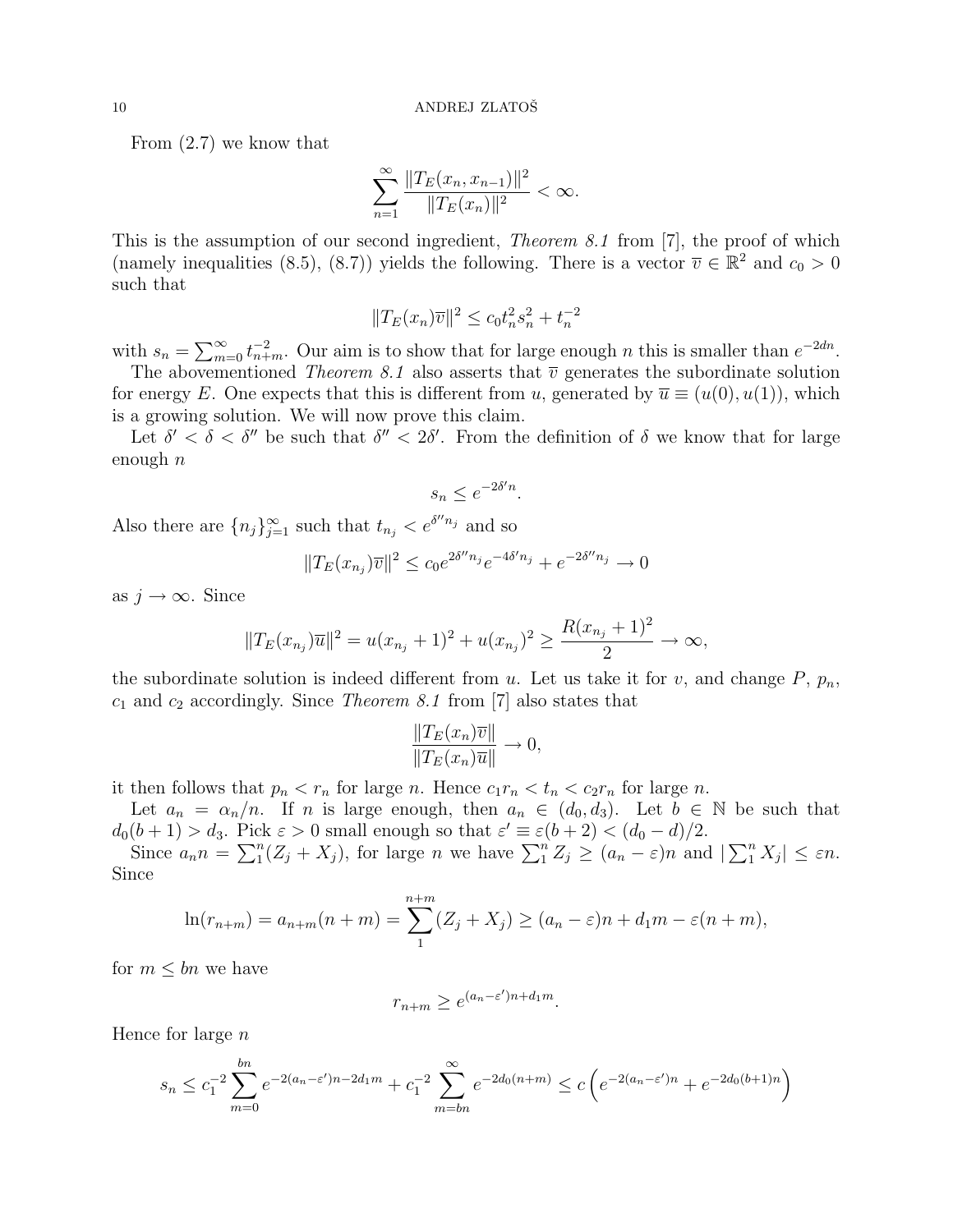for some  $c > 0$ . It follows that

$$
||T_E(x_n)\overline{v}||^2 \le 2cc_0c_2^2 \left(e^{(2a_n-4(a_n-\varepsilon'))n} + e^{(2a_n-4d_0(b+1))n}\right) + c_1^{-2}e^{-2a_nn}
$$
  
 
$$
\le c' \left(e^{-2dn} + e^{-2d_3n} + e^{-2d_0n}\right) \le 3c'e^{-2dn}.
$$

The rest is an easy computation. From (1.4) we have

$$
P^{2}(x_{n}+1) \leq 2\left(v(x_{n}+1)^{2}+v(x_{n})^{2}\right) = 2\|T_{E}(x_{n})\overline{v}\|^{2} \leq 6c'e^{-2dn}
$$

for large *n*. Since this holds for any  $d < d_1$ , the result follows.

# 3. ESTIMATES ON GROWTH OF  $\overline{\theta}$

From now on let us write  $\bar{\theta}(x_n, k)$  instead of  $\bar{\theta}_k(x_n)$ . As mentioned before, the key to our results are estimates on  $\frac{\partial}{\partial k} \overline{\theta}(x_n, k)$  which we denote  $\overline{\theta}'(x_n, k)$ . Differentiating the first equation of (1.5) with respect to k, and using  $\sin^2(\theta) = (1 + \cot^2(\theta))^{-1}$ , we get (as in [6])

$$
\frac{\partial}{\partial k}\theta(x+1) = \frac{\frac{\partial}{\partial k}\overline{\theta}(x) - V(x)\frac{\cos(k)}{\sin^2(k)}\sin^2(\overline{\theta}(x))}{\sin^2(\overline{\theta}(x)) + \left[\cos(\overline{\theta}(x)) - \frac{V(x)}{\sin(k)}\sin(\overline{\theta}(x))\right]^2}.
$$

For our potential  $V_{v,\gamma}$  and for  $x = x_n$ , the denominator is

$$
a_{n,k} = 1 + v_k \sin(2\overline{\theta}(x_n, k)) + v_k^2 \sin^2(\overline{\theta}(x_n, k))
$$

and so

$$
\overline{\theta}'(x_{n+1}, k) = x_{n+1} - x_n + \theta'(x_n + 1, k)
$$
  
=  $x_{n+1} - x_n + \frac{\overline{\theta}'(x_n, k)}{a_{n,k}} + \frac{v_k \cot(k) \sin^2(\overline{\theta}(x_n, k))}{a_{n,k}}.$  (3.1)

The denominator  $a_{n,k}$  is in the interval  $[C_3, C_4] \subset (1 - (w_2 + w_2^2), 1 + (w_2 + w_2^2))$  with

$$
C_i \equiv 1 + \frac{w_2^2}{2} + (-1)^i w_2 \sqrt{1 + \frac{w_2^2}{4}}.
$$

Notice that  $C_3C_4 = 1$ . The last fraction in (3.1) is in some interval  $(-M, M)$  for any n and any  $k \in I$ . From (3.1) one can show that as  $n \to \infty$ ,  $\overline{\theta}'(x_n, k)$  gets close to  $x_n$ . Indeed, if for some *n* we have  $\overline{\theta}'(x_n, k)/x_n \in (\Delta_1, \Delta_2)$  for all  $k \in I$  (and some  $\Delta_i \in \mathbb{R}$ ), then

$$
\frac{\overline{\theta}'(x_{n+1},k)}{x_{n+1}} \in \left(1 + \frac{1}{\gamma} \left(\frac{\Delta_1}{C_4} - 1\right) - \frac{M}{\gamma^{n+1}}, 1 + \frac{1}{\gamma} \left(\frac{\Delta_2}{C_3} - 1\right) + \frac{M}{\gamma^{n+1}}\right).
$$

Iterating this, one proves that for any  $D_1 < C_5 \equiv (\gamma - 1)/(\gamma - C_3)$  and  $D_2 > C_6 \equiv$  $(\gamma - 1)/(\gamma - C_4)$  there is  $n_0$  such that for  $n > n_0$  and all  $k \in I$ 

$$
\frac{\overline{\theta}'(x_n, k)}{x_n} \in (D_1, D_2). \tag{3.2}
$$

This is because  $(\gamma - 1)/(\gamma - C_i^{-1})$  $i^{-1}$ ) are the fixed points of the map  $\Delta \mapsto 1 + (\Delta/C_i - 1)\gamma^{-1}$ , and  $C_3^{-1} = C_4$ . Thus  $(D_1, D_2)$  is an interval containing 1, which can be made as small as we need by taking  $\gamma$  large enough. This will play an important role in our considerations.

 $\Box$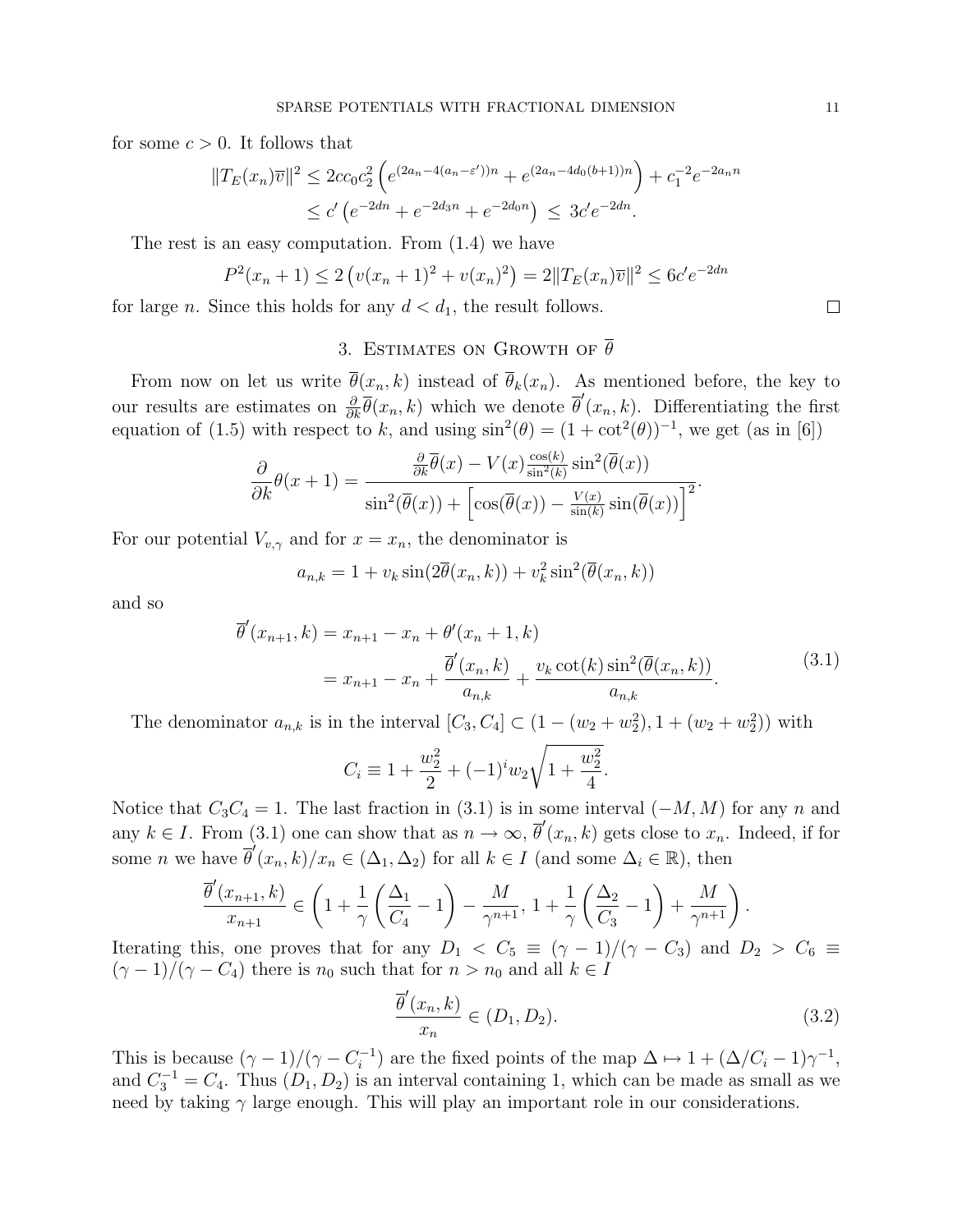For  $n > n_0$  let  $K_{n,1}$  and  $K_{n,2}$  be the smallest and largest numbers in I such that  $\theta(x_n, K_{n,i})$ is an integral multiple of  $\pi$ . Notice that by (3.2) the distance of these numbers from the corresponding edges of I is smaller than  $\pi D_1^{-1} \gamma^{-n}$ . Let  $k_{n,1} = K_{n,1} < k_{n,2} < \cdots < k_{n,j_n} = K_{n,2}$ be all numbers in I such that  $\overline{\theta}(x_n, k_j)$  is an integral multiple of  $\pi$ . Let  $I_{n,j} = [k_{n,j}, k_{n,j+1}]$ . Then (3.2) implies that

$$
|I_{n,j}| \in (\pi D_2^{-1} \gamma^{-n}, \pi D_1^{-1} \gamma^{-n}). \tag{3.3}
$$

We will slightly alter the oscillating sin term on each  $I_{n,j}$ . This way we will obtain the (previously mentioned) more regular term for which we can prove (2.3) (and later (2.6)). This is the content of Sections 4 and 5. But before that, we present an additional argument.

It turns out that by considering  $\overline{\theta}''(x_n,k)$  one can improve (3.2) and (3.3) on small scale (i.e., the scale of  $I_{n,j}$ ). This improvement is not essential for our results; it only yields better numerical estimates for large  $\gamma$ . Differentiating (3.1) with respect to k one obtains

$$
\overline{\theta}''(x_{n+1},k) = \frac{\overline{\theta}''(x_n,k)}{a_{n,k}} - \left[\overline{\theta}'(x_n,k)\right]^2 \frac{2v_k \cos(2\overline{\theta}(x_n,k)) + v_k^2 \sin(2\overline{\theta}(x_n,k))}{a_{n,k}^2} + b_{n,k}\overline{\theta}'(x_n,k) + \tilde{b}_{n,k}
$$

where  $b_{n,k}, \tilde{b}_{n,k} \in (-M, M)$  for some M and all n, k. Then for  $n > n_0$  (since  $a_{n,k}^{-1} \leq C_4$ ),

$$
\frac{|\overline{\theta}''(x_{n+1},k)|}{x_{n+1}^2} \le \frac{C_4}{\gamma^2} \frac{|\overline{\theta}''(x_n,k)|}{x_n^2} + \frac{D_2^2 C_4^2 (2w_2 + w_2^2)}{\gamma^2} + \frac{2MD_2}{\gamma^{n+1}}.
$$

Similarly as above, by iterating this we obtain that for large enough  $n$  (say  $n > n_0$  for a new  $n_0$ ) and all  $k \in I$ 

$$
\frac{|\overline{\theta}''(x_n, k)|}{x_n^2} \le \frac{D_2^2 C_4^2 (2w_2 + w_2^2)}{\gamma^2 - 2}
$$

This is because the fixed point of the mapping  $\Delta \mapsto C_4 \Delta / \gamma^2 + D_2^2 C_4^2 (2w_2 + w_2^2) / \gamma^2$  is  $D_2^2C_4^2(2w_2+w_2^2)/(\gamma^2-C_4)$ , and because  $C_4 < 2$ .

If  $n > n_0$ , let  $D_1^{n,j}$  $n_j$  and  $D_2^{n,j}$  be such that for any  $k \in I_{n,j}$ 

$$
\frac{\overline{\theta}'(x_n, k)}{x_n} \in [D_1^{n,j}, D_2^{n,j}],
$$
\n(3.2')

.

and the interval  $[D_1^{n,j}]$  $\binom{n,j}{1}, D_2^{n,j}$  is smallest possible. From (3.3) and the obtained estimate on  $|\bar{\theta}''(x_n,k)|$  we have that

$$
D_2^{n,j} - D_1^{n,j} \le \frac{\pi}{D_1 \gamma^n} \frac{D_2^2 C_4^2 (2w_2 + w_2^2)}{\gamma^2 - 2} \gamma^{2n} \gamma^{-n} = \frac{\pi D_2^2 C_4^2 (2w_2 + w_2^2)}{D_1 (\gamma^2 - 2)}.
$$

Notice that  $D_2 - D_1 \approx c/\gamma$ , and so as  $\gamma \to \infty$ , the estimate (3.2') is better than (3.2). We also have the obvious improvement of (3.3), namely

$$
|I_{n,j}| \in \left[\pi(D_2^{n,j})^{-1}\gamma^{-n}, \pi(D_1^{n,j})^{-1}\gamma^{-n}\right].
$$
\n(3.3')

Now let

$$
C_7 \equiv \min \left\{ \frac{\pi D_2^2 C_4^2 (2w_2 + w_2^2)}{D_1^2 (\gamma^2 - 2)}, \frac{D_2 - D_1}{D_1} \right\}.
$$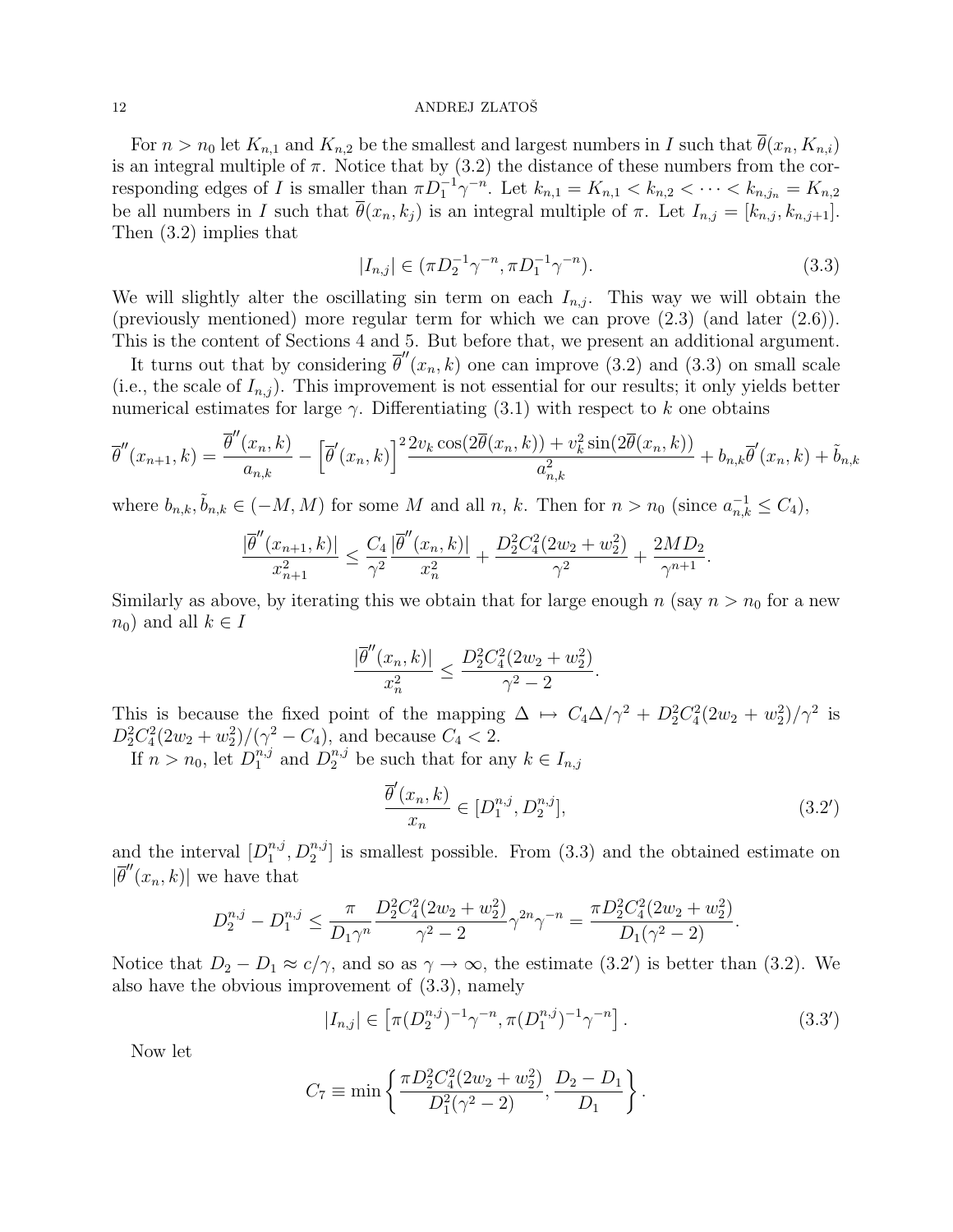Since  $D_1 \le D_1^{n,j} \le D_2^{n,j} \le D_2$ , we have

$$
\frac{D_2^{n,j} - D_1^{n,j}}{D_1^{n,j}} \le C_7 \le \frac{D_2 - D_1}{D_1}
$$

for all j and  $n > n_0$ .

## 4. Fractional Dimension for A.E. Boundary Condition

Let us now turn to the announced division of the sin term in two. Since  $(C_6 - C_5)/C_5 =$  $(C_4 - C_3)/(\gamma - C_4)$ , we can pick  $D_1$ ,  $D_2$  close to  $C_5$ ,  $C_6$  so that  $(D_2 - D_1)/D_1$  is arbitrarily close to  $(C_4 - C_3)/(\gamma - C_4)$ . Since  $C_3$  and  $C_4$  (as well as  $C_1$  and  $C_2$ ) are independent of  $\gamma$ , and  $C_7 \leq (D_2 - D_1)/D_1$ , we can make  $C_7$  arbitrarily small by taking  $\gamma$  large enough. Let us do this so that  $\overline{a}$  $\mathbf{r}$ 

$$
\frac{C_7}{\pi} \left( \frac{w_2}{2} + \frac{3w_2^2}{8} \right) < C_1. \tag{4.1}
$$

For  $k \in I$  and  $n > n_0$  we let

$$
Q_n(k) \equiv \begin{cases} |I_{n,j}|^{-1} \int_{I_{n,j}} \sin(2\overline{\theta}(x_n, \kappa)) \, d\kappa & k \in I_{n,j} \\ 0 & k \in I \setminus [K_{n,1}, K_{n,2}] \end{cases}
$$

and define

$$
X_n(k) \equiv \sin(2\overline{\theta}(x_n, k)) - Q_n(k).
$$

Notice that

$$
\int_{I_{n,j}} X_n(k) dk = 0 \tag{4.2}
$$

for any j. Also, by  $(3.2')$ 

$$
|\sin(2\overline{\theta}(x_n, k)) - X_n(k)| = |Q_n(k)| \le \frac{2}{\pi} \frac{D_1^{n,j} - D_2^{n,j}}{D_1^{n,j} + D_2^{n,j}} \le \frac{C_7}{\pi}
$$

for any  $k \in I$  and  $n > n_0$ . This is because  $|Q_n|$  is maximal possible on  $I_{n,j}$  if  $\overline{\theta}'$  equals  $D_1^{n,j} \gamma^n$ when  $\sin(2\bar{\theta})$  is positive and  $D_2^{n,j}\gamma^n$  when  $\sin(2\bar{\theta})$  is negative (or vice-versa). And in that case we have equality in the first inequality above.

Therefore we have

$$
\left| \sum_{n=n_0+1}^{N} \frac{v_k}{2} \sin(2\overline{\theta}(x_n, k)) \right| \le \frac{w_2}{2} \frac{C_7}{\pi} N + \left| \frac{v_k}{2} \sum_{n=n_0+1}^{N} X_n(k) \right|.
$$

If we do the same with the other two oscillating terms (the corresponding  $I_{n,j}$ 's and  $X_n$ 's will be slightly different), the three terms containing  $C_7$  will add up to

$$
\frac{C_7}{\pi} \left( \frac{w_2}{2} + \frac{3w_2^2}{8} \right) N < C_1 N.
$$

So if we prove  $(2.3)$  for  $X_n$  in place of sin (and similarly for the two cos terms), we will still keep a power growth of  $R_k$ . We will be able to do this using  $(4.2)$ .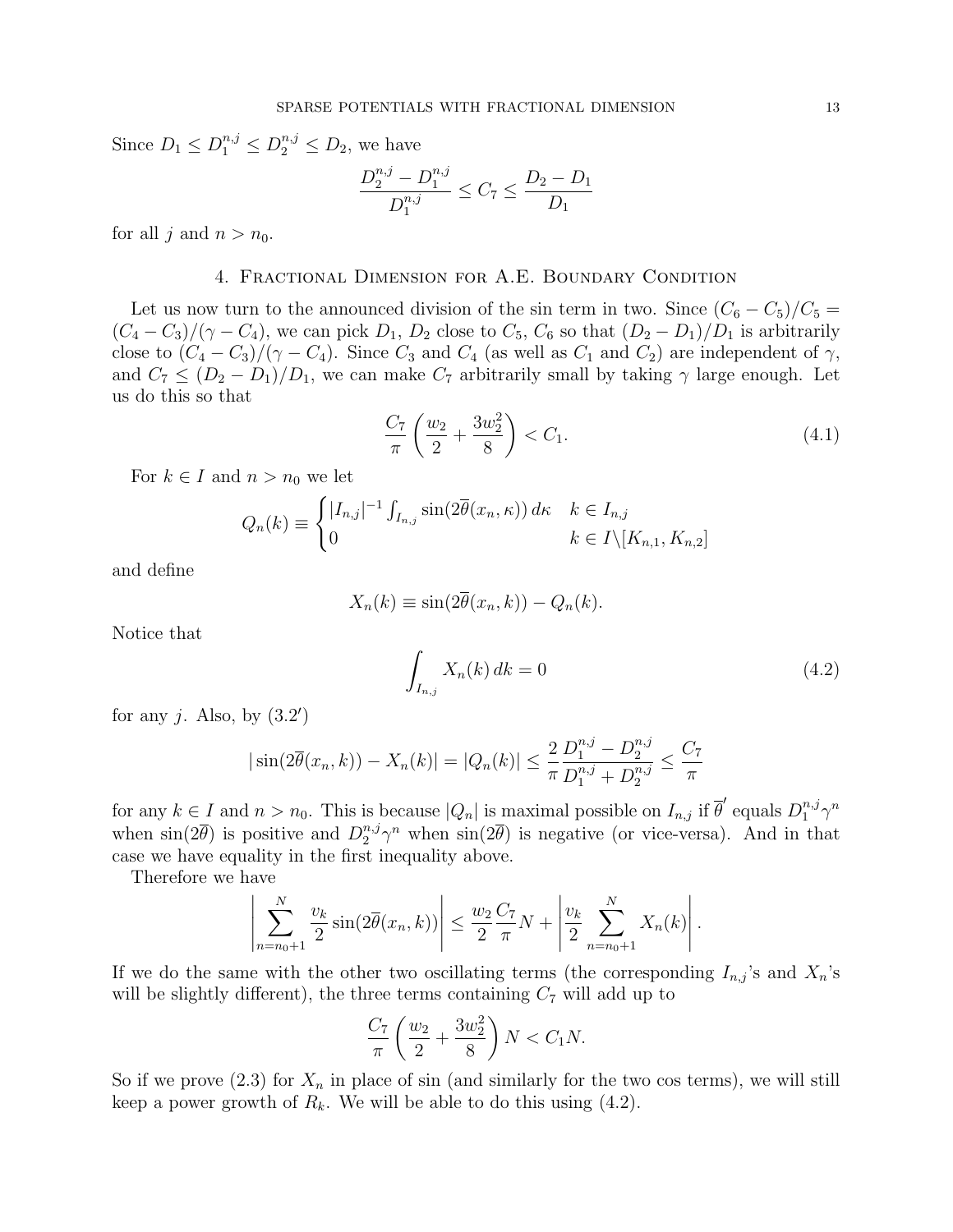To this end we need estimates on the covariances of the  $X_n$ 's, so take  $n > m > n_0$ . Then for all j we have (4.2), whereas from (3.2) it follows that  $X_m$  takes on  $I_{n,j}$  values within an interval of length at most  $D_2\gamma^m|I_{n,j}|\leq \pi D_2D_1^{-1}\gamma^{m-n}$ . Therefore  $\begin{array}{cccc} \n\cdot & \cdot & \cdot & \cdot & \cdot \\
\cdot & \cdot & \cdot & \cdot & \cdot \\
\cdot & \cdot & \cdot & \cdot & \cdot\n\end{array}$ 

$$
\left| \int_{I_{n,j}} X_m X_n \, dk \right| \leq \frac{\pi D_2}{D_1} \gamma^{m-n} |I_{n,j}|.
$$

Notice that this might not be true if  $I_{n,j}$  contains some  $k_{m,l}$ , points where  $X_m$  may be discontinuous. But this is not a problem because the total length of such  $I_{n,j}$ 's is of order  $\gamma^{m-n}$ . Since also  $|I\setminus [K_{n,1}, K_{n,2}]|\sim \gamma^{-n}$  and the  $X_n$ 's are bounded, we get for  $n>m>n_0$ 

$$
\left| \int_I X_m X_n \, dk \right| \leq c \gamma^{m-n}.
$$

By Cauchy-Schwarz inequality

$$
\int_{I} \left| \sum_{n=n_0+1}^{N} X_n \right| dk \le c \left[ \int_{I} \left( \sum_{n=n_0+1}^{N} X_n \right)^2 dk \right]^{1/2}
$$
  
=  $c \left[ \int_{I} \sum_{n=n_0+1}^{N} X_n^2 + \sum_{n_0 < m < n \le N} 2X_m X_n dk \right]^{1/2} \le c (N + c)^{1/2} \le c N^{1/2}$ 

(the value of c changes in each inequality, but is independent of  $N$ ). Thus

$$
\int_{I} \left| \frac{\sum_{n=n_0+1}^{N^4} X_n}{N^4} \right| dk \leq \frac{c}{N^2}
$$

which means that for a.e. k

$$
\frac{\sum_{n=n_0+1}^{N^4} X_n}{N^4} \to 0,
$$

because  $\sum_{1}^{\infty} N^{-2} < \infty$ . Since the  $X_n$ 's are bounded and  $[(N+1)^4 - N^4]/N^4 \to 0$ , it follows that for these k

$$
\frac{\sum_{n=n_0+1}^{N} X_n}{N} \to 0
$$

and so

$$
\frac{\sum_{n=1}^{N} X_n}{N} \to 0.
$$

**Theorem 4.1.** Let  $H_{\phi}$  be the discrete Schrödinger operator on  $\mathbb{Z}^{+}$  with potential  $V_{v,\gamma}$  given by (1.6), and boundary condition  $\phi$ . Let  $\mu_{\phi}$  be its spectral measure. For any closed interval of energies  $J \subset (-2,2)$  there is  $v_0 > 0$  and  $\gamma_0 \in \mathbb{N}$  such that if  $0 < |v| < v_0$  and  $\gamma \ge \gamma_0$  is an integer, then each  $\mu_{\phi}$  is purely singular continuous in J, and for a.e.  $\phi$  the measure  $\mu_{\phi}$ has fractional Hausdorff dimension in J.

Remark. A priori,  $\gamma_0$  depends on v. However, since in (4.1) we have  $C_1 = O(v^2)$ ,  $C_7 =$  $O(v\gamma^{-2})$  and  $w_2 = O(v)$  as  $v \to 0, \gamma \to \infty$ , we can choose  $\gamma_0$  uniformly for all small v.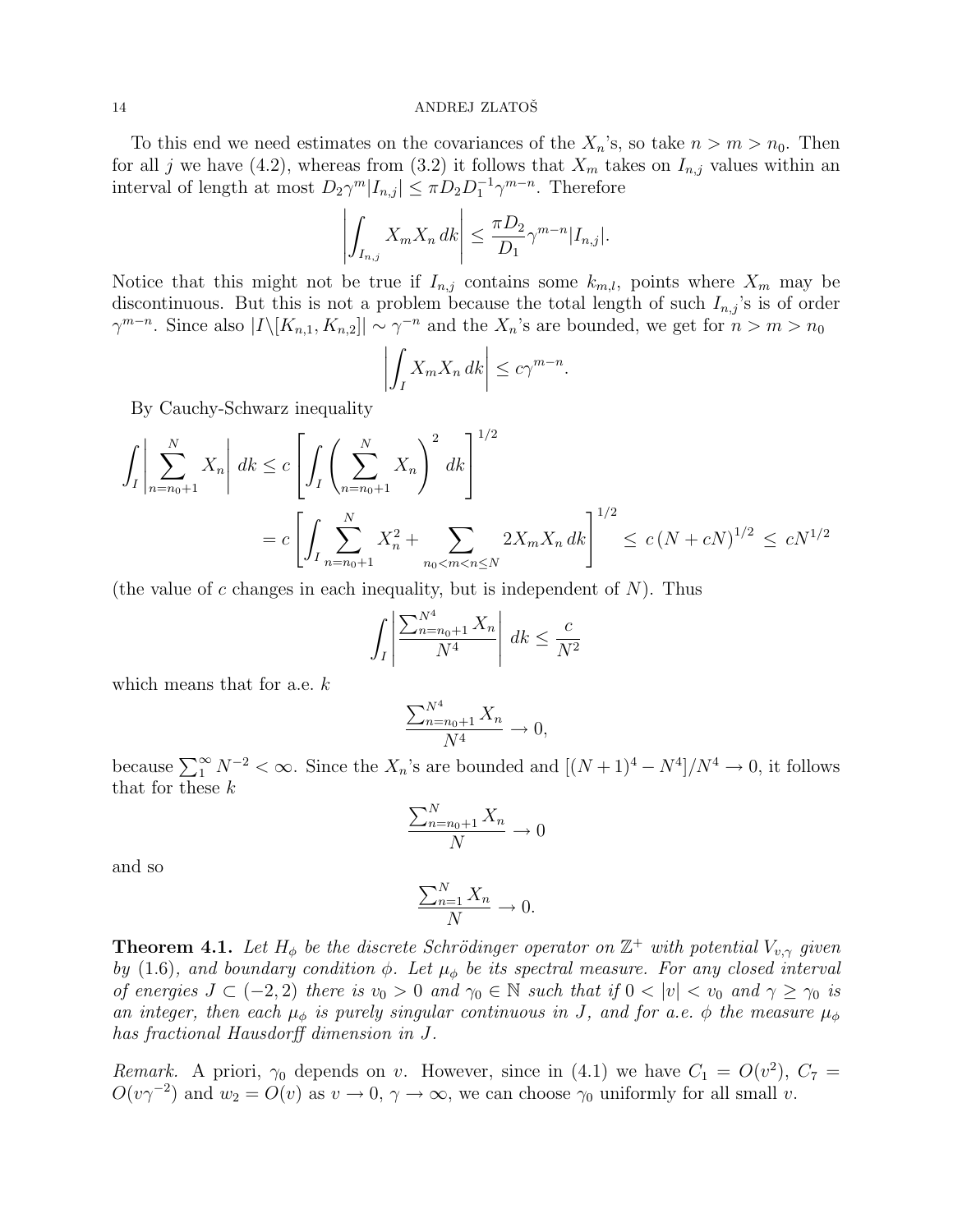*Proof.* Let  $I \subset (0, \pi)$  be such that  $2 \cos(I) = J$ . The above discussion and (2.2) show that there is  $A \subseteq I$  with  $|A| = 0$ , such that for any  $k \in I \backslash A$  there is  $n_1(k)$  such that for  $n > n_1(k)$ 

$$
R_k(x_n + 1) \in (e^{c_1 n}, e^{c_2 n}) = (x_n^{\beta_1}, x_n^{\beta_2}),
$$

where

$$
c_i \equiv C_i + (-1)^i \frac{C_7}{\pi} \left( \frac{w_2}{2} + \frac{3w_2^2}{8} \right) > 0 \qquad (i = 1, 2)
$$

and  $\beta_i \equiv c_i/\ln(\gamma)$ . Take  $\gamma$  large enough so that  $0 < \beta_1 < \beta_2 < \frac{1}{2}$  $\frac{1}{2}$ . It follows from the constancy of  $R_k$  on  $[x_n + 1, x_{n+1}]$  that  $(2.5)$  holds for  $k \in I \backslash A$ .

Using Lemma 2.1 with

$$
d_i + (-1)^i \frac{C_7}{\pi} \left(\frac{w_2}{2} + \frac{3w_2^2}{8}\right) \qquad (i = 1, 2)
$$

in place of  $d_1, d_2$ , one gets for these k the existence of a vector  $\overline{u}_k^{\text{sub}} \in \mathbb{R}^2$  such that the following holds. If  $u_k^{\text{sub}} \sim (P_k, \psi_k)$  is the generalized eigenfunction for energy  $2\cos(k)$  generated by  $\overline{u}_k^{\text{sub}},$  then for some small  $\varepsilon$ 

$$
P_k(x_n + 1) \le e^{-(c_1 + \varepsilon)n} = x_n^{-\beta_1 - \varepsilon/\ln(\gamma)}.
$$

Since  $P_k$  is constant on  $[x_{n-1}+1, x_n]$ , we have

$$
||P_k||_L^2 \le c'L^{1-2\beta_1-2\varepsilon/\ln(\gamma)}.
$$
\n(4.3)

Since  $u_k^{\text{sub}}$  is the subordinate solution for energy  $2\cos(k)$ , all other solutions for this energy grow (in power) no faster than  $R_k$ . Also,  $\mu_{\phi}$  restricted to I is supported on the set of those k, for which  $u_k^{\text{sub}}$  satisfies the boundary condition  $\phi$  (this is because  $\mu_\phi$  has no a.c. part; see [3]), and so  $P_k = R_{\phi,k}$ . Then we have by *Propositions 1.2, 1.3* and by (2.5), (4.3) that for any φ the restriction  $\mu_{\phi}((I\setminus A)\cap \cdot)$  is  $(1-2\beta_2)$ -continuous and  $(1-2\beta_1)$ -singular. By the theory of rank one perturbations (*Theorem 1.8* in [10]) we know that  $\mu_{\phi}(A) = 0$  for a.e.  $\phi$ , and so for a.e.  $\phi$  we have the same continuity/singularity of  $\mu_{\phi}(I \cap \cdot)$ .  $\Box$ 

To get numerical bounds on the dimensions, one needs to evaluate constants  $C_i$ . These depend on  $w_i$  and therefore it is best to consider (for given v and large  $\gamma$ ) a small interval I around each k, so that  $w_i \approx |v_k|$ . One then obtains bounds on local dimension of  $\mu_\phi$ which will be  $k$ -dependent. We will, however, first present an additional argument which will considerably facilitate this (by eliminating constants  $C_0$ ,  $C_1$  and  $C_2$ ) as well as improve the obtained bounds.

Let us push the above ideas a little bit further. At the beginning of this argument we introduced the term  $g_n(k)$  as the sum of all third and higher order terms in  $v_k$ . One can, however, write down all these terms explicitly, using the Taylor series of  $\ln(1 + x)$ .

$$
\ln(R_k(x_n+1)) - \ln(R_k(x_{n-1}+1)) = \frac{1}{2}\ln(1+v_k\sin(2\overline{\theta}(x_n,k)) + v_k^2\sin^2(\overline{\theta}(x_n,k)))
$$
  
= 
$$
\sum_{\substack{a,b\geq 0\\a+b\geq 1}} \frac{(-1)^{a+b+1}}{2a+2b} {a+b \choose a} v_k^{a+2b} \sin^a(2\overline{\theta}(x_n,k)) \sin^{2b}(\overline{\theta}(x_n,k)).
$$

If  $|v_k| + v_k^2 < 1$ , then the sum of the amplitudes of the terms of this sum (with n fixed) converges absolutely.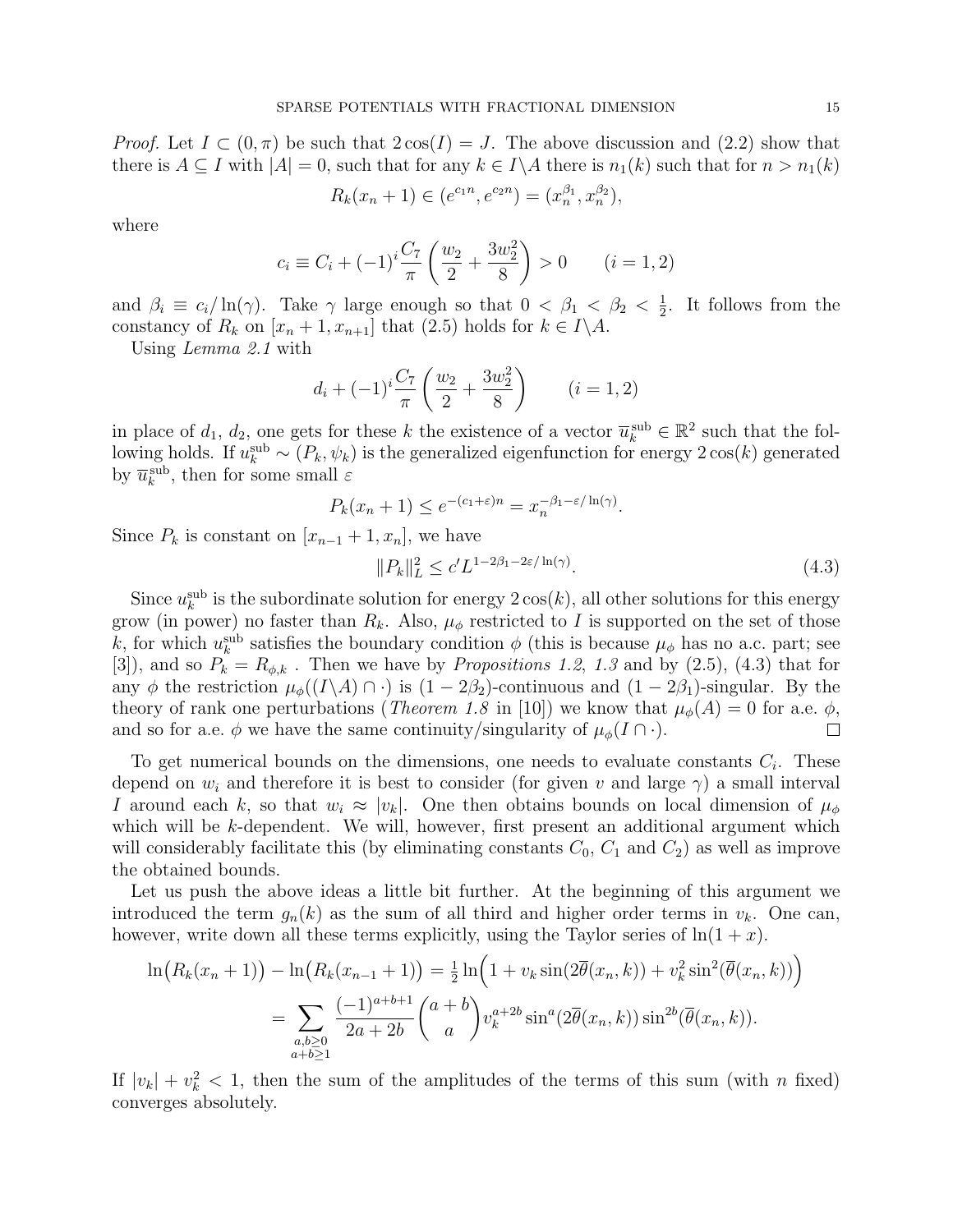Now notice that all terms with odd a are oscillating, whereas terms with even a do not change sign when varying  $n$ . This will allow us to obtain more precise bounds on the dimension, since, once again, the contribution of oscillating terms will be (for a.e.  $k$ ) negligible in comparison with that of non-oscillating terms. This will be proved by the same methods as above. We will replace the oscillating term  $\sin^a(2\bar{\theta}(x_n,k))\sin^{2b}(\bar{\theta}(x_n,k))$  by a more regular term  $\sin^a(2\bar{\theta}(x_n,k))\sin^{2b}(\bar{\theta}(x_n,k)) - Q_{n,a,b}(k)$ , with  $Q_{n,a,b}(k)$  small. The fact that we now have an infinite number of terms will not cause problems because the sum of their amplitudes converges absolutely.

First we need to do what we have already done once. We will split each non-oscillating term in two, a constant and an oscillating term. The latter will be treated as the other oscillating terms. We define

$$
F_{a,b} \equiv \frac{1}{\pi} \int_0^{\pi} \sin^a(2\theta) \sin^{2b}(\theta) d\theta.
$$

If  $2 \nmid a$ , then this is 0 and

$$
W_{n,a,b}(k) \equiv \sin^a(2\overline{\theta}(x_n,k))\sin^{2b}(\overline{\theta}(x_n,k))
$$

is oscillating. If  $2|a$ , the corresponding term is non-oscillating and we split it into  $F_{a,b}$  and

$$
W_{n,a,b}(k) \equiv \sin^a(2\overline{\theta}(x_n,k))\sin^{2b}(\overline{\theta}(x_n,k)) - F_{a,b}.
$$

Let

$$
F(v_k) \equiv \sum_{\substack{a,b \ge 0 \\ a+b \ge 1}} \frac{(-1)^{a+b+1}}{2a+2b} {a+b \choose a} v_k^{a+2b} F_{a,b}
$$

$$
G(v_k) \equiv \sum_{\substack{a,b \ge 0 \\ a+b \ge 1}} \frac{1}{2a+2b} {a+b \choose a} |v_k|^{a+2b}.
$$

Then  $F(v_k)$  is the sum of all the constant terms, and  $G(v_k)$  is strictly larger than the sum of the amplitudes of the oscillating terms (for fixed  $n$ ). Notice that

$$
G(v_k) = -\frac{1}{2}\ln(1 - |v_k| - v_k^2)
$$

and (see [8, 6])

$$
F(v_k) = \frac{1}{\pi} \int_0^{\pi} \frac{1}{2} \ln \left( 1 + v_k \sin(2\theta) + v_k^2 \sin^2(\theta) \right) d\theta = \frac{1}{2} \ln \left( 1 + \frac{v_k^2}{4} \right).
$$

We take  $\gamma$  large so that  $C_7G(v_k)/\pi < F(v_k)$  for all  $k \in I$ .

Now fix any  $a, b$  and consider all the  $W_{n,a,b}$ 's. We can do everything as above. Take the intervals  $I_{n,j}$  (these will be different for  $2|a$  and  $2 \nmid a$ , just as they were for the sin and cos terms). As before, the integral of  $W_{n,a,b}$  over any  $I_{n,j}$  is close to 0 (it would be exactly 0 if  $\overline{\theta}'(x_n,k)$  were constant on  $I_{n,j}$ ). Thus from (3.2') we know that there is  $Q_{n,a,b}(k)$  such that  $|Q_{n,a,b}(k)| \leq C_7/\pi$ , and for  $X_{n,a,b}(k) \equiv W_{n,a,b}(k) - Q_{n,a,b}(k)$  we have Z

$$
\int_{I_{n,j}} X_{n,a,b}(k) dk = 0.
$$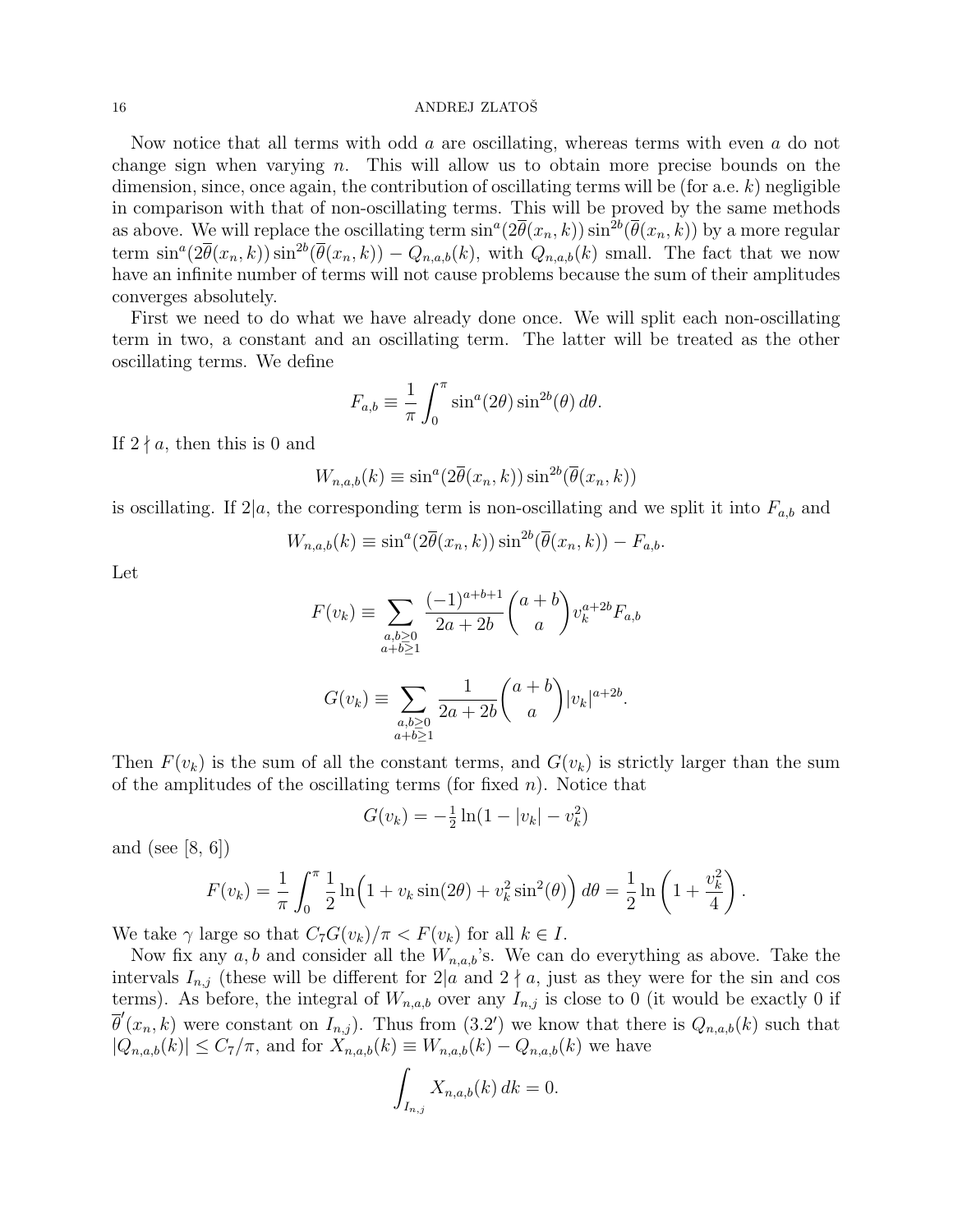As before, one can use this to prove that

$$
\frac{\sum_{n=1}^{N} X_{n,a,b}}{N} \to 0
$$
\n(4.4)

for a.e. k. This holds for any  $a, b$ . Since the number of these pairs is countable, we have that for a.e.  $k(4.4)$  holds for any a, b. Using the fact that the sum of the amplitudes of the oscillating terms is finite, we obtain that

$$
\frac{1}{N} \sum_{n=1}^{N} \sum_{\substack{a,b \ge 0 \\ a+b \ge 1}} \frac{(-1)^{a+b+1}}{2a+2b} {a+b \choose a} v_k^{a+2b} X_{n,a,b} \to 0
$$

for a.e. k. Then for each such k and for large  $n > n_1(k)$  we have

$$
R_k(x_n + 1) \in (e^{c_1 n}, e^{c_2 n}),
$$

where  $c_i = c_i(k) \equiv F(v_k) + (-1)^i C_i G(v_k)/\pi$  (remember that  $G(v_k)$  is strictly larger than the sum of the amplitudes). We know from [10] that for a.e.  $\phi$  the spectral measure  $\mu_{\phi}$  is supported on the set of these  $k$ 's because it is a set of full measure.

Let us now estimate  $C_7$  for  $|v_k| + v_k^2 < 1$ . Let I be a small interval around k, so that  $w_2$  is arbitrarily close to  $|v_k|$ . Then  $C_4 - C_3 < 2(|v_k| + v_k^2)$  and  $C_4 < 2$ , and one can pick  $D_1, D_2$ so that  $(D_2 - D_1)/D_1 < 2(|v_k| + v_k^2)/(\gamma - 2)$  and  $D_2/D_1 < \gamma/(\gamma - 2)$ . We trivially have  $\pi(2w_2 + w_2^2)/(\gamma^2 - 2) < 7(|v_k| + v_k^2)/\gamma^2$  for small I and  $\gamma \ge 5$ . So we obtain

$$
C_7 < \min\left\{\frac{28(|v_k| + v_k^2)}{(\gamma - 2)^2}, \frac{2(|v_k| + v_k^2)}{\gamma - 2}\right\} \equiv C_7'.\tag{4.5}
$$

Let I be small enough so that for any  $k' \in I$ 

$$
c_1(k'), c_2(k') \in \left(F(v_k) - \frac{C_7}{\pi}G(v_k), F(v_k) + \frac{C_7}{\pi}G(v_k)\right).
$$

Repeating the proof of Theorem 4.1 we obtain

**Theorem 4.2.** With the notation of Theorem 4.1 let  $\gamma \geq 5$ ,  $F(x) = \frac{1}{2} \ln(1 + \frac{x^2}{4})$  $rac{x^2}{4}$  and  $G(x) = -\frac{1}{2}$  $\frac{1}{2}\ln(1-|x|-x^2)$ . For  $k \in (0,\pi)$  let  $E(k) = 2\cos(k)$ ,  $v_k = -\frac{v}{\sin(k)}$  $\frac{v}{\sin(k)},$ 

$$
\alpha_1(k) \equiv 1 - 2 \frac{F(v_k) + \frac{28(|v_k| + v_k^2)}{\pi(\gamma - 2)^2} G(v_k)}{\ln(\gamma)},
$$
  

$$
\alpha_2(k) \equiv 1 - 2 \frac{F(v_k) - \frac{28(|v_k| + v_k^2)}{\pi(\gamma - 2)^2} G(v_k)}{\ln(\gamma)}.
$$

Then for a.e.  $\phi$  we have for all k such that  $|v_k| + v_k^2 < 1$  and  $\alpha_2(k) < 1$ , that on a small interval around  $E(k)$  the measure  $\mu_{\phi}$  is  $\alpha_1(k)$ -continuous and  $\alpha_2(k)$ -singular.

*Remarks.* 1. Notice that the hypotheses imply that  $\alpha_1(k) > 0$  whenever  $\alpha_2(k) < 1$ .

2. So under the above conditions we know that for a.e.  $\phi$ , the local dimension of the spectral measure is within an interval which is close to 1, and for large  $\gamma$  its size is small compared to its distance from 1.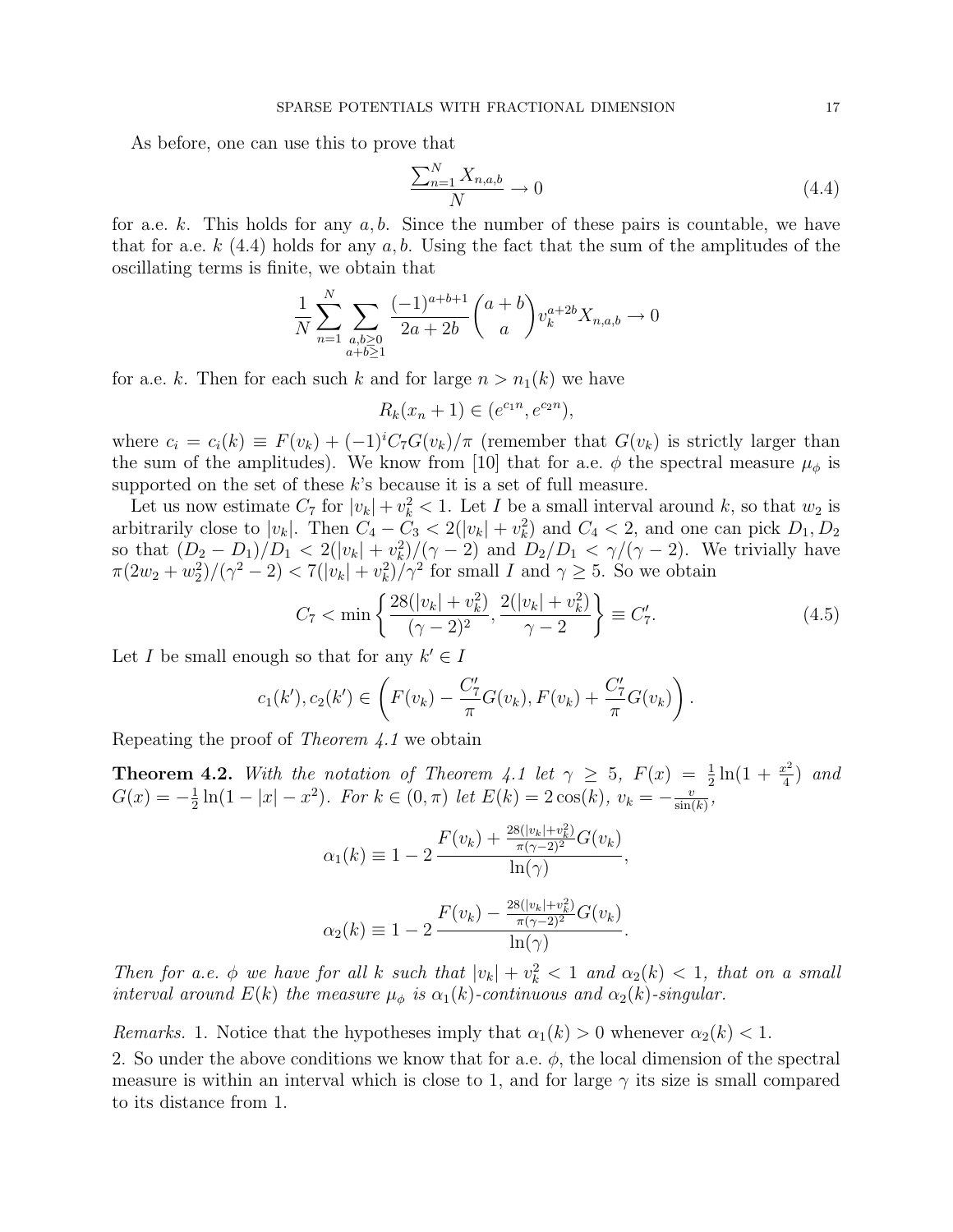## 5. Fractional Dimension for all Boundary Conditions

Now we turn to the proof for all boundary conditions. We return to considering the term  $g_n(k)$  and three oscillating terms first. We again restrict our considerations to the sin term, the two cos terms are treated similarly.

It turns out that the  $X_n$  from Section 4 are not regular enough to prove  $(2.6)$  (with sin replaced by  $X_n$ ). Therefore we need to make a new breakup of the oscillating term to obtain a more regular  $X_n$ . This is done in the Appendix in the proof of Theorem A.1 (with  $f_n(k) = 2\overline{\theta}(x_n, k), \beta = 2, \delta_1 = 1 - D_1$  and  $\delta_2 = D_2 - 1$ . Using the reasoning from Section 2 we then obtain our main result:

**Theorem 5.1.** Let  $H_{\phi}$  be the discrete Schrödinger operator on  $\mathbb{Z}^+$  with potential  $V_{v,\gamma}$  given by (1.6), and boundary condition  $\phi$ . Let  $\mu_{\phi}$  be its spectral measure. For any closed interval of energies  $J \subset (-2,2)$  there is  $v_0 > 0$  and  $\gamma_0 \in \mathbb{N}$  such that if  $0 < |v| < v_0$  and  $\gamma \geq \gamma_0 v^{-2}$ is an integer, then for any  $\phi$ , the measure  $\mu_{\phi}$  has fractional Hausdorff dimension in J.

Remark. A priori,  $\gamma_0$  depends on v. However, (5.1) below gives  $\varepsilon = O(v)$  as  $v \to 0$  (since  $C_1 = O(v^2)$ ,  $C_7 = O(v\gamma^{-2})$  and  $w_2 = O(v)$ ). So if  $\gamma = O(\varepsilon^{-2}) = O(v^{-2})$ , then in (5.2)  $\alpha(\varepsilon) < 1$  (because  $D_1, D_2 \to 1$  as  $v \to 0$ ). Compare with the remark after Theorem 4.1.

*Proof.* Let  $I \subset (0, \pi)$  be such that  $2\cos(I) = J$ . Let  $\alpha'_1 \equiv 1 - (w_2 + w_2^2)/\ln(\gamma) > 0$  (with  $w_2 + w_2^2 < 1$  and  $\gamma \ge 3$ ). We already know that by *Proposition 1.2*  $\mu_{\phi}$  is  $\alpha'_1$ -continuous on *I*.

By the Appendix, the absolute value of the "small" term  $sin(2\overline{\theta}(x_n, k)) - X_n(k)$  from the new breakup is at most  $\frac{\pi}{2}(\delta_1 + \delta_2)(1 - \delta_1)^{-1} \leq \frac{\pi}{2}C_7$ , and for all  $\varepsilon > \varepsilon_0 = \varepsilon_0(D_1, D_2, \gamma) \equiv$ ··<br>∶ 2ln(1 +  $\frac{10}{\gamma}D_2D_1^{-1}$ ))<sup>1/2</sup> there is  $A^{\varepsilon}$  with dim( $A^{\varepsilon}$ ) < 1 such that (2.6) with  $X_n(k)$  in place of  $\sin(2\overline{\theta}(x_n, k))$  is satisfied. Here  $C_7, \varepsilon_0 \to 0$  as  $D_1, D_2 \to 1$  and  $\gamma \to \infty$ , which is guaranteed when  $\gamma \to \infty$ . Hence we proceed as follows.

This time we let  $\gamma$ ,  $D_1$  and  $D_2$  be such that

$$
\frac{\pi}{2}C_7\left(\frac{w_2}{2} + \frac{3w_2^2}{8}\right) < C_1
$$

(this is possible for all large  $\gamma$ ). Then for  $n > n_0$  we have

$$
\left| \sum_{n=n_0+1}^N \frac{v_k}{2} \sin(2\overline{\theta}(x_n, k)) \right| \le \frac{w_2}{2} \frac{\pi}{2} C_7 N + \left| \frac{v_k}{2} \sum_{n=n_0+1}^N X_n(k) \right|.
$$

We do the same with the other two oscillating terms, and the three terms containing  $C_7$  add up to

$$
\frac{\pi}{2}C_7\left(\frac{w_2}{2} + \frac{3w_2^2}{8}\right)N < C_1N.
$$

Next, we choose  $\varepsilon$  with

$$
0 < \varepsilon \left(\frac{w_2}{2} + \frac{3w_2^2}{8}\right) < C_1 - \frac{\pi}{2} C_7 \left(\frac{w_2}{2} + \frac{3w_2^2}{8}\right) \tag{5.1}
$$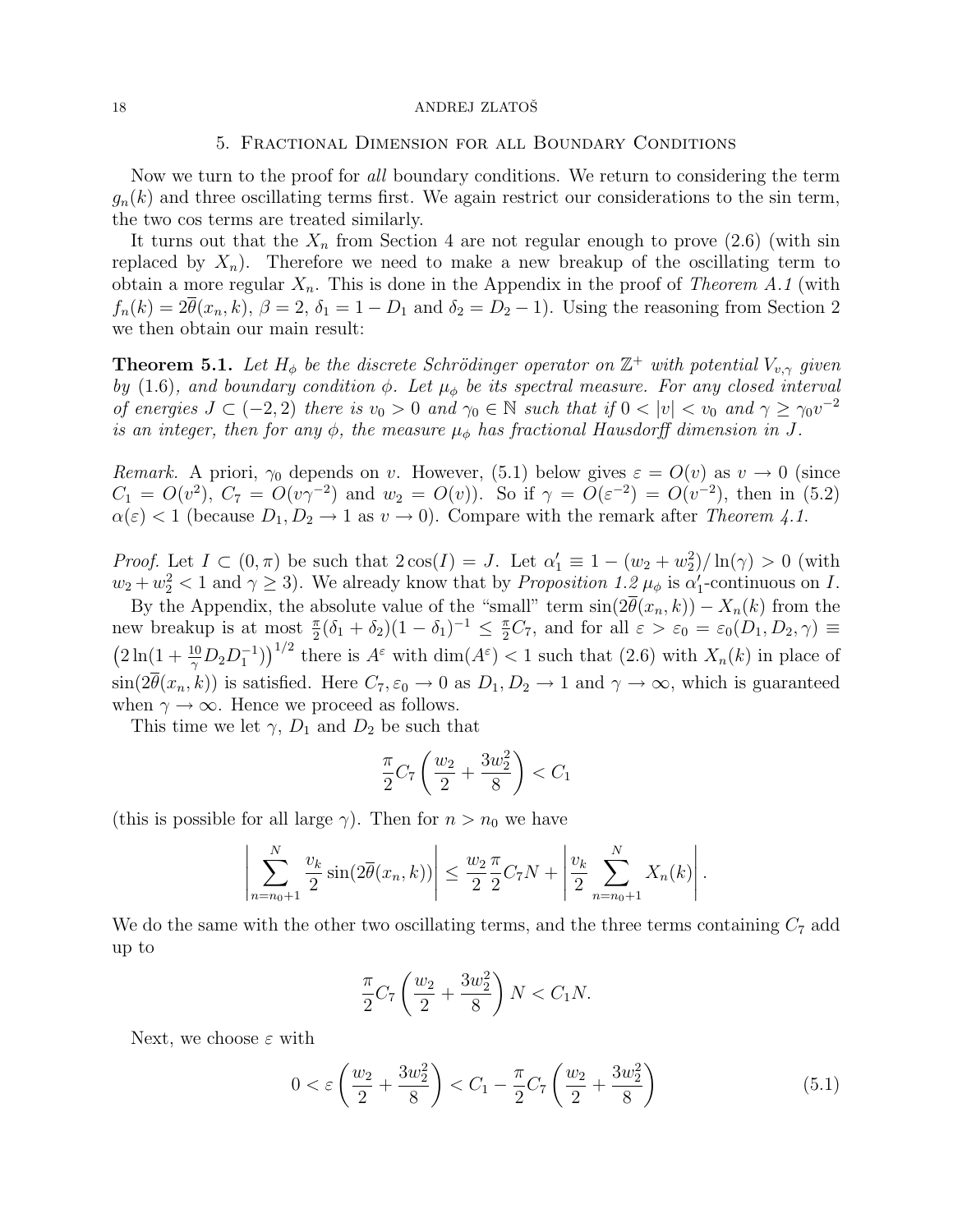and we take  $\gamma$  large enough so that  $\varepsilon_0 < \varepsilon$ . By the Appendix there is a set  $A^{\varepsilon}$  such that

$$
\dim(A^{\varepsilon}) \le \alpha(\varepsilon) \equiv 1 - \frac{\varepsilon^2 - 2\ln\left(1 + \frac{10D_2}{\gamma D_1}\right)}{2\ln(\gamma)}
$$
(5.2)

and (2.6) holds with sin replaced by  $X_n$ . Similarly for the other two oscillating terms, and we let  $A^{\varepsilon}$  be the union of the three sets.

From the above discussion it follows that for  $k \in I \backslash A^{\varepsilon}$  and n large enough we have

$$
R_k(x_n + 1) > e^{c_1 n} = x_n^{\beta_1},\tag{5.3}
$$

where

$$
c_1 = C_1 - \left(\frac{\pi}{2}C_7 + \varepsilon\right)\left(\frac{w_2}{2} + \frac{3w_2^2}{8}\right) > 0
$$

and  $\beta_1 = c_1/\ln(\gamma)$ . It is known (see [4]) that for a.e. k w.r.t.  $\mu_0$  we have

$$
\overline{\lim_{L\to\infty}}\frac{\|R_k\|_L}{L^{1/2}\ln(L)} < \infty.
$$

Given (5.3), this can be true only if  $\mu_0(I \setminus A^\varepsilon) = 0$ . Thus  $\mu_0(I \cap \cdot)$  is supported on  $A^\varepsilon$ .

Hence on I the measure  $\mu_0$  is  $(\dim(A^{\varepsilon}) + \delta)$ -singular for any  $\delta > 0$ . Since  $D_1$ ,  $D_2$  can be arbitrarily close to  $C_5$ ,  $C_6$ , and since  $C_6/C_5 < \gamma/(\gamma - 2)$  if  $w_2 + w_2^2 < 1$ , we have

$$
\dim(A^{\varepsilon}) < \alpha_2' \equiv 1 - \frac{\varepsilon^2 - 2\ln\left(1 + \frac{10}{\gamma - 2}\right)}{2\ln(\gamma)}.
$$

So  $\mu_0$  is  $\alpha'_2$ -singular on I. If in this argument we replace  $u_k$  by the generalized eigenfunction for the same energy satisfying boundary condition  $\phi$ , we obtain the same singularity for  $\mu_{\phi}$ . Now take  $\gamma$  large so that  $\alpha'_2 < 1$ , and the result follows.  $\Box$ 

At this point we can do the same as what we did after proving *Theorem 4.1*: consider an infinite sum of terms instead of  $g_n(k)$ .

Now we use a different type of regularization of the oscillating terms, but everything can be done as before, with one adjustment. We need to use Theorem A.3 in place of Theorem A.1, which gives us a different bound for the difference of the oscillating term  $\sin^a(2\overline{\theta}(x_n,k))\sin^{2b}(\overline{\theta}(x_n,k))$  and its regularization  $X_{n,a,b}(k)$ , namely  $\frac{\pi}{2}(a+b)C_7$ . The derivative of the oscillating term enters here, and we use the (very crude) estimate  $\frac{1}{\sqrt{2}}$  (a)  $\frac{1}{\sqrt{2}}$  (b)  $\frac{1}{\sqrt{2}}$  (c)  $\frac{1}{\sqrt{2}}$  (c)  $\frac{1}{\sqrt{2}}$ 

$$
\left\| \left[\sin^a(2\theta)\sin^{2b}(\theta)\right]'\right\|_{\infty} \le (a+b)\left\| \left[\sin(2\theta)\right]'\right\|_{\infty}.
$$

So this time we need to take  $F(v_k)$  and  $G(v_k)$  as before (the latter will be the coefficient for  $\varepsilon$ ), and also

$$
\tilde{G}(v_k) = \sum_{\substack{a,b \ge 0 \\ a+b \ge 1}} \frac{1}{2} {a+b \choose a} |v_k|^{a+2b} = \frac{1}{2} \frac{|v_k| + v_k^2}{1 - |v_k| - v_k^2}
$$

which will be the coefficient for  $\frac{\pi}{2}C_7$ . We take  $\gamma$  large so that  $\frac{\pi}{2}C_7\tilde{G}(v_k) < F(v_k)$ , and take  $\varepsilon > 0$  such that

$$
\varepsilon G(v_k) < F(v_k) - \frac{\pi}{2} C_7 \tilde{G}(v_k).
$$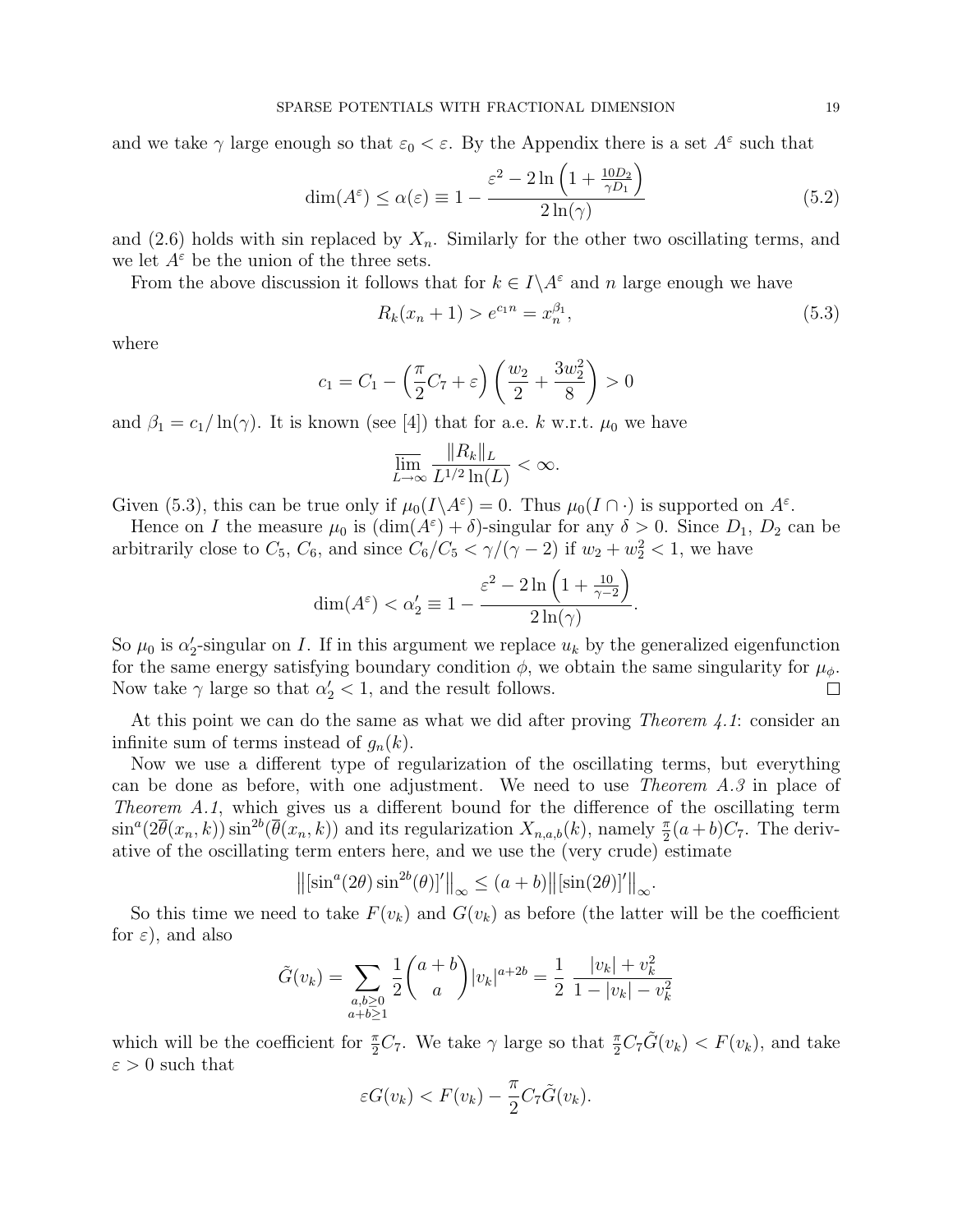Then given any pair a, b we construct the set  $A_{a,b}^{\varepsilon}$  for  $X_{n,a,b}$ . We show, as above, that its dimension is at most  $\alpha(\varepsilon)$ . Letting the (countable) union of these sets play the role of  $A^{\varepsilon}$  in the proof of *Theorem 5.1*, and considering  $(4.5)$ , we obtain

**Theorem 5.2.** With the notation of Theorem 5.1 let  $\gamma \geq 5$ . For  $k \in (0, \pi)$  let  $E(k) =$  $2\cos(k), v_k = -\frac{v}{\sin(k)}$  $\frac{v}{\sin(k)},$ 

$$
\varepsilon_k \equiv \frac{\ln\left(1 + \frac{v_k^2}{4}\right) - \frac{14\pi(|v_k| + v_k^2)^2}{(\gamma - 2)^2 (1 - |v_k| - v_k^2)}}{-\ln(1 - |v_k| - v_k^2)},
$$

$$
\alpha'_1(k) \equiv 1 - \frac{|v_k| + v_k^2}{\ln(\gamma)},
$$

$$
\alpha'_2(k) \equiv 1 - \frac{\varepsilon_k^2 - 2\ln\left(1 + \frac{10}{\gamma - 2}\right)}{2\ln(\gamma)}.
$$

If k is such that  $|v_k| + v_k^2 < 1$ ,  $\varepsilon_k > 0$  and  $\alpha'_2(k) < 1$ , then on a small interval around  $E(k)$ each  $\mu_{\phi}$  is  $\alpha'_{1}(k)$ -continuous and  $\alpha'_{2}(k)$ -singular.

Remarks. 1. Notice that the hypotheses imply that  $\alpha'_1(k) > 0$ .

2. So for large  $\gamma$ , the dimension of each spectral measure  $\mu_{\phi}$  is within an interval which is close to 1, and its size is comparable to its distance from 1. The estimate for a.e.  $\phi$  in Section 4 is better by a factor of  $\gamma^{-2}$ .

To illustrate the obtained results we provide an

**Example.** Let us assume that v,  $\gamma$  and I are such that  $\gamma \geq 10^4 v^{-2}$ , and  $|v_k| \leq \frac{1}{2}$  for any  $k \in I$ . Estimating the quantities in *Theorems 4.2* and 5.2, one can obtain

$$
[\alpha_1(k), \alpha_2(k)] \subseteq \left[1 - \frac{\ln\left(1 + \frac{v_k^2}{4}\right)}{\ln(\gamma)} - \frac{10}{\gamma^2 \ln(\gamma)}, 1 - \frac{\ln\left(1 + \frac{v_k^2}{4}\right)}{\ln(\gamma)} + \frac{10}{\gamma^2 \ln(\gamma)}\right]
$$

and

$$
[\alpha_1'(k), \alpha_2'(k)] \subseteq \left[1 - \frac{|v_k| + v_k^2}{\ln(\gamma)}, 1 - \frac{v_k^2}{500 \ln(\gamma)}\right]
$$

(notice that  $v_k = -2v/\sqrt{4 - E^2}$ ). For instance, take  $v = \frac{1}{10}$ ,  $\gamma = 10^6$  and  $J = [-1.9, 1.9]$ . Then for a.e.  $\phi$  the local dimension of  $\mu_{\phi}$  at any  $E \in J$  is in

$$
\left[1 - \frac{\ln\left(1 + \frac{1}{100(4 - E^2)}\right)}{6\ln(10)} - \frac{1}{10^{12}}, 1 - \frac{\ln\left(1 + \frac{1}{100(4 - E^2)}\right)}{6\ln(10)} + \frac{1}{10^{12}}\right]
$$

and for all  $\phi$  it is in

$$
\left[1 - \frac{1}{20\ln(10)\sqrt{4 - E^2}}, 1 - \frac{1}{10^5\ln(10)(4 - E^2)}\right] \subseteq \left[1 - \frac{1}{10}, 1 - \frac{1}{10^6}\right].
$$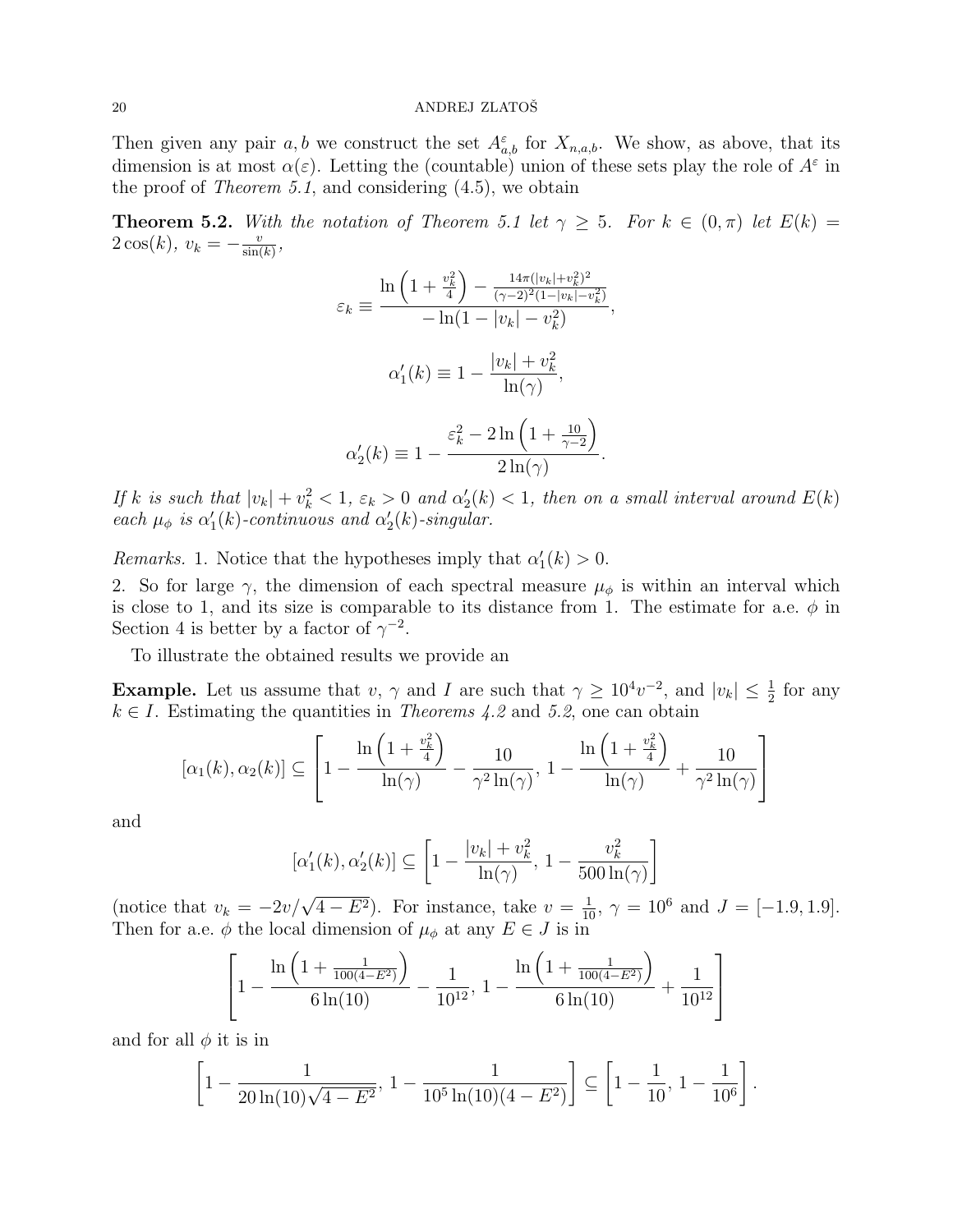### 6. Random Operators

In this section we consider potentials of the form (1.6), with certain randomness in the position of the special sites  $x_n$ . More precisely,  $x_n$  will be a random variable uniformly distributed over  $\{\gamma^n - n, \ldots, \gamma^n + n\}$ . The fact that the size of these sets grows will yield certain "averaging" of  $\ln(R_k(x_n+1)) - \ln(R_k(x_{n-1}+1))$  and thus a constant growth (in the limit  $n \to \infty$ ) of  $\ln(R_k(x_n + 1))$  for a.e. realization of the potential. As a consequence we will be able to compute the exact dimension of the spectral measures for these random potentials.

We begin with a standard result.

**Lemma 6.1.** For a.e.  $x \in \mathbb{R}$  there is  $q_0$  such that for any integer  $q > q_0$  we have

$$
dist(qx, \mathbb{Z}) > \frac{1}{q^2}.
$$
\n(6.1)

*Proof.* For any  $n \in \mathbb{N}$  the measure of the set of  $x \in [n, n + 1)$ , for which (6.1) fails, is  $2q^{-2}$ . This is summable in q, and so by the Borel-Cantelli Lemma the measure of those  $x \in [n, n + 1)$  for which (6.1) fails infinitely often is zero.  $\Box$ 

Let X be the set of all such x and let  $\mathcal{K} = 2\pi\mathcal{X}$ . Notice that K is a set of full measure, not intersecting  $2\pi Q$ . The "averaging" result we need is also well-known.

**Lemma 6.2.** Let  $k \in \mathcal{K}$  and let  $f \in C^4(\mathbb{R})$  have period  $2\pi$  with  $\int_0^{2\pi} f(t) dt = 0$ . Then there is  $C = C(k, f) < \infty$  such that for every  $\theta \in \mathbb{R}$  and  $n \in \mathbb{N}$ ¯ ¯

$$
\left|\sum_{\ell=1}^n f(\theta + \ell k)\right| \le C.
$$

*Proof.* Let  $\sum_{q=-\infty}^{\infty} a_q e^{iqt}$  be the Fourier series of  $f(t)$ . Since f is  $C^4$ , we know that  $|a_q| \leq cq^{-4}$ for some c. Thanks to this fact all the sums appearing in this argument are pointwise absolutely convergent. Also,  $a_0 = 0$  by the hypothesis. We have

$$
\left| \sum_{\ell=1}^{n} f(\theta + \ell k) \right| \leq \sum_{q} |a_q| \left| \sum_{\ell=1}^{n} e^{iq\ell k} \right| = \sum_{q \neq 0} |a_q| \left| \frac{1 - e^{iqnk}}{1 - e^{iqk}} \right|
$$
  

$$
\leq \pi \sum_{q \neq 0} \frac{|a_q|}{\text{dist}(qk, 2\pi \mathbb{Z})} \leq c \sum_{q=1}^{\infty} \frac{1}{q^4 \text{dist}(qx, \mathbb{Z})}
$$

where  $x = k/2\pi \in \mathcal{X}$ . By Lemma 6.1 this is bounded by

$$
c' + c \sum_{q=1}^{\infty} \frac{1}{q^2} \equiv C < \infty
$$

where  $c' < \infty$  depends on x and c.

Let  $\omega_n$  be a random variable uniformly distributed over  $\{-n, -n+1, \ldots, n\}$  and let  $(\Omega, \nu)$ be the product probability space for these  $\omega_n$ 's  $(n \in \mathbb{N})$ . For  $\omega = (\omega_1, \omega_2, \dots) \in \Omega$  let  $\frac{1}{2}$ 

$$
V_{v,\gamma}^{(\omega)}(x) \equiv \begin{cases} v & x = x_n^{(\omega)} \equiv \gamma^n + \omega_n \text{ for some } n \ge 1, \\ 0 & \text{otherwise.} \end{cases}
$$
 (6.2)

 $\Box$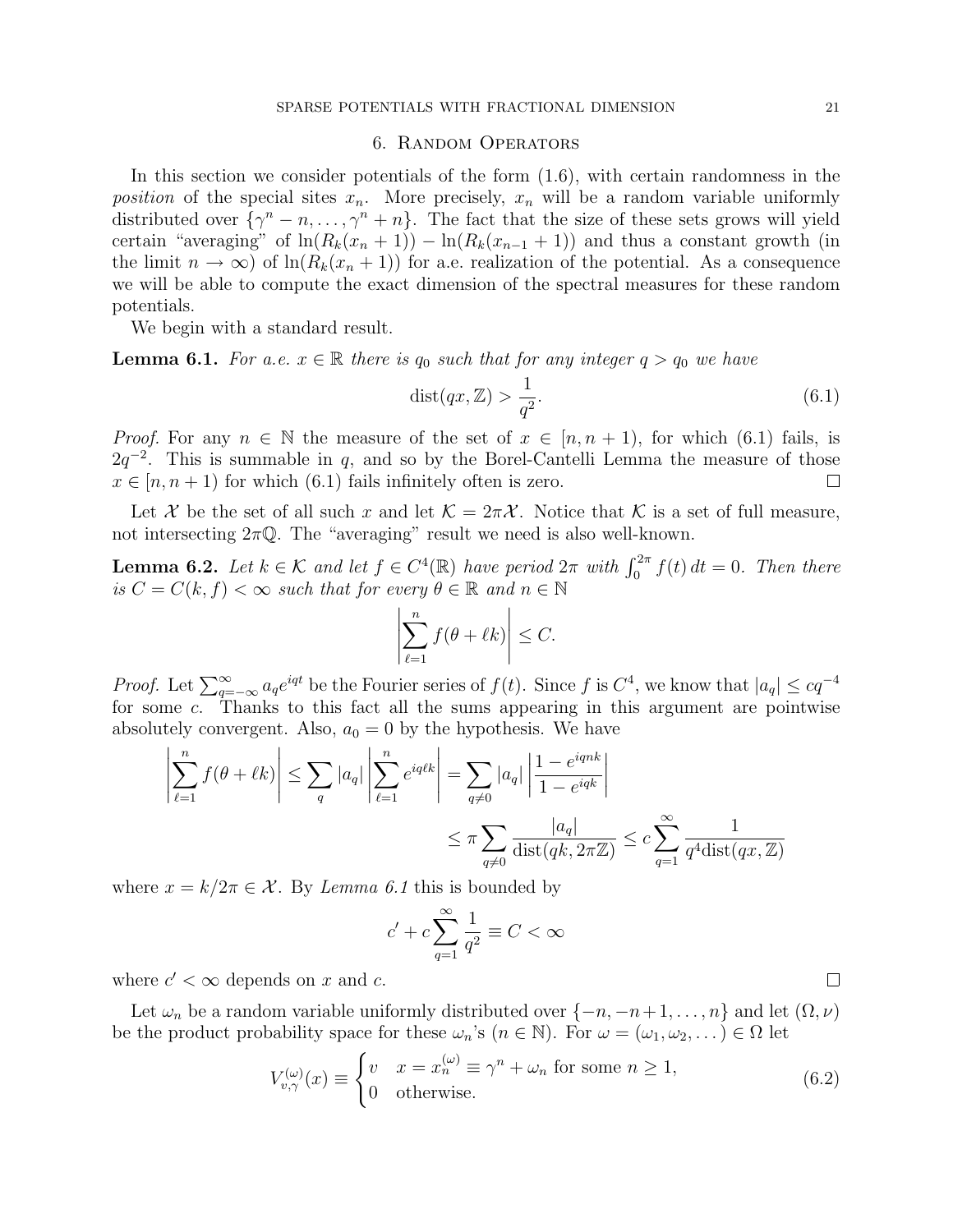It is a consequence of the "smallness" of  $\omega_n$  (compared to  $\gamma^n$ ), that all previous results for  $V_{v,\gamma}$  apply to each  $V_{v,\gamma}^{(\omega)}$  as well. In this random case, however, we will prove and compute exact (local) dimension for the spectral measures for a.e.  $\omega$  and a.e. boundary condition  $\phi$ . Moreover, our results will apply to any v, k and  $\gamma$ , not only to small  $v_k$  and large  $\gamma$ .

Let us fix  $k \in \mathcal{K}$  and define

$$
X_n(\omega) \equiv \frac{1}{2} \ln \left( 1 + v_k \sin \left( 2 \overline{\theta}_k \left( x_n^{(\omega)} \right) \right) + v_k^2 \sin^2 \left( \overline{\theta}_k \left( x_n^{(\omega)} \right) \right) \right) - \frac{1}{2} \ln \left( 1 + \frac{v_k^2}{4} \right).
$$

Obviously  $|X_n(\omega)| < M$  for some  $M = M(k) < \infty$ . We will prove that for a.e.  $\omega$ 

$$
\frac{\sum_{n=1}^{N} X_n(\omega)}{N} \to 0,
$$
\n(6.3)

which in turn implies (see below) that the exact dimension of  $\mu_{\phi}^{(\omega)}$  $\phi_{\phi}^{(\omega)}$  for a.e.  $\omega$  and a.e.  $\phi$  is

$$
1 - \frac{\ln\left(1 + \frac{v_k^2}{4}\right)}{\ln(\gamma)} = 1 - \frac{\ln\left(1 + \frac{v^2}{4 - E^2}\right)}{\ln(\gamma)}.
$$

We use the same methods as earlier. We exploit Lemmas 6.1 and 6.2 to show that the expectations of the cross terms  $X_m X_n$  for  $m < n$  are small, which implies (6.3) for a.e.  $\omega$ . This time, however, we consider expectations w.r.t.  $\omega$ , rather than k.

Let

$$
f(\theta) \equiv \frac{1}{2} \ln \left( 1 + v_k \sin(2\theta) + v_k^2 \sin^2(\theta) \right) - \frac{1}{2} \ln \left( 1 + \frac{v_k^2}{4} \right).
$$

Then  $f(\theta) = f(\theta + 2\pi)$ ,  $\int_0^{2\pi} f(\theta) d\theta = 0$ , and f is  $C^4$ , so f is as in Lemma 6.2. Let  $\delta, \omega \in \Omega$ be such that  $\delta_j = \omega_j$  for  $j = 1, \ldots, n-1$ , and  $\delta_n = \omega_n + l$  for some l. Then the recursive relation for the EFGP transform of generalized eigenfunctions implies that if  $X_n(\omega) = f(\theta)$ for some  $\theta$ , then  $X_n(\delta) = f(\theta + lk)$ . This shows why Lemma 6.2 enters in our argument.

For  $m < n$  we have with  $\mathbb{E} = \mathbb{E}_{\omega}$ 

$$
|\mathbb{E}(X_m X_n)| \leq \max_{c_1, c_2, ..., c_{n-1}} \left\{ \left| \mathbb{E}(X_m X_n | \omega_1 = c_1, ..., \omega_{n-1} = c_{n-1}) \right| \right\}
$$
  

$$
\leq \max_{c_1, c_2, ..., c_{n-1}} \left\{ M \left| \mathbb{E}(X_n | \omega_1 = c_1, ..., \omega_{n-1} = c_{n-1}) \right| \right\}.
$$

By Lemma 6.2 there exists  $C < \infty$  such that the last expectation is at most  $C/(2n+1)$ . Hence for fixed  $k \in \mathcal{K}$  there is  $D = D(k) < \infty$  such that for  $m < n$ 

$$
|\mathbb{E}(X_m X_n)| < \frac{D}{n}.
$$

Then

$$
\mathbb{E}\left(\left|\sum_{n=1}^{N} X_n\right|\right) \le \mathbb{E}\left(\left(\sum_{n=1}^{N} X_n\right)^2\right)^{1/2} \le (M^2N + 2DN)^{1/2} = cN^{1/2}.
$$

As before, using summability of E  $\left( \left| N^{-4} \sum_{n=1}^{N^4} X_n \right| \right)$  $\begin{array}{c} \begin{array}{c} \begin{array}{c} \end{array} \\ \begin{array}{c} \end{array} \end{array} \end{array}$ and boundedness of  $X_n$ , one shows that  $(6.3)$  holds for a.e.  $\omega$ .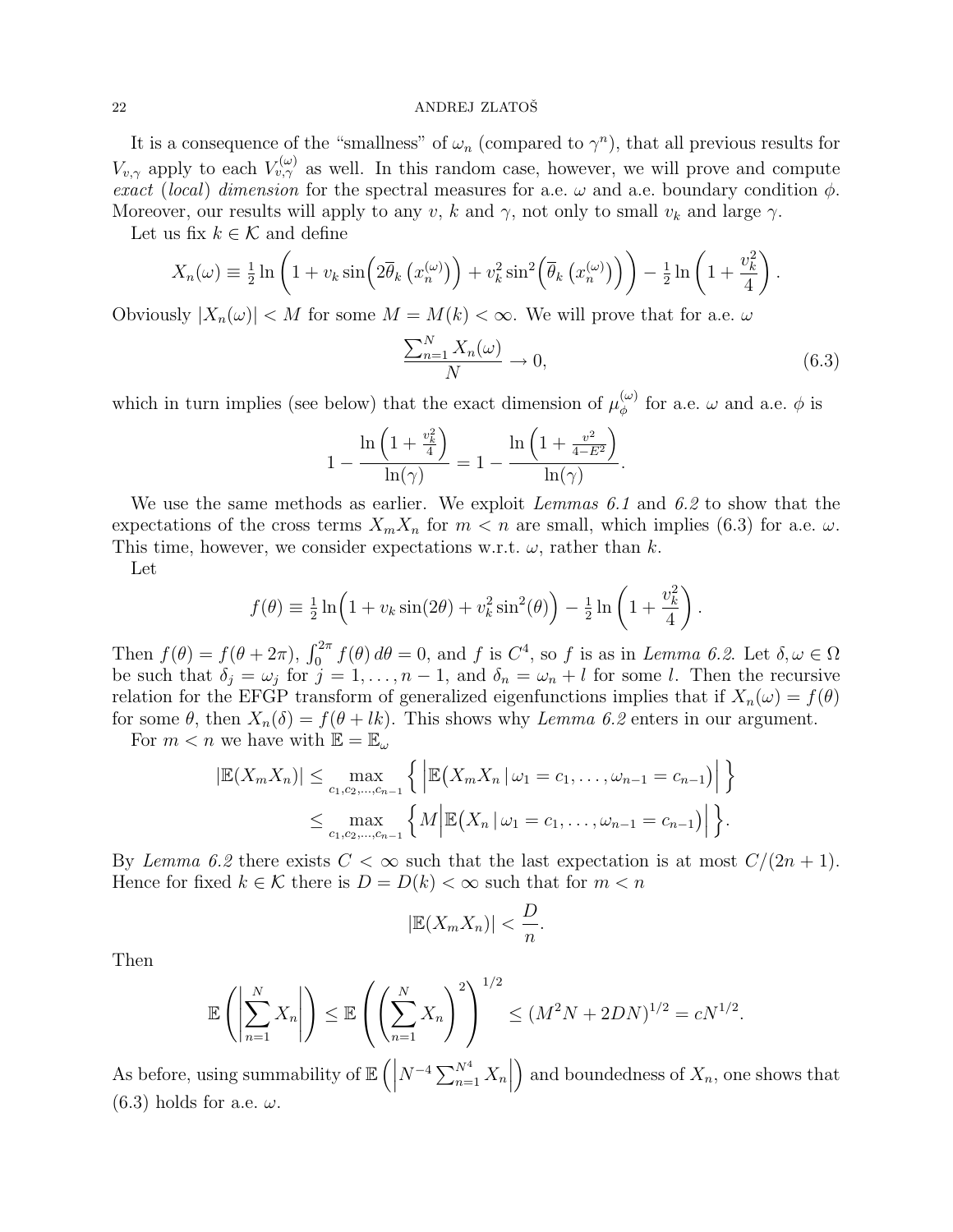We have proved (6.3) for a.e. k and a.e.  $\omega$ . By the Fubini Theorem, (6.3) holds for a.e.  $\omega$ and a.e. k. Thus for these  $(\omega, k)$  we obtain an exact power of the growth for the solution  $u_k$ . Namely we have that for any

$$
c_1 < \frac{1}{2} \ln \left( 1 + \frac{v_k^2}{4} \right) < c_2
$$

there is  $n_0$  such that for  $n > n_0$ 

$$
R_k(x_n^{(\omega)} + 1) \in (e^{c_1 n}, e^{c_2 n}).
$$

Also, Lemma 2.1 gives us the existence of a subordinate solution  $u_k^{\text{sub}} \sim (P_k, \psi_k)$  for energy  $2\cos(k)$ , so that for large n

$$
P_k\left(x_n^{(\omega)} + 1\right) \le e^{-c_1 n}.
$$

Since for any such  $\omega$ , for a.e.  $\phi$  the spectral measure  $\mu_{\phi}^{(\omega)}$  $\phi_{\phi}^{(\omega)}$  is supported on the set of the corresponding  $k$ 's, one can conclude (by methods presented earlier) the following

**Theorem 6.3.** Let  $(\Omega, \nu)$  be the above probability space. For  $\omega \in \Omega$  let  $H_{\phi}^{(\omega)}$  $\phi^{(\omega)}$  be the discrete Schrödinger operator on  $\mathbb{Z}^+$  with potential  $V_{v,\gamma}^{(\omega)}$ , given by (6.2) with  $v \neq 0$  and  $\gamma > 1$ , and boundary condition  $\phi$ . Let  $\mu_{\phi}^{(\omega)}$  $\phi_{\phi}^{(\omega)}$  be its spectral measure. Let

$$
J \equiv \left( -\sqrt{4 - \frac{v^2}{\gamma - 1}}, \sqrt{4 - \frac{v^2}{\gamma - 1}} \right)
$$

if  $v^2 < 4(\gamma - 1)$ , and  $J \equiv \emptyset$  otherwise. Then for a.e.  $\omega$  and for a.e.  $\phi$  the measure  $\mu_{\phi}^{(\omega)}$  $\stackrel{(\omega)}{\phi}$  is purely singular continuous in J, with local dimension

$$
1 - \frac{\ln\left(1 + \frac{v^2}{4 - E^2}\right)}{\ln(\gamma)},
$$

and it is dense pure point in the rest of the interval  $[-2, 2]$ .

## 7. Whole Line Operators With Symmetric Potentials

It is readily seen that our results also apply to certain whole-line operators (satisfying (1.1) for  $x \in \mathbb{Z}$ ). Let us consider the operator  $\tilde{H}$  on  $\ell^2(\mathbb{Z})$  with potential  $\tilde{V}_{v,\gamma}$  given by (1.6) for  $x \ge 1$  and by  $\tilde{V}_{v,\gamma}(x) = \tilde{V}_{v,\gamma}(1-x)$  for  $x \le 0$ . This potential is reflected about  $\frac{1}{2}$ . One easily sees that  $\tilde{H} = \tilde{H}|_{\mathcal{E}} \oplus \tilde{H}|_{\mathcal{O}}$  where  $\mathcal{E} = \{u \in \ell^2(\mathbb{Z}) \mid u(1-x) = u(x) \text{ for all } x \in \mathbb{Z}\}\$ and  $\mathcal{O} = \{u \in \ell^2(\mathbb{Z}) \mid u(1-x) = -u(x) \text{ for all } x \in \mathbb{Z}\}\$ are, respectively, the even and odd subspaces of  $\ell^2(\mathbb{Z})$ .

On the other hand, if  $\delta_1$  is the delta function at  $x = 1$ , then

$$
\tilde{H}|_{\mathcal{E}} \cong H_0 + \delta_1 = H_{\frac{3\pi}{4}},
$$
\n
$$
\tilde{H}|_{\mathcal{O}} \cong H_0 - \delta_1 = H_{\frac{\pi}{4}} \tag{7.1}
$$

by simply taking the restriction of u to  $\mathbb{Z}^+$ . Hence  $\tilde{\mu} = \mu_{\pi/4} + \mu_{3\pi/4}$  is a spectral measure for H, and all we have proved about the measures for the half-line operators applies to  $\tilde{\mu}$ .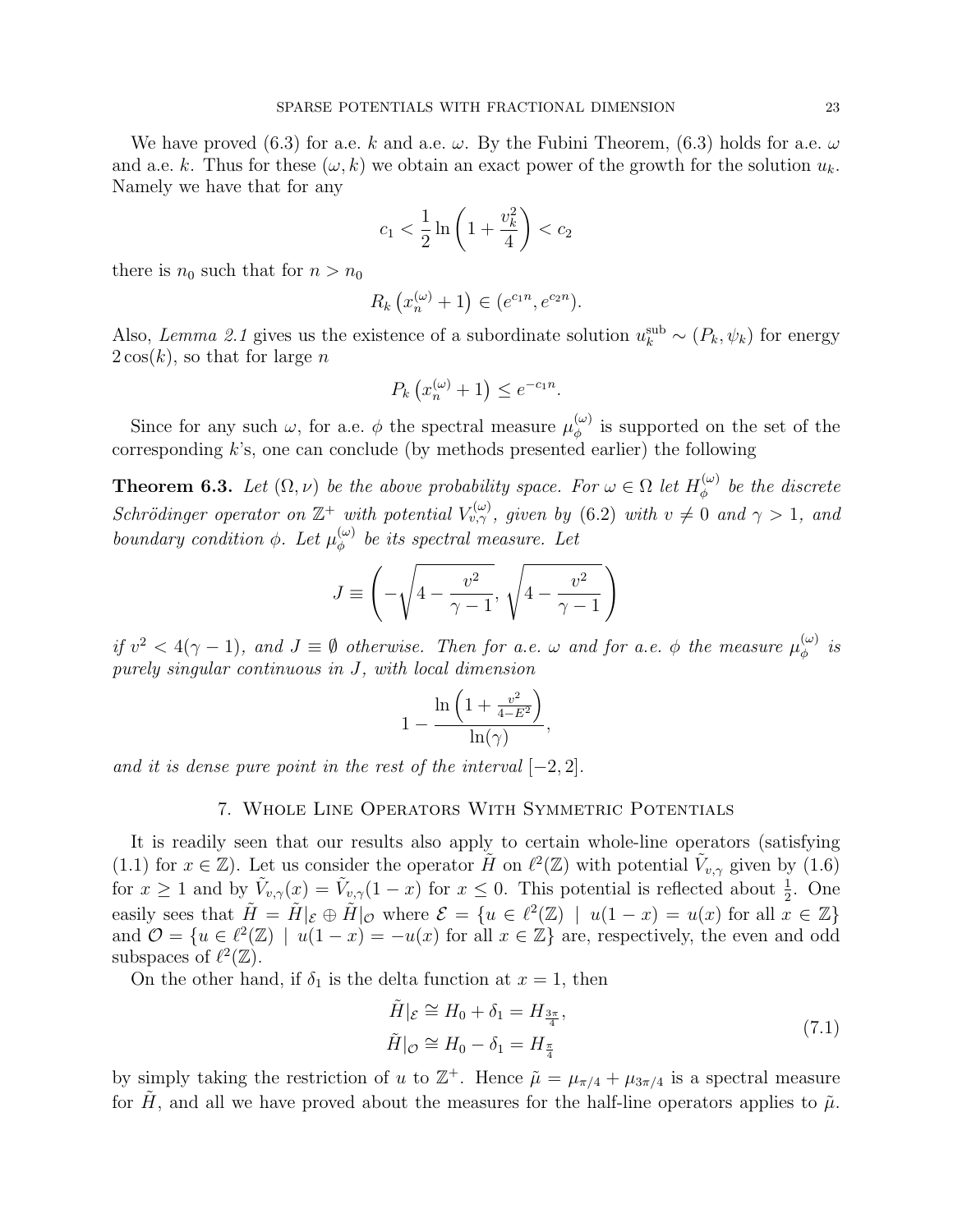Notice that variation of boundary condition (i.e., of  $V(1)$ ) in the half-line case correponds to varying  $\tilde{V}(1) = \tilde{V}(0)$ , as can be seen from (7.1). We conclude:

**Theorem 7.1.** Let  $\tilde{H}$  be the discrete Schrödinger operator on  $\mathbb{Z}$ , with potential  $\tilde{V}_{v,\gamma}$  given by (1.6) for  $x \ge 1$  and reflected about  $\frac{1}{2}$ . Let  $\tilde{H}_{\phi} \equiv \tilde{H} - \tan(\phi)(\delta_0 + \delta_1)$  and let  $\tilde{\mu}_{\phi}$  be the spectral measure of  $H_{\phi}$ . Then the statements of Theorems 4.1, 4.2, 5.1 and 5.2 hold for  $H_{\phi}$ .

If instead of  $\tilde{H}$  and  $\tilde{V}_{v,\gamma}$  we consider  $\tilde{H}^{(\omega)}$  and  $\tilde{V}_{v,\gamma}^{(\omega)}$  (given by (6.2) and reflected about  $\frac{1}{2}$ ), and  $\tilde{H}_{\phi}^{(\omega)} \equiv \tilde{H}^{(\omega)} - \tan(\phi)(\delta_0 + \delta_1)$ , then the statement of Theorem 6.3 holds for  $\tilde{H}_{\phi}^{(\omega)}$  $\overset{(\omega)}{\phi}$  .

## Appendix. A Dimensional Estimate

**Theorem A.1.** Let  $\gamma > 1$ ,  $\beta > 0$  and  $\delta_1, \delta_2 \in [0,1)$ . Let I be a finite interval and let  $f_n \in C(I)$  be such that

$$
\frac{f_n'(k)}{\beta \gamma^n} \in [1 - \delta_1, 1 + \delta_2]
$$
\n(A.1)

for all  $n \in \mathbb{N}$  and a.e.  $k \in I$ . Let

$$
F(k) \equiv \overline{\lim_{N \to \infty}} \frac{1}{N} \left| \sum_{n=1}^{N} \sin(f_n(k)) \right|
$$

and  $A^{\varepsilon} \equiv \{k \mid F(k) \geq \varepsilon\}$ . Then there is  $\varepsilon_0 = \varepsilon_0(\delta_1, \delta_2, \gamma)$  with  $\varepsilon_0 \to 0$  as  $\delta_1, \delta_2, \gamma^{-1} \to 0$  such that for  $\varepsilon > \varepsilon_0$  the set  $A^{\varepsilon}$  has Hausdorff dimension less than 1.

Remarks. 1. In fact, we obtain

$$
\dim(A^{\varepsilon}) \leq 1 - \frac{\left(\varepsilon - \frac{\pi}{2} \frac{\delta_1 + \delta_2}{1 - \delta_1}\right)^2 - 2\ln\left(1 + \frac{10}{\gamma} \frac{1 + \delta_2}{1 - \delta_1}\right)}{2\ln(\gamma)}
$$

whenever  $\varepsilon > \frac{\pi}{2}(\delta_1 + \delta_2)(1 - \delta_1)^{-1}$ .

2. Similar questions have been studied using dynamical systems and Riesz measures (see, e.g., [2, 9]). The methods, however, seem to require  $\delta_1 = \delta_2 = 0$  and  $\gamma \in \mathbb{N}$ .

3. This result is only useful if we can take  $\varepsilon$  smaller than 1. Hence even in the case  $\delta_1 = \delta_2 = 0$ it applies only when  $\gamma$  is large (larger than  $10/(\sqrt{e}-1)$ ).

4. See Section 5 for the application of this result in the present paper.

The rest of this appendix is devoted to the proof of the above estimate. First, we explain the presence of the term  $\frac{\pi}{2}(\delta_1+\delta_2)(1-\delta_1)^{-1}$ . The reason is the same as in Section 4. We need more regularity than the function  $sin(f_n(k))$  possesses, and so we will need to break it up in two terms. One of them will be small, with absolute value not more than  $\frac{\pi}{2}(\delta_1+\delta_2)(1-\delta_1)^{-1}$ , whereas the other one will be "regular" enough so that we will be able to prove for it the above theorem with  $(\varepsilon - \dots)^2$  replaced by just  $\varepsilon^2$ . These two facts then yield the theorem as stated. We note that the regular term, denoted  $X_n$ , will be different from the  $X_n$  term from Section 4, which is not regular enough for the purposes of this argument.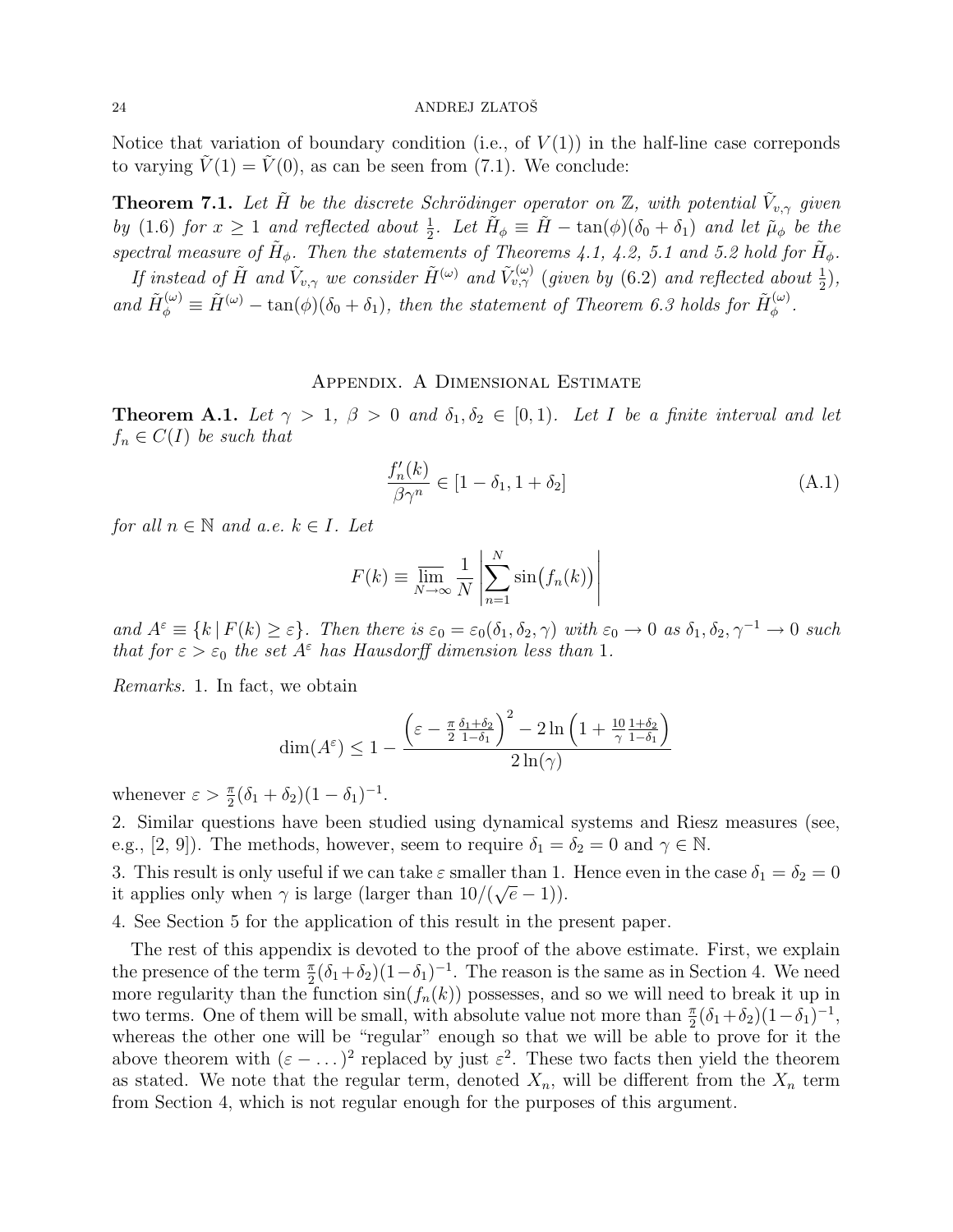Before we perform this breakup, notice that if we define intervals  $I_{n,j} = [k_{n,j}, k_{n,j+1}]$  in the same way as in Section 3, but with  $2\theta(x_n, k)$  replaced by  $f_n(k)$  (i.e., so that  $f_n(k_{n,j})$  are multiples of  $2\pi$ , then  $(A.1)$  implies  $\overline{a}$ 

$$
|I_{n,j}| \in \left[\frac{2\pi}{\beta D_2 \gamma^n}, \frac{2\pi}{\beta D_1 \gamma^n}\right]
$$
 (A.2)

with  $D_1 \equiv 1 - \delta_1$  and  $D_2 \equiv 1 + \delta_2$ .

We now define for  $k \in I$ 

$$
\varphi_n(k) \equiv \begin{cases} f_n(k_{n,j}) + 2\pi \frac{k - k_{n,j}}{|I_{n,j}|} & k \in I_{n,j} \\ f_n(k) & k \in I \setminus [K_{n,1}, K_{n,2}]. \end{cases}
$$

Notice that  $\varphi_n(k_{n,j}) = f_n(k_{n,j})$  for all j, and  $\varphi_n(k)$  is linear on each  $I_{n,j}$ . So if we let  $X_n(k) \equiv \sin(\varphi_n(k))$ , then  $X_n$  is a series of exact sin waves on intervals  $I_{n,j}$ . This is the type of regularity we need and  $X_n$  will be the regular term in our breakup.

Now we want to estimate the small term  $sin(f_n(k)) - X_n(k)$ . To do that, we need an upper bound on  $|f_n(k) - \varphi_n(k)|$ . This will be maximal if  $f'_n(k)$  equals  $\beta D_1 \gamma^n$  on some interval  $(k_{n,j}, k_{n,j} + c)$  and  $\beta D_2 \gamma^n$  on  $(k_{n,j} + c, k_{n,j+1})$  (or vice-versa), and the maximum will occur at  $k_{n,j} + c$ . Since in such case  $\beta D_1 \gamma^n c + \beta D_2 \gamma^n (|I_{n,j}| - c) = 2\pi$  by the definition of  $k_{n,j}$ , we can compute  $|I_{n,j}|$  and  $\varphi_n$  in terms of c, and then maximize for c. We obtain

$$
|f_n(k) - \varphi_n(k)| \leq 2\pi \frac{\sqrt{D_2} - \sqrt{D_1}}{\sqrt{D_2} + \sqrt{D_1}}
$$

which yields the above claimed estimate

$$
|\sin(f_n(k)) - X_n(k)| \le |f_n(k) - \varphi_n(k)| \le 2\pi \frac{D_2 - D_1}{4D_1} \le \frac{\pi}{2} \frac{\delta_1 + \delta_2}{1 - \delta_1}.
$$

Now we only need to treat the term  $X_n$ . We start with a technical

**Lemma A.2.** There is a constant  $c_0$  such that for any  $n \geq 1$  and any  $0 \leq \varepsilon \leq \frac{1}{2}$  $\frac{1}{2}$  we have

$$
\sum_{j=0}^{\lfloor \frac{n}{2} - \varepsilon n \rfloor} \binom{n}{j} \le c_0 n 2^n e^{-2\varepsilon^2 n}.
$$

Remark. By the normal approximation to the binomial distribution, the left-hand side is roughly  $2^n\Phi(-2\varepsilon\sqrt{n}) < 2^n e^{-2\varepsilon^2 n}$ , where  $\Phi$  is the standard normal distribution function. The extra factor n is added for convenience of proof and can be removed.

*Proof.* The sum is obviously smaller than  $n$  $\binom{n}{r}$  $\lfloor \frac{n}{2} \!-\! \varepsilon n \rfloor$ ¢ , so we will estimate this. By Stirling's formula we have for  $n \geq 1$ 

$$
c_1\sqrt{n}\left(\frac{n}{e}\right)^n < n! < c_2\sqrt{n}\left(\frac{n}{e}\right)^n
$$

for some  $c_1, c_2 > 0$ . Let  $\lfloor \frac{n}{2} - \varepsilon n \rfloor =$  $\left(\frac{1}{2} - \delta\right)$ *n* (hence  $\varepsilon \leq \delta \leq \frac{1}{2}$  $(\frac{1}{2})$ . Then

$$
\binom{n}{\left(\frac{1}{2}-\delta\right)n} \le \frac{c_2\sqrt{n}\left(\frac{n}{e}\right)^n}{c_1\left[\frac{\left(\frac{1}{2}-\delta\right)n}{e}\right]^{\left(\frac{1}{2}-\delta\right)n}c_1\sqrt{\frac{n}{2}}\left[\frac{\left(\frac{1}{2}+\delta\right)n}{e}\right]^{\left(\frac{1}{2}+\delta\right)n}} = c_0\left[\left(\frac{1}{2}-\delta\right)^{\frac{1}{2}-\delta}\left(\frac{1}{2}+\delta\right)^{\frac{1}{2}+\delta}\right]^{-n}
$$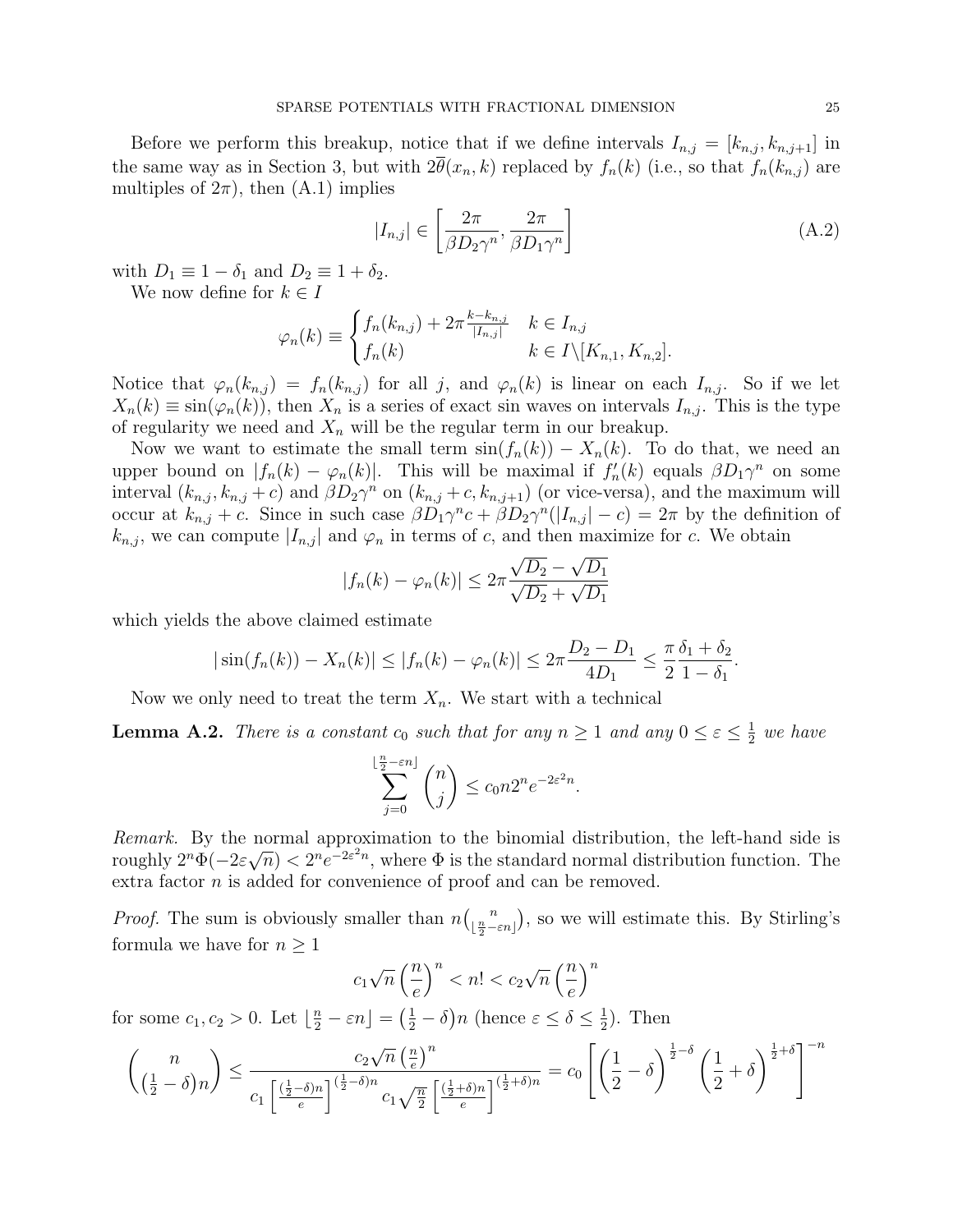Since  $\varepsilon \leq \delta$ , it is sufficient to prove that

$$
\left(\frac{1}{2}-\delta\right)^{\frac{1}{2}-\delta}\left(\frac{1}{2}+\delta\right)^{\frac{1}{2}+\delta}\geq 2^{-1}e^{2\delta^2}
$$

for  $0 \leq \delta \leq \frac{1}{2}$  $\frac{1}{2}$ . This can be done by taking the logarithm of both sides of the inequality and observing that the resulting quantities have the same value and first derivative for  $\delta = 0$ , and the left hand side has a larger second derivative in  $(0, \frac{1}{2})$  $(\frac{1}{2})$ .  $\Box$ 

Let us now study a simple example which will illustrate our strategy. Let us take  $\tilde{X}_n(k) \equiv \text{sgn}(\sin(2^n \pi k))$  for  $k \in [0, 1]$  with  $\text{sgn}(0) \equiv 1$ . Thus  $\tilde{X}_n$  takes only values 1 and  $-1$ , alternatively on intervals of lengths  $2^{-n}$ . Let us denote

$$
A_{\tilde{X}}^{\varepsilon} \equiv \left\{ k \Big| \, \overline{\lim_{N \to \infty}} \, \frac{\sum_{n=1}^{N} \tilde{X}_n(k)}{N} > \varepsilon \right\}.
$$

We will show that the dimension of  $A_{\tilde{X}}^{\varepsilon}$  is smaller than 1.

Let  $S_N$  be the union of those intervals  $[j2^{-N}, (j+1)2^{-N}]$  (for  $j = 0, \ldots, 2^{N} - 1$ ), in which Let  $S_N$  be the union of those intervals  $[1, 2, \ldots, 1]$  of  $[1, 1, 1, 2, \ldots, 2, -1]$ , in which  $\sum_{n=1}^N \tilde{X}_n(k) \geq \varepsilon N$ . Their number equals the number of sequences of N symbols from the alphabet  $\{-1,1\}$  such that the number of occurences of  $-1$  is at most  $\left| (1 - \varepsilon) \frac{N}{2} \right|$  $\frac{N}{2}$ . For any alphabet  $\{-1, 1\}$  such that the number of occurences of  $-1$  is at most  $[(1 - \varepsilon)\frac{1}{2}]$ <br>  $N_1$  the set  $\bigcup_{N_1}^{\infty} S_N$  is obviously a  $(2^{-N_1})$ -cover of  $A_{\tilde{X}}^{\varepsilon}$ , and we have by *Lemma A.2* 

$$
h^{\alpha}(A_{\tilde{X}}^{\varepsilon}) \leq \lim_{N_1 \to \infty} \sum_{N=N_1}^{\infty} 2^{-\alpha N} \sum_{n=0}^{\lfloor \frac{(1-\varepsilon)}{2}N \rfloor} {N \choose n}
$$
  

$$
\leq \lim_{N_1 \to \infty} \sum_{N=N_1}^{\infty} 2^{-\alpha N} c_0 N 2^N e^{-\frac{\varepsilon^2}{2} N}
$$
  

$$
= \lim_{N_1 \to \infty} \sum_{N=N_1}^{\infty} c_0 N \left( 2^{1-\alpha} e^{-\frac{\varepsilon^2}{2}} \right)^N.
$$

If  $\alpha < 1$  is such that  $2^{1-\alpha}e^{-\frac{\varepsilon^2}{2}} < 1$ , we get  $h^{\alpha}(A^{\varepsilon}_{\tilde{X}}) = 0$ . Since we can do the same for

$$
B_{\tilde{X}}^{\varepsilon} \equiv \left\{ k \Big| \lim_{N \to \infty} \frac{\sum_{n=1}^{N} \tilde{X}_n(k)}{N} < -\varepsilon \right\}
$$

,

it follows, that the set

$$
\left\{ k \Big| \overline{\lim}_{N \to \infty} \left| \frac{\sum_{n=1}^{N} \tilde{X}_n(k)}{N} \right| > \varepsilon \right\} = A_{\tilde{X}}^{\varepsilon} \cup B_{\tilde{X}}^{\varepsilon}
$$

has dimension at most  $\alpha < 1$ .

We would like to prove now a similar result for our  $X_n$ 's. There is, however, a problem. The technique used in the above example was applicable to finite-valued functions only. Thus we have to "discretize"  $X_n$  via another breakup into a "small" and a "nice" term. Pick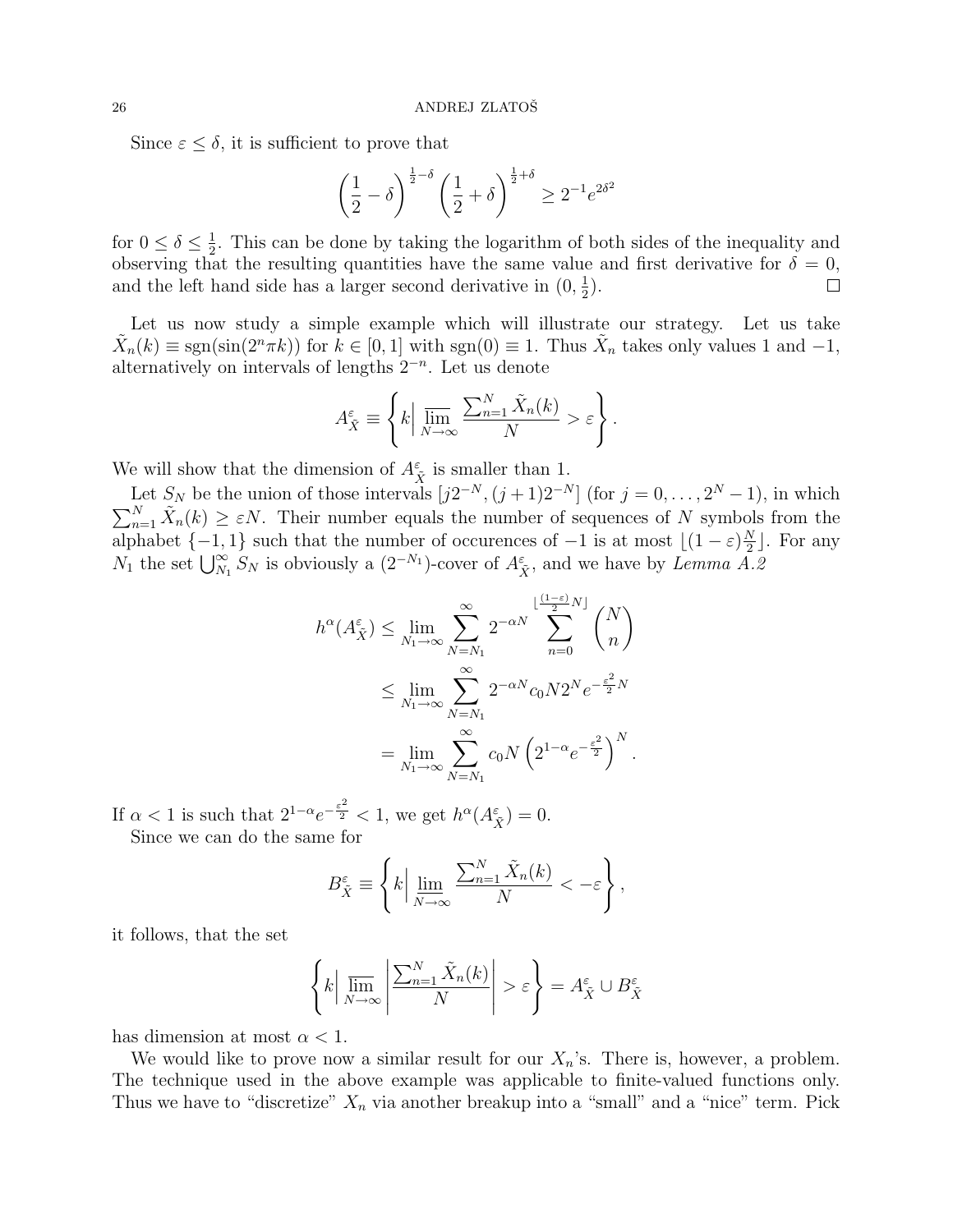$p \in \mathbb{N}$  and define

$$
Y_n(k) \equiv \frac{\lfloor pX_n(k) + \frac{1}{2} \rfloor}{p}.
$$
\n(A.3)

Then  $Y_n$  takes values  $\frac{j}{p}$  for  $j = -p, \ldots, p$  and  $|X_n(k) - Y_n(k)| \leq \frac{1}{2p}$ . Later we will take  $p \to \infty$ , and then results which we prove for  $Y_n$  will apply to  $X_n$  as well.

Finally we will break up  $Y_n$  into p even simpler terms. Let  $\overline{\phantom{a}}$ 

$$
Y_{n,i}(k) \equiv \begin{cases} \text{sgn}(Y_n(k)) & \text{if } |Y_n(k)| \ge \frac{i}{p}, \\ 0 & \text{otherwise,} \end{cases}
$$

for  $i = 1, \ldots, p$ . Then  $Y_{n,i}$  takes only values  $-1$ , 0 and 1, and  $Y_n(k) = \frac{1}{p}$  $\bigtriangledown p$  $_{i=1}^{p} Y_{n,i}.$ 

It is obvious from the construction of  $Y_{n,i}$  and the fact that  $X_n$  is a perfect sin wave on  $I_{n,j}$ , that on any  $I_{n,j}$  we have

$$
Y_{n,i}(k) = \begin{cases} 0 & k \in I_{n,j}^1(i) \equiv [k_{n,j}, k_{n,j} + a_i | I_{n,j}|), \\ 1 & k \in I_{n,j}^2(i) \equiv [k_{n,j} + a_i | I_{n,j}|, k_{n,j} + (\frac{1}{2} - a_i) | I_{n,j}|], \\ 0 & k \in I_{n,j}^3(i) \equiv (k_{n,j} + (\frac{1}{2} - a_i) | I_{n,j}|, k_{n,j} + (\frac{1}{2} + a_i) | I_{n,j}|], \\ -1 & k \in I_{n,j}^4(i) \equiv (k_{n,j} + (\frac{1}{2} + a_i) | I_{n,j}|, k_{n,j} + (1 - a_i) | I_{n,j}|), \\ 0 & k \in I_{n,j}^5(i) \equiv [k_{n,j} + (1 - a_i) | I_{n,j}|, k_{n,j+1}], \end{cases}
$$

where  $a_i = \frac{1}{2i}$  $\frac{1}{2\pi} \arcsin\left((i - \frac{1}{2})\right)$  $\frac{1}{2}$ /*p*). Hence we have

$$
\frac{|I_{n,j}^1(i) \cup I_{n,j}^3(i) \cup I_{n,j}^5(i)|}{|I_{n,j}|} = 4a_i,
$$
\n
$$
\frac{|I_{n,j}^2(i)|}{|I_{n,j}|} = \frac{|I_{n,j}^4(i)|}{|I_{n,j}|} = \frac{1}{2} - 2a_i.
$$
\n(A.4)

To complete our argument, we will prove that for  $\varepsilon^2 > 2\ln(1 + \frac{10}{\gamma}D_2D_1^{-1})$  the sets

$$
A_p^{\varepsilon} \equiv \left\{ k \Big| \overline{\lim}_{N \to \infty} \frac{\sum_{n=1}^N Y_n(k)}{N} > \varepsilon \right\},
$$
  

$$
B_p^{\varepsilon} \equiv \left\{ k \Big| \overline{\lim}_{N \to \infty} \frac{\sum_{n=1}^N Y_n(k)}{N} < -\varepsilon \right\}
$$

have dimension smaller than 1, and then deduce the same for  $X_n$ . To this end it is sufficient to show that for any  $i = 1, \ldots, p$  the set

$$
A_p^{\varepsilon}(i) \equiv \left\{ k \Big| \overline{\lim}_{N \to \infty} \frac{\sum_{n=1}^N Y_{n,i}(k)}{N} > \varepsilon \right\}
$$

has dimension smaller than 1. This is because

$$
A_p^{\varepsilon} \subseteq \bigcup_{i=1}^p A_p^{\varepsilon}(i),
$$

and similarly for  $B_p^{\varepsilon}$ .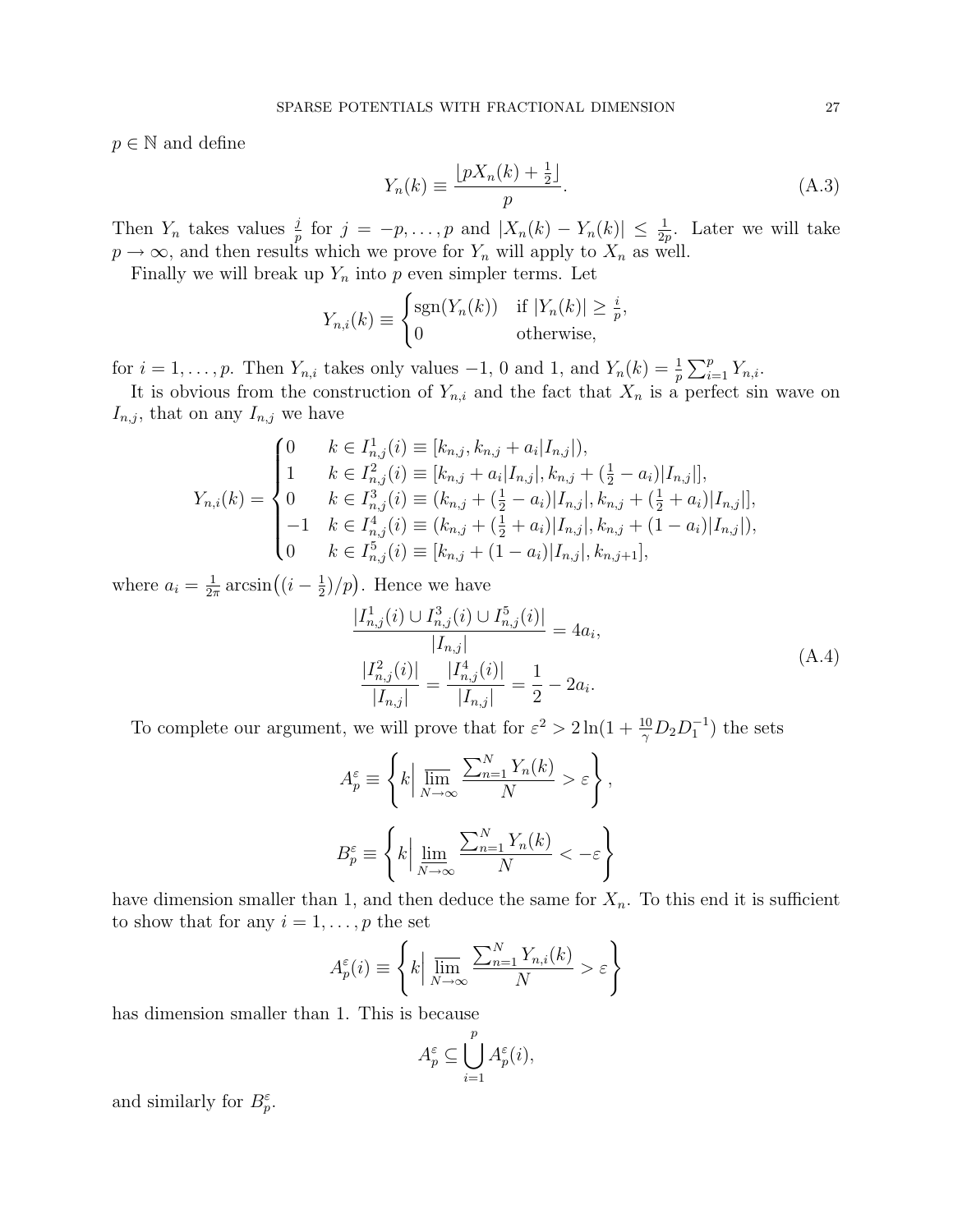Fix some i and  $\varepsilon$ . Let I' be any closed sub-interval of I, not containing the endpoints of I. Fix some *t* and  $\varepsilon$ . Let *I* be any closed sub-interval of *I*, not containing the endpoints of *I*.<br>Let  $N_0$  be such that for all  $N > N_0$  we have  $I' \subseteq (K_{N,1}, K_{N,2})$ . Let us consider  $\sum_{n=N_0+1}^{N+N_0} Y_{n,i}$ on  $I'$  and denote  $\overline{a}$ 

$$
A \equiv \left\{ k \in I' \Big| \overline{\lim_{N \to \infty}} \frac{\sum_{n=N_0+1}^{N+N_0} Y_{n,i}(k)}{N} > \varepsilon \right\}.
$$

Obviously  $A = A_p^{\varepsilon}(i) \cap I'$ . Hence proving that  $\dim(A) \leq \alpha$  with  $\alpha < 1$  independent of I' and i will be enough to show  $\dim(A_p^{\varepsilon}) \leq \alpha < 1$ .

As in our simple example, we will cover  $A$  by a (recursively constructed) set of intervals. As in our simple example, we will cover A by a<br>Let  $N \ge 1$  and define  $A_{N+N_0} \equiv \{k \in I' | \sum_{n=N_0}^{N+N_0}$  $\sum_{n=N_0+1}^{N+N_0} Y_{n,i}(k) > \varepsilon N$ . Then for any  $N_1 \geq 1$  $\text{we have } A \subseteq \bigcup_{N}^{\infty}$  $\sum_{N=N_1}^{\infty} A_{N+N_0}$ . If  $k \in A_{N+N_0}$  for some N, then the sequence  $\{s_n\}_{N_0+1}^{N+N_0}$  with  $s_n \equiv Y_{n,i}(k)$  can have at most  $\lfloor (1 - \varepsilon)N \rfloor$  zeros, and if it has l zeros, then it can have at most l.

$$
\left\lfloor \frac{N-l}{2} - \frac{\varepsilon N}{2} \right\rfloor = \left\lfloor \frac{N-l}{2} - \frac{\varepsilon N}{2(N-l)}(N-l) \right\rfloor
$$

occurences of  $-1$ . The number of such sequences (with l zeros) is at most

$$
\binom{N}{l}^{\lfloor \frac{N-l}{2} - \frac{\varepsilon N}{2(N-l)}(N-l) \rfloor} \binom{N-l}{n} \leq \binom{N}{l} c_0 (N-l) 2^{N-l} e^{-\frac{\varepsilon^2 N^2}{2(N-l)}} \leq c_0 N e^{-\frac{\varepsilon^2}{2} N} \binom{N}{l} 2^{N-l}
$$

by Lemma A.2.

Let us pick one such sequence  $\{s_n\}_{N_0+1}^{N+N_0}$  with l zeros. We will construct a covering of the set of those  $k \in I'$  which generate this sequence, by intervals  $I_{N+N_0+1,j}$ . Let  $S_{N_0}$  be the union of those  $I_{N_0+1,j}$  which have nonzero intersection with I'. Now construct inductively  $S_n$  from  $S_{n-1}$ , so that  $S_n$  is the union of those intervals  $I_{n+1,j}$ , which have nonzero intersection with the set  $\overline{a}$ 

$$
\tilde{S}_n \equiv \begin{cases} \bigcup_{I_{n,j} \subseteq S_{n-1}} I_{n,j}^2(i) & \text{if } s_n = 1, \\ \bigcup_{I_{n,j} \subseteq S_{n-1}} \left[ I_{n,j}^1(i) \cup I_{n,j}^3(i) \cup I_{n,j}^5(i) \right] & \text{if } s_n = 0, \\ \bigcup_{I_{n,j} \subseteq S_{n-1}} I_{n,j}^4(i) & \text{if } s_n = -1. \end{cases}
$$

We want to estimate  $|S_{N+N_0}|$ . This can be done recursively using  $(A.4)$  and these facts:  $(1)$   $|S_{N_0}| \leq |I|$ 

- (2) If J is an interval and  $n \in \mathbb{N}$ , then the (Lebesgue) measure of the union of intervals If J is an interval and  $n \in \mathbb{N}$ , then the (Lebesgue) measure of the union of interval and  $n \in \mathbb{N}$ , then the (Lebesgue) measure of the union of interval  $I_{n+1,j}$  which have nonzero intersection with J is at most
- (3) For any j we have  $\frac{2\pi}{\beta} D_1^{-1} \gamma^{-(n+1)} \leq |I_{n,j}| D_2(\gamma D_1)^{-1}$ .

Here  $(2)$  and  $(3)$  follow from  $(A.2)$ . The net result is

$$
|S_{N+N_0}| \leq |I| \left(4a_i + 6\frac{D_2}{\gamma D_1}\right)^l \left(\frac{1}{2} - 2a_i + 2\frac{D_2}{\gamma D_1}\right)^{N-l}.
$$

Since  $S_{N+N_0}$  is a union of intervals  $I_{N+N_0+1,j}$ , their number is (by  $(A.2)$ ) at most

$$
|I| \left(4a_i + \frac{6D_2}{\gamma D_1}\right)^l \left(\frac{1}{2} - 2a_i + \frac{2D_2}{\gamma D_1}\right)^{N-l} \frac{\beta D_2}{2\pi} \gamma^{N+N_0+1}.
$$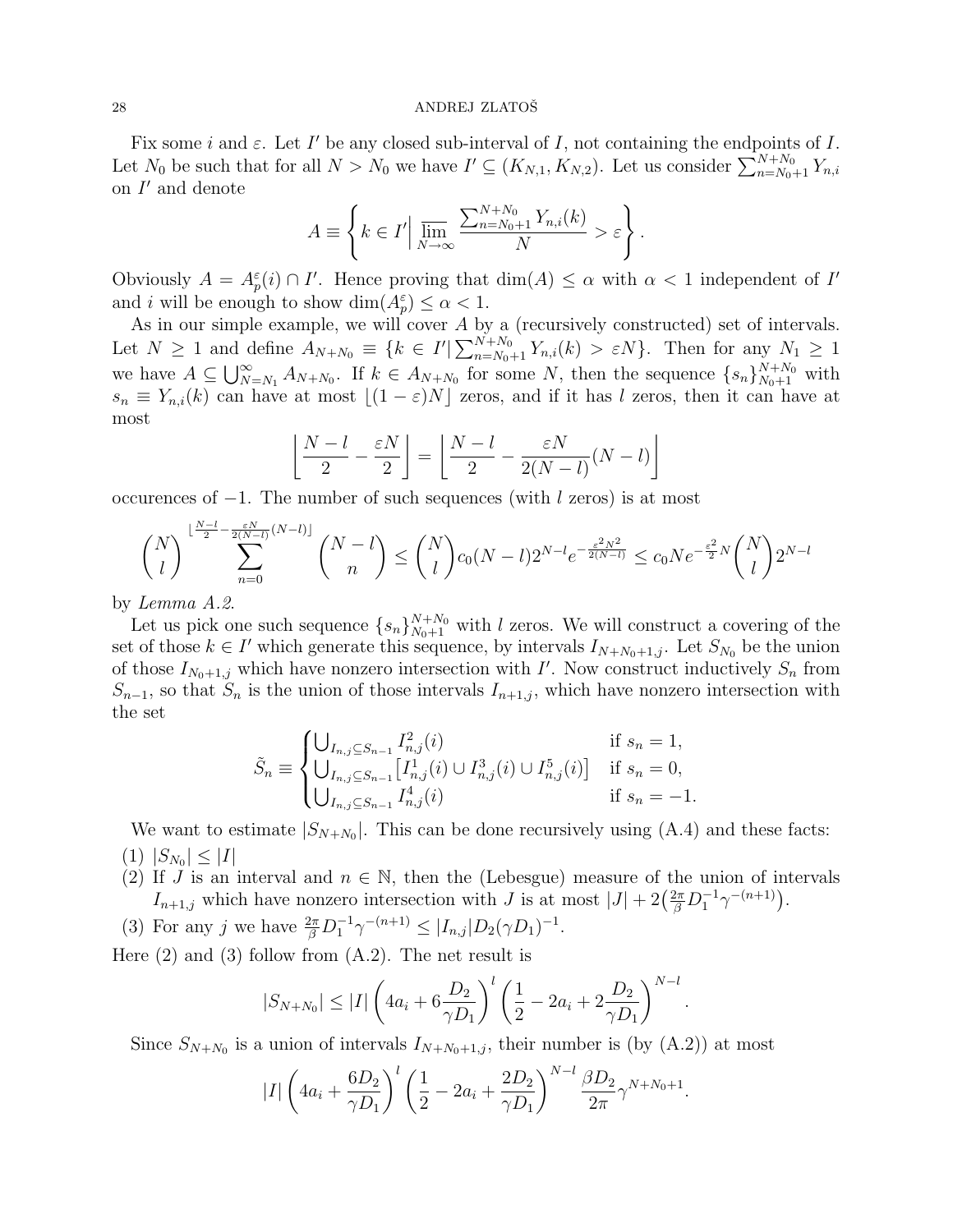Therefore  $A_{N+N_0}$  can be covered by at most

$$
\sum_{l=0}^{\lfloor (1-\varepsilon)N \rfloor} c_0 N e^{-\frac{\varepsilon^2}{2} N} {N \choose l} 2^{N-l} |I| \left( 4a_i + \frac{6D_2}{\gamma D_1} \right)^l \left( \frac{1}{2} - 2a_i + \frac{2D_2}{\gamma D_1} \right)^{N-l} \frac{\beta D_2}{2\pi} \gamma^{N+N_0+1}
$$
  

$$
\le cNe^{-\frac{\varepsilon^2}{2} N} \gamma^N \sum_{l=0}^N {N \choose l} \left( 4a_i + \frac{6D_2}{\gamma D_1} \right)^l \left( \frac{1}{2} - 2a_i + \frac{2D_2}{\gamma D_1} \right)^{N-l} 2^{N-l}
$$
  

$$
= cN \left( \gamma e^{-\frac{\varepsilon^2}{2}} \left( 1 + \frac{10D_2}{\gamma D_1} \right) \right)^N
$$

intervals  $I_{N+N_0+1,j}$ . Let us denote their union  $A'_{N+N_0}$ .

Now  $\bigcup_{N=N_1}^{\infty} A'_{N+N_0}$  contains A, and by (A.2) it is a  $\left(\frac{2\pi}{\beta}D_1^{-1}\gamma^{-N_1-N_0-1}\right)$ -cover. This yields

$$
h^{\alpha}(A) \le \lim_{N_1 \to \infty} \sum_{N=N_1}^{\infty} cN \left(\gamma e^{-\frac{\varepsilon^2}{2}} \left(1 + \frac{10D_2}{\gamma D_1}\right)\right)^N \gamma^{-(N+N_0+1)\alpha}
$$
  
= 
$$
\lim_{N_1 \to \infty} \sum_{N=N_1}^{\infty} cN \left(\gamma^{1-\alpha} e^{-\frac{\varepsilon^2}{2}} \left(1 + \frac{10D_2}{\gamma D_1}\right)\right)^N.
$$

Hence if

$$
\gamma^{1-\alpha} e^{-\frac{\varepsilon^2}{2}} \left( 1 + \frac{10D_2}{\gamma D_1} \right) < 1,
$$

we get  $h^{\alpha}(A) = 0$ . This is the case for any

$$
\alpha > \alpha(\varepsilon) \equiv 1 - \frac{\varepsilon^2 - 2\ln\left(1 + \frac{10D_2}{\gamma D_1}\right)}{2\ln(\gamma)},
$$

and so  $\dim(A) \le \alpha(\varepsilon)$ . If  $\varepsilon^2 > 2\ln(1+\frac{10}{\gamma}D_2D_1^{-1})$ , then this is smaller than 1.

As mentioned earlier, it follows that  $\dim(A_p^{\varepsilon}) \leq \alpha(\varepsilon)$ . Notice that  $\alpha(\varepsilon)$  does not depend on p. Thus if  $\overline{a}$ 

$$
A_X^{\varepsilon} \equiv \left\{ k \Big| \overline{\lim}_{N \to \infty} \frac{\sum_{n=1}^N X_n(k)}{N} > \varepsilon \right\},\,
$$

then obviously

$$
A_X^\varepsilon\subseteq \bigcup_{p=1}^\infty A_p^\varepsilon,
$$

and so  $\dim(A_X^{\varepsilon}) \leq \alpha(\varepsilon)$ . Since the same result holds for

$$
B_X^\varepsilon \equiv \left\{k \Big| \, \varliminf_{N \to \infty} \frac{\sum_{n=1}^N X_n(k)}{N} < -\varepsilon \right\},
$$

we can take  $A^{\varepsilon} \equiv A_X^{\varepsilon} \cup B_X^{\varepsilon}$ . By the discussion at the beginning, this completes the proof.

We conclude with a generalization of *Theorem A.1*. We denote  $x_{\pm} \equiv \max\{\pm x, 0\}.$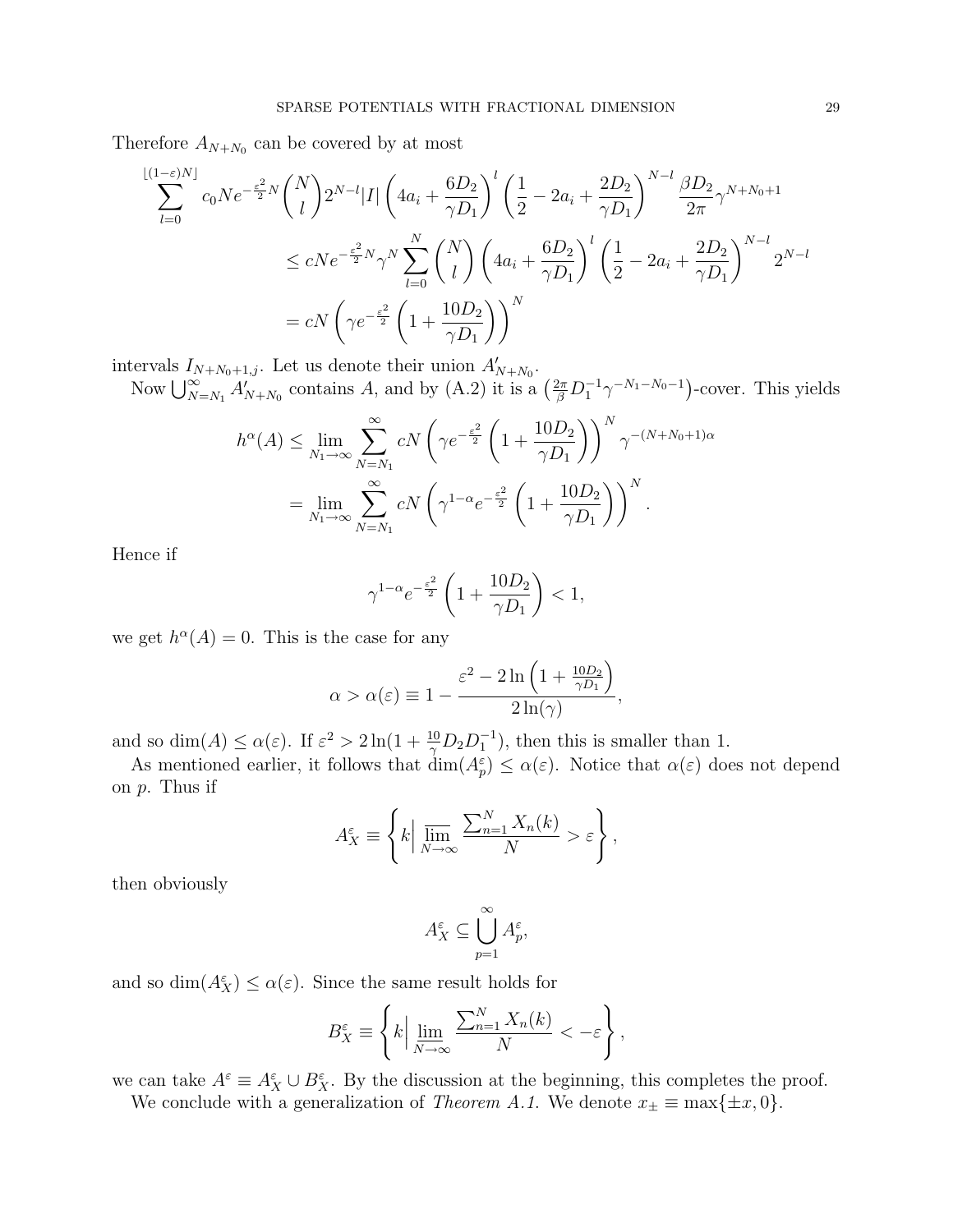**Theorem A.3.** Theorem A.1 remains valid if we take

$$
F(k) \equiv \overline{\lim}_{N \to \infty} \frac{1}{N} \left| \sum_{n=1}^{N} G(f_n(k)) \right|
$$

where  $G : \mathbb{R} \to \mathbb{R}$  satisfies the following conditions:

- (1) G is continuous and piecewise  $C^1$ ;
- (1) G is continuous and piecewise C,<br>
(2)  $G(x) = G(x + 2\pi)$  and  $\int_0^{2\pi} G(x) dx = 0$ ;
- (3) There are  $0 = x_1 < x_2 < \cdots < x_m = 2\pi$  such that G is monotone on  $[x_j, x_{j+1}]$ , and  $G(x_{i+1}) = 0$  whenever  $G(x_i) \neq 0$ .

*Remarks.* 1. The  $x_j$ 's are the zeros and local maxima and minima of G in  $[0, 2\pi]$ . Between two zeros G has only one local extreme.

2. In fact, we obtain

$$
\dim(A^{\varepsilon}) \le 1 - \frac{\left(\frac{\varepsilon}{\|G_{+}\|_{\infty} + \|G_{-}\|_{\infty}} - \frac{\pi}{2} \|G'\|_{\infty} \frac{\delta_{1} + \delta_{2}}{1 - \delta_{1}}\right)^{2} - 2\ln\left(1 + \frac{M}{\gamma} \frac{1 + \delta_{2}}{1 - \delta_{1}}\right)}{2\ln(\gamma)}
$$
(A.5)

whenever  $\varepsilon > \frac{\pi}{2} ||G'||_{\infty}$ ¡  $||G_+||_{\infty} + ||G_-||_{\infty}$ ¢  $(\delta_1 + \delta_2)(1 - \delta_1)^{-1}$ , with M being the sum of twice the number of zeros and four times the larger of the numbers of local maxima and local minima of G. If in addition  $G(\pi + x) = -G(\pi - x)$ , then  $\varepsilon(||G_+||_{\infty} + ||G_-||_{\infty})^{-1}$  in (A.5) is replaced by just  $\varepsilon ||G||_{\infty}^{-1}$ .

3. So, for instance, for  $G(x) = \sin(x)$  we have  $M = 2 \cdot 3 + 4 \cdot 1 = 10$  as in Theorem A.1.

*Proof outline.* We first assume  $G(\pi + x) = -G(\pi - x)$ . In that case we proceed as before, but this time the functions  $Y_{n,i}$  can take the value 0 on as many intervals as G has zeros, and the value 1 (resp.  $-1$ ) on as many as G has maxima (resp. minima). That is why 10 is replaced by M.

If now G is not odd with respect to  $\pi$ , we notice that (A.3) does not guarantee  $Y_n$  to have zero average. However, using the fact that G has zero average, and that any upper/lower Riemann sum is larger/smaller than the Riemann integral, we can construct  $Y_n$ per/fower Tuentann sum is farger/smaller<br>with  $\int_0^{2\pi} Y_n(k) dk = 0$ ,  $||X_n - Y_n||_{\infty} \le \frac{1}{p}$  $\frac{1}{p}$  and such that  $pY_n$  only takes integer values. The real price has to be paid when defining  $Y_{n,i}$ . If one wants them to have zero average, take only values 0 and  $+1/-1$ , and only on as many intervals as G has zeros and local maxima/minima, then one may need to take  $\approx p(||G_+||_{\infty} + ||G_-||_{\infty})$  of them. Since their sum is still just  $pY_n$ , this time we obtain

$$
A_p^\varepsilon\subseteq\bigcup_{i=1}^pA_p^{\varepsilon_1}(i)
$$

with  $\varepsilon_1 \equiv \varepsilon (||G_+||_{\infty} + ||G_-||_{\infty})^{-1}$ . This finishes the proof.

#### **REFERENCES**

- [1] H.L. Cycoon, R.G. Froese, W. Kirsch, B. Simon, Schrödinger Operators with Application to Quantum Mechanics and Global Geometry, Springer-Verlag, Berlin Heidelberg, 1987.
- [2] A.H. Fan and J. Schmeling, On fast Birkhoff averaging, preprint.

 $\Box$